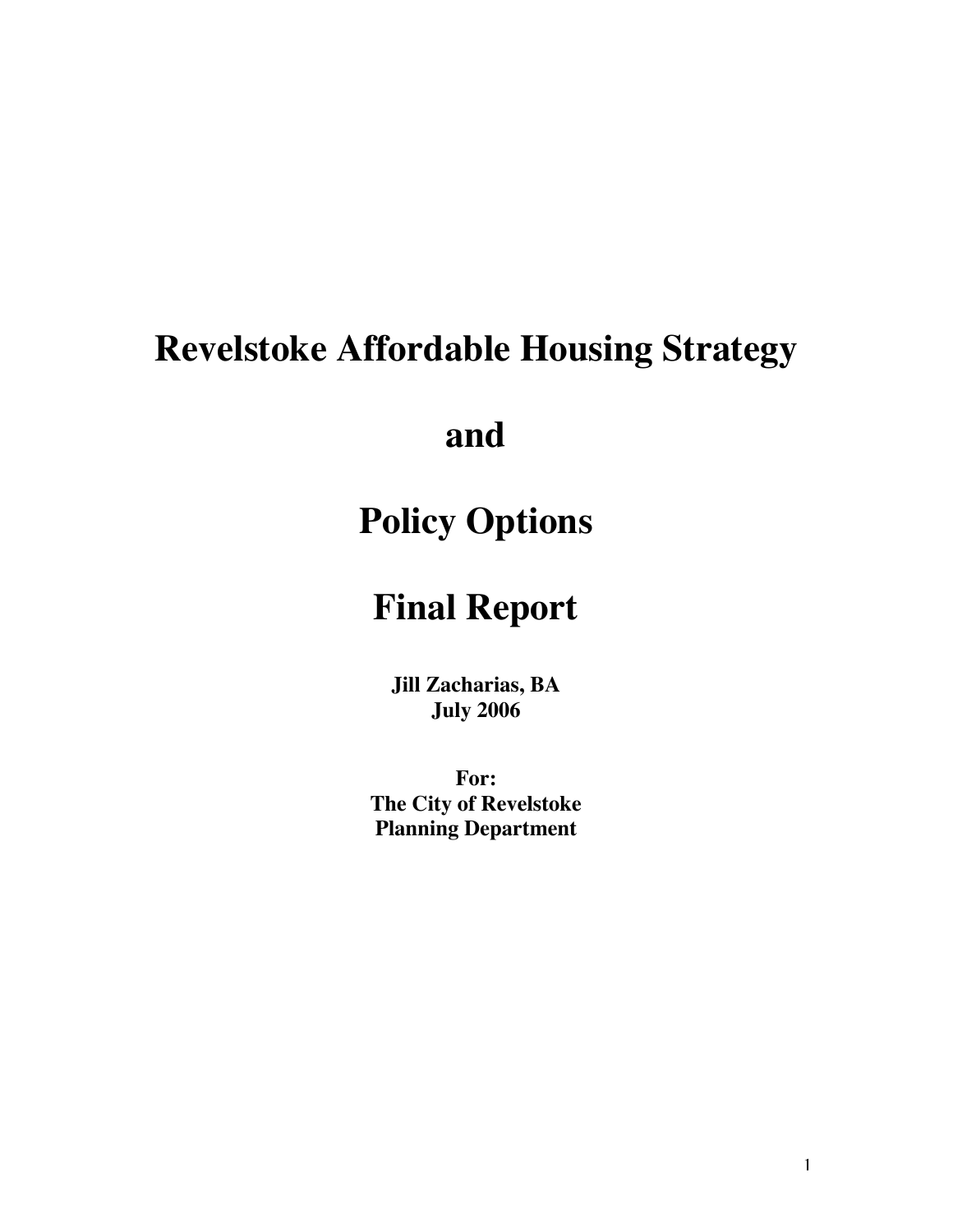### **EXECUTIVE SUMMARY**

The City of Revelstoke is a vibrant mountain community. The economy is diverse for a relatively small community and there is a strong sense of place among residents. With the first phase of the Revelstoke Mountain Resort on nearby Mt. Mackenzie proceeding, Revelstoke is on the cusp of becoming a 'mountain resort community'. In other more 'mature' resort communities, distinctive patterns of growth emerge and affordable housing becomes one of the most significant issues.

The Revelstoke Affordable Housing Strategy moves beyond the scope of previous studies by adding research particular to resort communities. It is a solution-driven plan geared to providing mechanisms for more affordable housing, policy options and an intervention plan for the City of Revelstoke in order to address current and potential housing problems facing residents.

**Section One – The Challenges -** defines the problem and looks at the housing challenges in Revelstoke today as well as in other mountain resort communities. Canada Mortgage and Housing Corporation (CMHC), generally considers housing to be affordable when households are spending no more than 30% of their gross income on housing related costs. However:

### **In resort communities the term 'affordable housing' is not synonymous with low-income housing but ranges from low to middleincome earners as housing prices escalate. In mature resort communities, where housing prices have escalated beyond wages for some time 'affordable housing' applies to virtually all income levels.**

A close look at local wages compared to the ability to purchase or rent housing adds context and defines affordability in relation to the issues at hand.

### **It is shown that in order to be able to purchase an average wellmaintained single-family home in Revelstoke in today's market** *without entering into 'core housing need'* **the annual household income must be over \$75,000.**

This is followed by a review of the issues from past studies as well as those from other areas. It is shown that local property speculation has served to exacerbate these housing issues as well as bring on a number of new ones. The heart of the matter lies in the fact that in fast-growing resort communities the overall cost of housing begins to outpace wages, creating an affordability gap. Furthermore, a lack of affordable housing affects everyone in the community, from employers attempting to recruit staff to families and seniors wishing to remain in the community. Looking at the nature of housing needs in Revelstoke, it is apparent there is a full spectrum of housing needs to be met by a range of targeted housing options.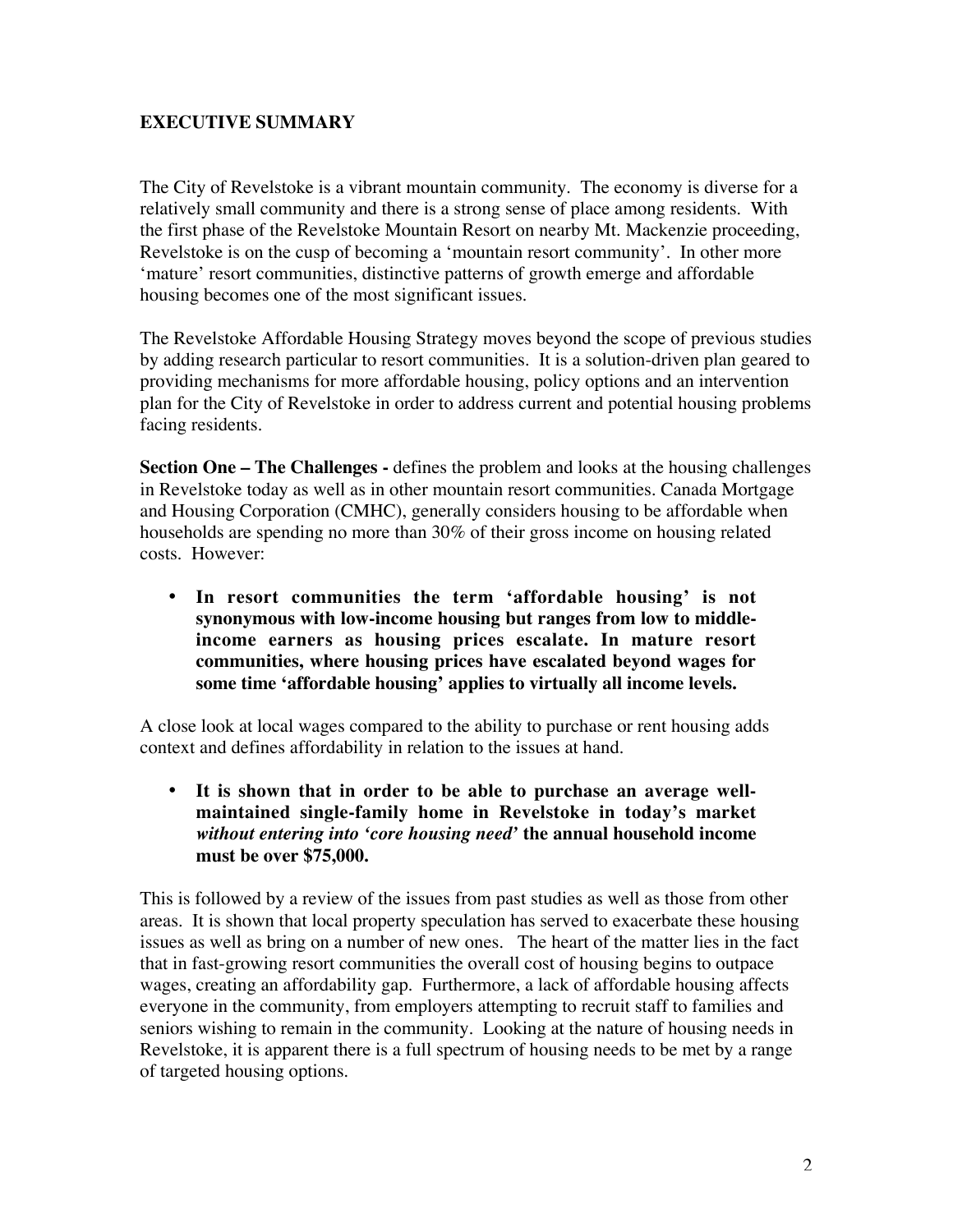Four basic principles guide the range of solutions in **Section Two:**

**Access to affordable, adequate, safe and suitable housing for residents is a cornerstone of a healthy and economically strong community.**

**The City of Revelstoke's Vision Statement (May 10, 1994) indicates a desire to provide leadership in achieving a sustainable community and equal access to opportunities.**

**Sustainable development balances social, economic and environmental values and is based on the principles of inclusion, capacity-building and improved quality of life for all residents.**

### **The Revelstoke Affordable Housing Strategy is based on a consultative process including city staff, stakeholders and the community at large.**

The Revelstoke Affordable Housing Strategy is the result of a broad-based literature review as well as personal interviews with individuals from Canmore, Cochrane, and Banff in Alberta, and Fernie, Tofino, Ucluelet and Whistler in BC. In particular, the *Canmore Affordable & Entry Level Housing Study*<sup>1</sup> is an excellent resource. The experience and strategies of similar communities in the United States are also pertinent but it is important to consider that the legal authority and abilities of American municipalities may be different than those in Canada. As well, a community-based visioning process was initiated. The **housing vision** provides both a starting point and a frame of reference by which the community can strive to meet goals and address housing needs:

**Revelstoke's housing vision supports the values inherent in our community vision: resilience, equal access to opportunities, and leadership in achieving a sustainable community by balancing social, economic and environmental values.**

*In Revelstoke, access to housing will be a cornerstone of a strong community. Housing will be affordable, suitable, adequate and safe. Revelstoke will be a community where residents can choose to live their entire lives.*

**Revelstoke will be creative in achieving housing goals. Community priorities include: retaining and attracting new full-time residents; housing our labour force; setting land aside for affordable housing; and enabling options for rental, ownership, and employee housing throughout the community.**

 $\overline{a}$ 

<sup>&</sup>lt;sup>1</sup> City Spaces Consulting. (March 2003). *Town of Canmore: Affordable and Entry Level Housing Study, Final Report*. For, the Town of Canmore, Alberta.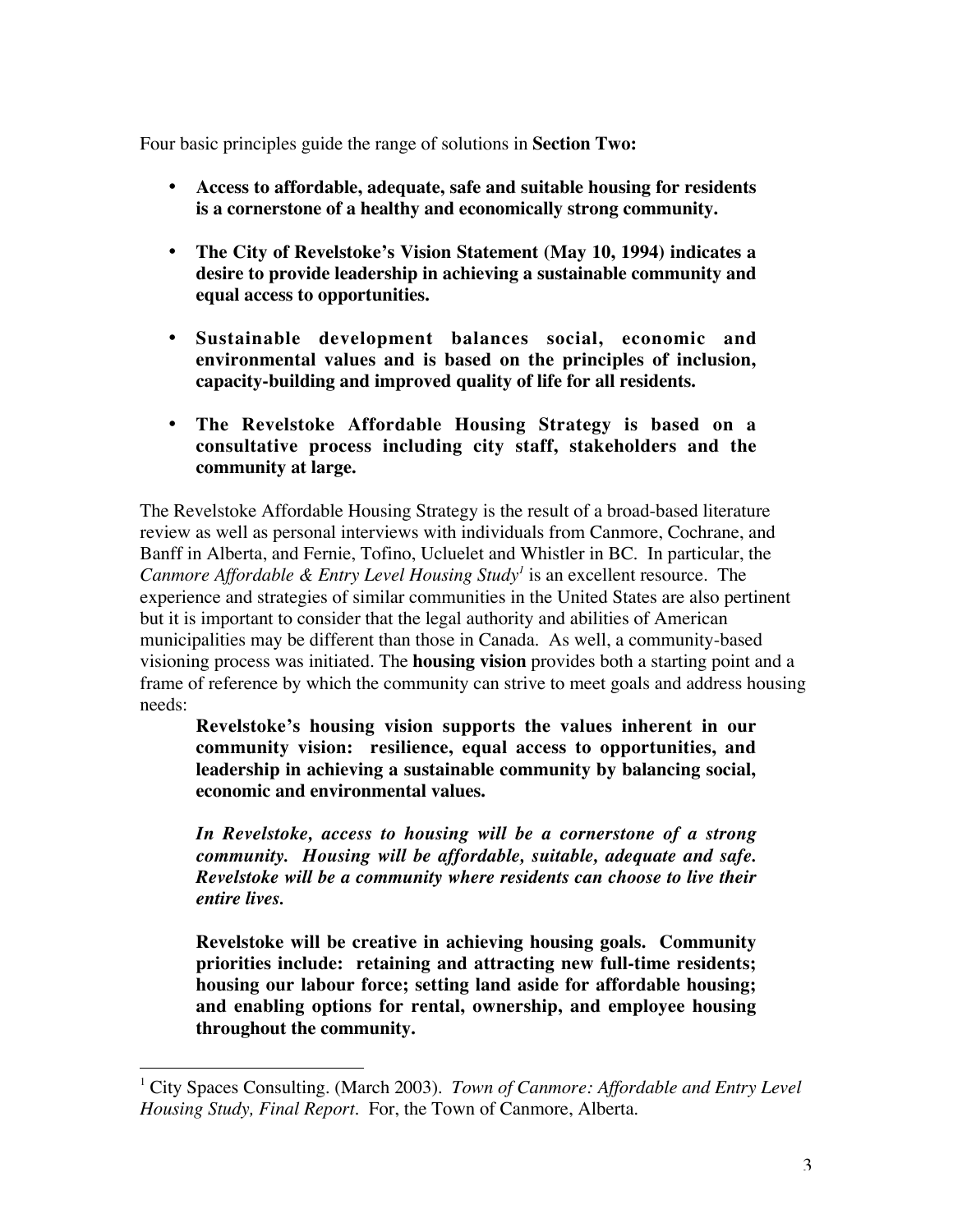The core of this report is outlined in **'Best Practices and Policy Options Review'**. This section looks at what other communities are doing, what Revelstoke has done so far, and provides recommendations of what Revelstoke *could do* based on this community's particular context. Under each heading, the relevant issues are listed that are addressed by the type of action. For example, 'education and advocacy' address 'lack of community awareness of housing issues'. The order in which each area is presented is a continuum of increasing municipal involvement:

### **Supporting education and advocacy**

**Removing barriers and providing flexibility for the private market to lower the cost of housing**

**Providing incentives for the private sector to develop new private market affordable housing**

**Requirements for the private sector to provide affordable housing**

**Other requirements (zoning for vacation rentals)**

**Levying fees or taxes to be used for affordable housing**

**Assisting private non-profits or co-ops to build affordable housing**

**Municipal land**

**Establishing own housing corporation or housing authority**

### **Providing financial assistance**

 The **implementation plan** is based on community housing goals and strategic objectives derived from both the visioning process and research of successful initiatives in other communities. There are a few key 'pointers' to be gained from the experience of other municipalities.

The sooner Revelstoke acts to establish mechanisms to offset the rising cost of housing, the better off the City will be in the long run.

The first step is to establish an affordable housing reserve fund that gains revenue from a variety of means other than local taxpayers.

All resort municipalities have an active 'land banking' program.

Private developers are accustomed to amenity contribution requirements in resort communities and have shown willingness to comply in all areas researched.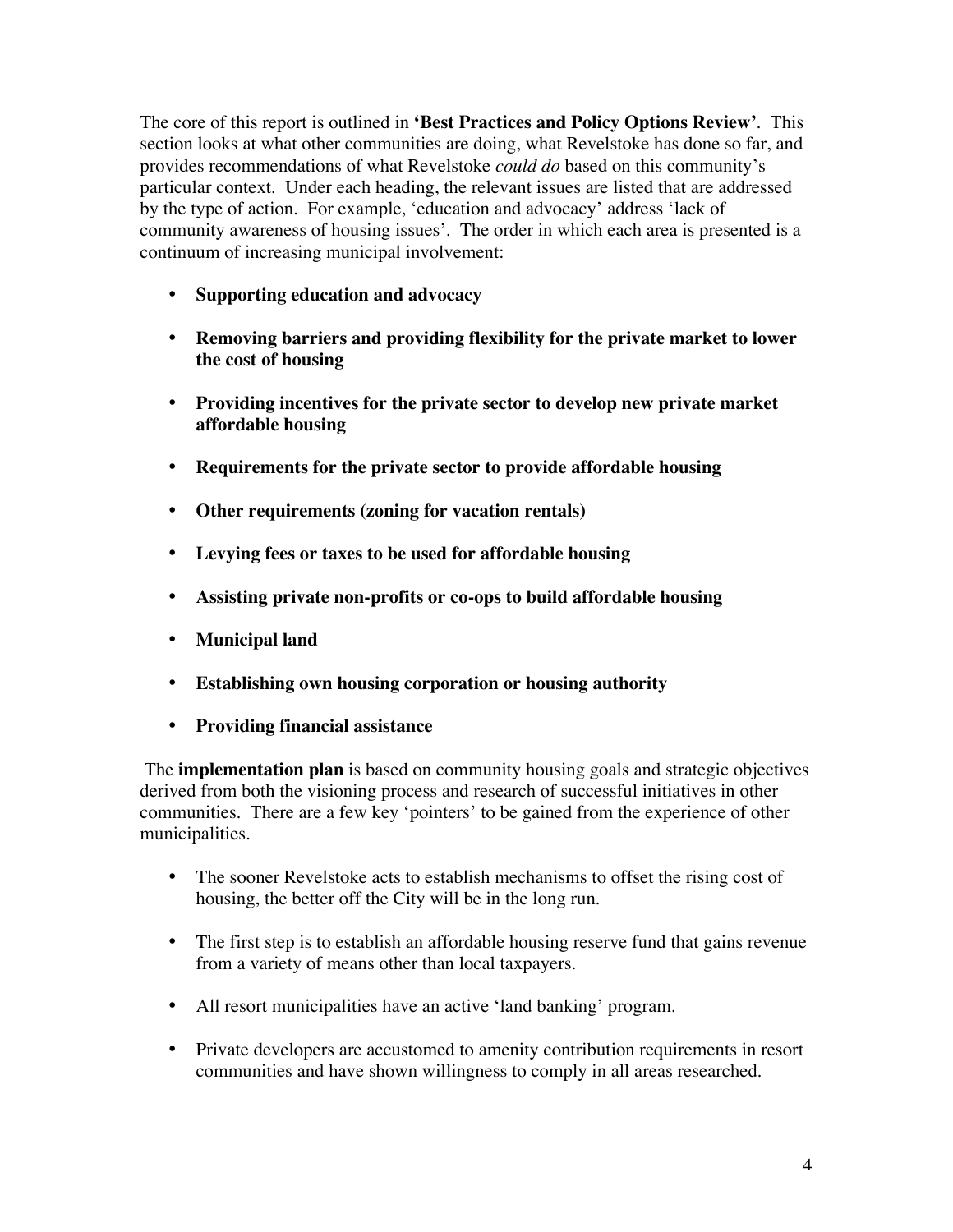Every community uses 'linkage programs' to ensure that commercial developments provide housing for a proportion of their employees.

All resort municipalities have active municipal housing authorities that build or buy rental and/or ownership housing that will remain perpetually affordable.

Both provincial and federal governments are working to provide municipalities with new 'tools' to finance the planning and development of affordable housing.

Other municipalities, like Ucluelet, have shown great initiative by embedding clear affordable housing directives and 'Smart Growth' guidelines into the OCP.

In **conclusion**, the Revelstoke Affordable Housing Strategy is an attempt to transform 'problem-thinking' into 'action and project thinking' that will benefit Revelstoke during the transitional years that lie ahead. Revelstoke is in the unique position of being able to learn from other communities and be proactive in a way that other resort communities who have been 'caught unaware' have not. A key factor is to make decisions using the housing **'affordability lens'** – if the City makes this decision, how will it affect housing affordability in Revelstoke? If the City chooses *not to act,* how will housing affordability be affected?

The recent Retail Strategy<sup>2</sup> done for the City of Revelstoke makes note that it is important to consider the fact that Revelstoke will be competing with many other resort communities to attract tourists. We must also realize that we will be competing with *all other communities* in terms of labour recruitment – being able to attract workers of all ages, professions and income levels. Demographically, the labour pool is shrinking and quality of life and affordability are *key considerations* for incoming residents. As well, we want to be able to retain our growing senior population with affordable, livable housing options so they can maintain their quality of life. As a community, we do not want to exclude long-time local residents and young people, nor essential workers, from the housing market.

Rapidly escalating housing prices and lack of affordability have the capacity to quickly unravel the threads that make up the social fabric of the community. No single initiative will provide a 'magic' solution to this complex problem, but rather it will be a combination of actions. As a community, Revelstoke must be confident that it can address affordable housing issues with two of our best qualities – collaboration and foresight.

 $\overline{a}$ 

<sup>2</sup> TREC International Inc. (May 2006). Revelstoke Retail Strategy, *Executive Summary.* For, the City of Revelstoke. Public Presentation, May 9, 2006.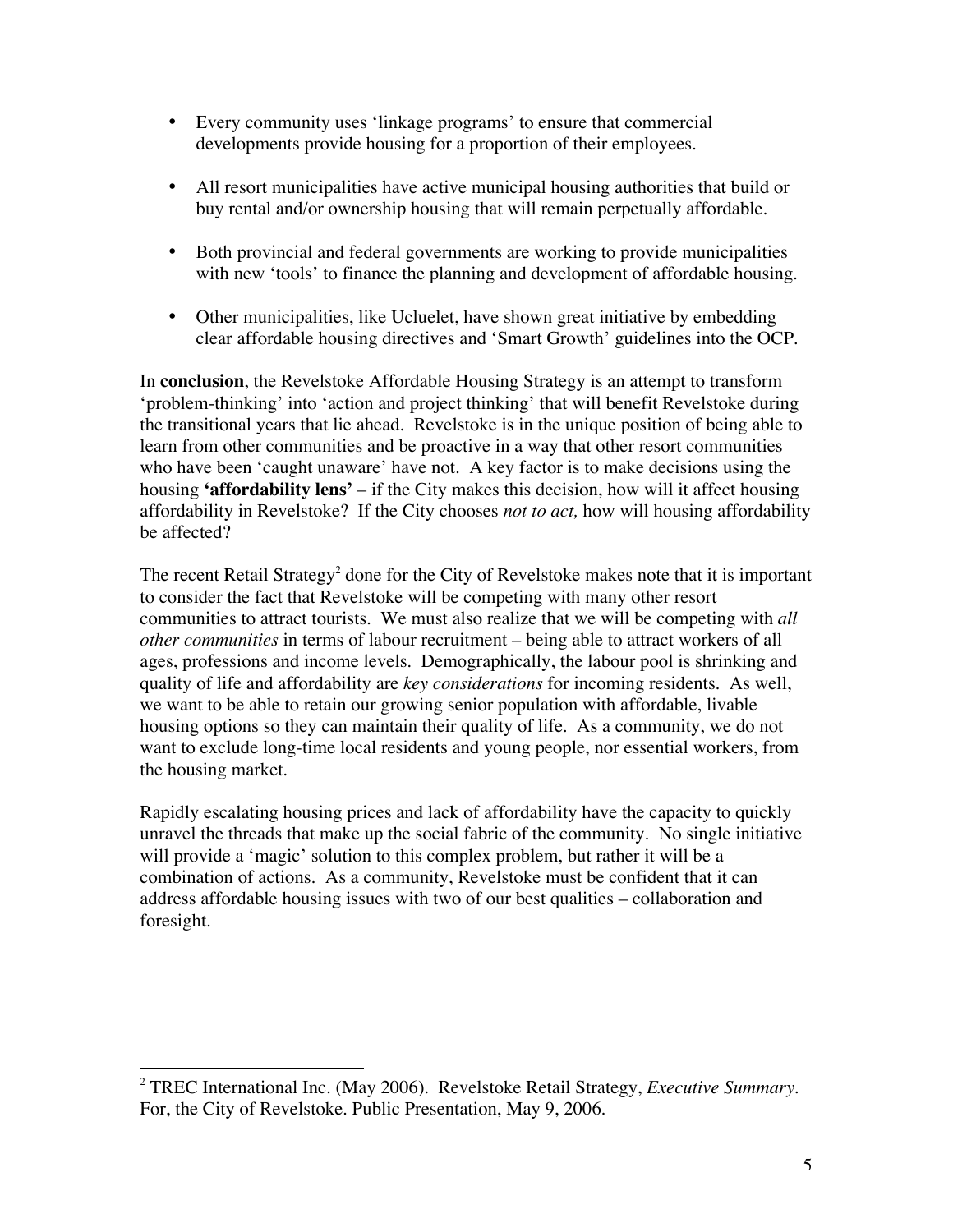### **TABLE OF CONTENTS**

| <b>EXECUTIVE SUMMARY</b>                                                 | $\overline{2}$ |
|--------------------------------------------------------------------------|----------------|
| <b>TABLE OF CONTENTS</b>                                                 | 6              |
| <b>INTRODUCTION</b>                                                      | 8              |
| <b>SECTION ONE: AFFORDABLE HOUSING IN REVELSTOKE – THE</b>               |                |
| <b>CHALLENGES</b>                                                        | 9              |
| 1.0 Housing Affordability                                                | 10             |
| 1.1 Definition of affordable housing                                     | 10             |
| 1.2 Definition of 'core housing need'                                    | 10             |
| 1.3 Other affordability considerations                                   | 10             |
| 1.4 Affordability tables                                                 | 11             |
| Table One – Average home ownership prices (May 2006)                     | 12             |
| Table Two - Comparison of average incomes in Revelstoke & ability to     |                |
| purchase or rent                                                         | 12             |
| Table Three - Comparison of average professional incomes in Revelstoke & |                |
| ability to purchase or rent                                              | 13             |
| 2.0 The Issues                                                           | 14             |
| 2.1 Revelstoke Affordable Housing Study                                  | 14             |
| <b>2.2 Resort communities</b>                                            | 14             |
| 2.3 Other factors                                                        | 15             |
| <b>3.0 Identifying Housing Needs</b>                                     | 17             |
| <b>SECTION TWO: AFFORDABLE HOUSING IN REVELSTOKE – THE</b>               |                |
| <b>SOLUTIONS</b>                                                         | 18             |
| <b>4.0 Guiding Principles</b>                                            | 19             |
| 5.0 Methodology                                                          | 19             |
| 6.0 Achieving a Strategic Vision                                         | <b>20</b>      |
| 6.1 The process                                                          | 20             |
| 6.2 A housing vision for Revelstoke                                      | 21             |
| <b>7.0 Best Practices and Policy Options Review</b>                      | 21             |
| <b>7.1 Education and Advocacy</b>                                        | 22             |
| <b>7.2 Remove Barriers</b>                                               | 25             |
| <b>7.3 Providing Incentives</b>                                          | 27             |
| <b>7.4 Requirements</b>                                                  | 28             |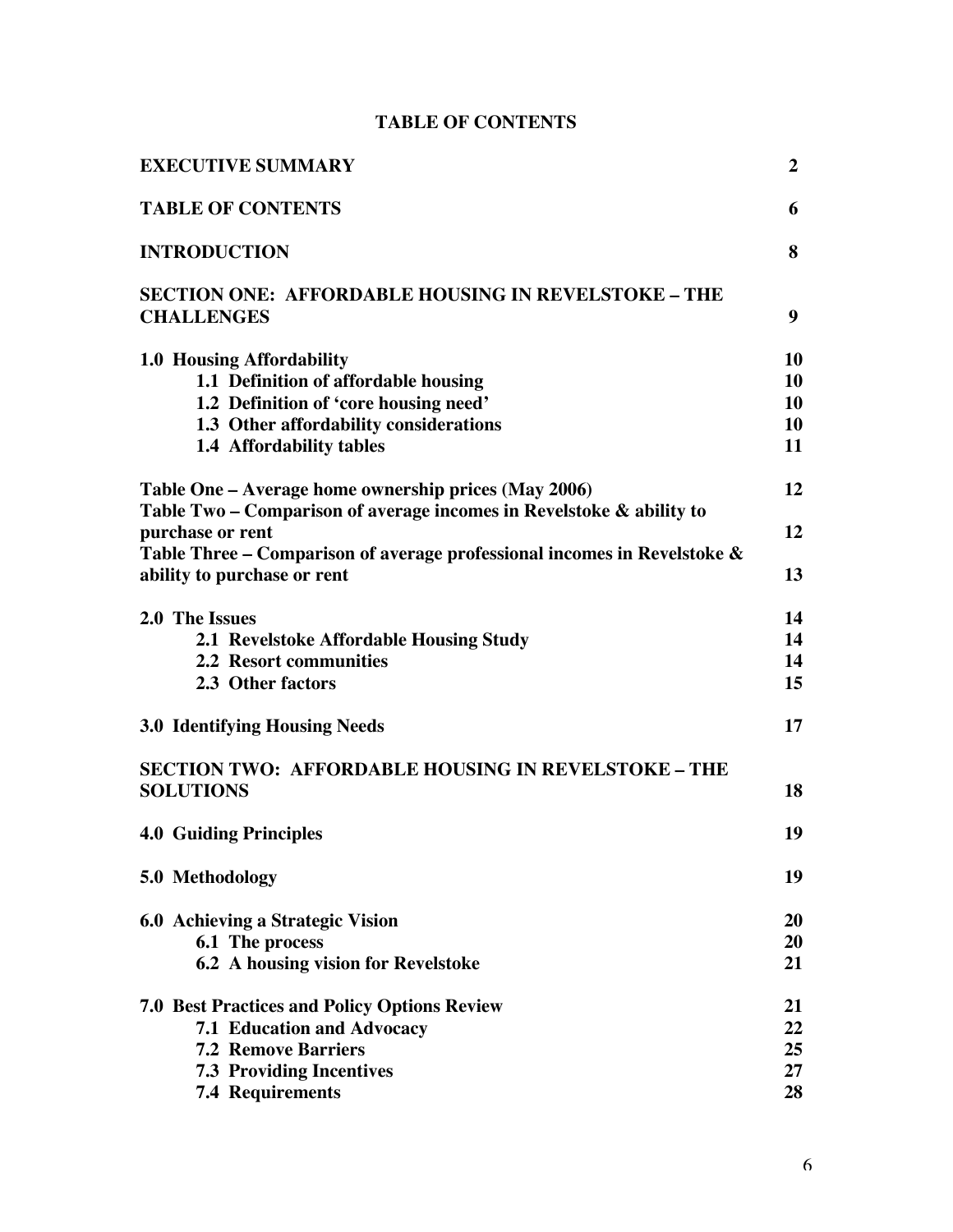| <b>7.5 Fees or Taxes</b>                                                             | 32 |
|--------------------------------------------------------------------------------------|----|
| 7.6 Assisting private non-profits or co-ops                                          | 33 |
| <b>7.7 Municipal Land</b>                                                            | 34 |
| 7.8 Establishing a municipal housing corporation or authority                        | 36 |
| <b>7.9 Providing financial assistance</b>                                            | 37 |
| <b>8.0 Summary of Possible Actions</b>                                               | 39 |
| <b>SECTION THREE: AFFORDABLE HOUSING IN REVELSTOKE -</b>                             |    |
| <b>IMPLEMENTATION STRATEGY</b>                                                       | 42 |
| <b>9.0 Setting Goals and Priorities</b>                                              | 43 |
| 9.1 Implementation Plan                                                              | 44 |
| 9.2 Setting Targets                                                                  | 50 |
| <b>Table Four – Target and Measure</b>                                               | 50 |
| <b>10.0 Factors for Success</b>                                                      | 51 |
| <b>CONCLUSION</b>                                                                    | 52 |
| <b>APPENDIX A: LIST OF CONTACTS &amp; REFERENCES</b>                                 | 53 |
| <b>APPENDIX B: CREATING A HOUSING VISION - PROCESS</b>                               | 56 |
| APPENDIX C: UCLUELET OCP PART III - 3.2 RESIDENTIAL<br><b>DEVELOPMENT</b>            | 61 |
| APPENDIX D: PERPETUALLY AFFORDABLE HOUSING (PAH) -<br><b>Definition and Examples</b> | 64 |
| APPENDIX E: PUBLIC PROCESS AND FEEDBACK                                              | 66 |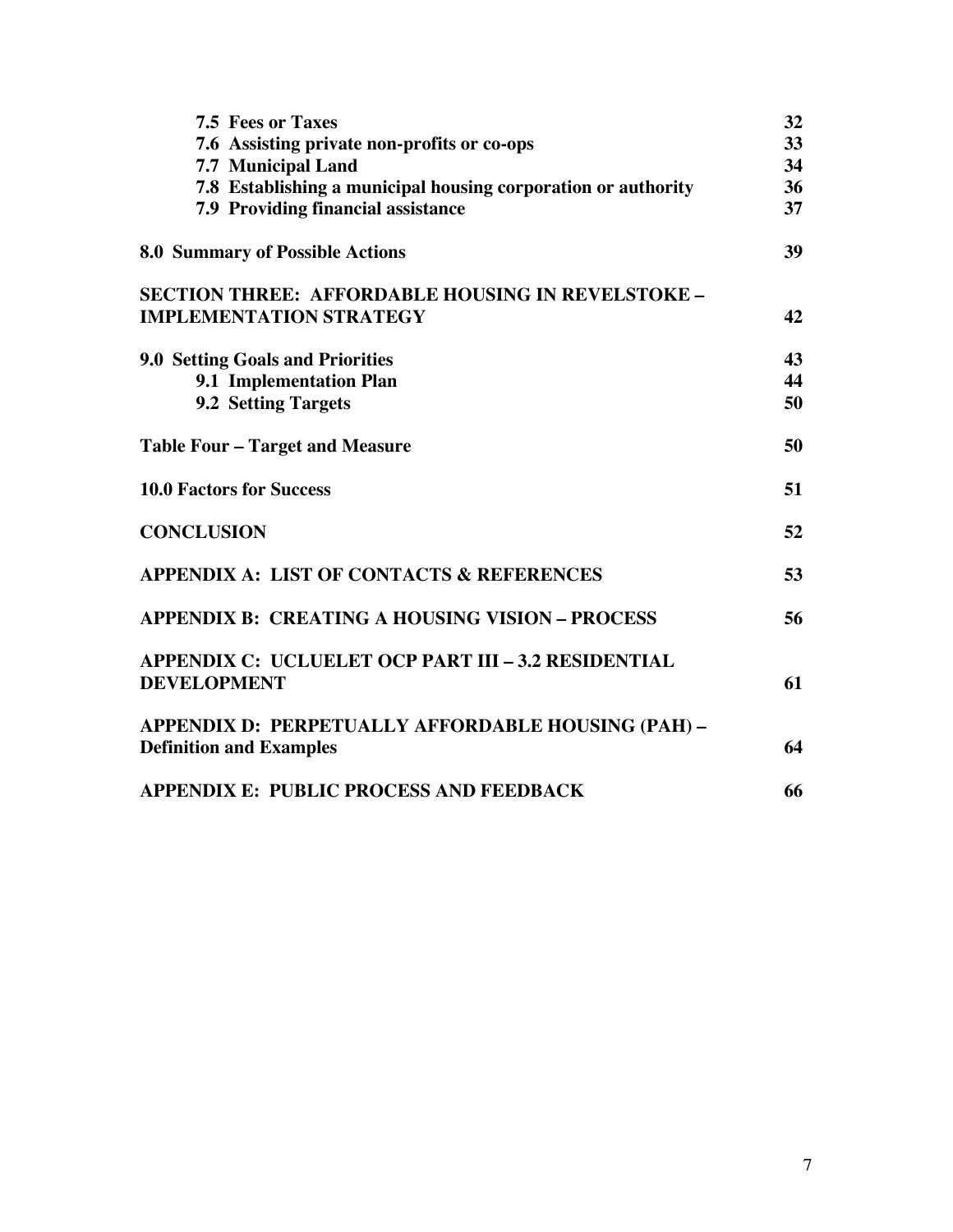### **INTRODUCTION**

 $\overline{a}$ 

The City of Revelstoke is a vibrant mountain community. The economy is diverse for a relatively small community and there is a strong sense of place among residents. With the first phase of the Revelstoke Mountain Resort on nearby Mt. Mackenzie proceeding, Revelstoke is on the cusp of becoming a 'mountain resort community'. In other more 'mature' resort communities, distinctive patterns of growth emerge and affordable housing tops of the list of issues.

Access to affordable, adequate, safe and suitable housing for residents is a cornerstone of a healthy and economically strong community. Housing affects a full-range of stakeholders. Employers need a workforce that is adequately and affordably housed or recruitment becomes a serious issue. Both rental and ownership housing must be accessible to consumers if they are to live in the community. Developers of housing seek to meet the needs of a target market in a way that is both cost-effective and profitable. Local elected and administrative officials strive to promote economic development while maintaining the social sustainability of the community.

In Revelstoke, there has been a growing need to address affordable housing and related issues for a number of years. In l995, an affordable housing strategy based on an extensive consultative process was prepared for the City of Revelstoke<sup>3</sup>. In 2001, the Revelstoke Rental Housing Strategy $^4$  unearthed similar issues to the 1995 Strategy. Last year, the Revelstoke Affordable Housing Study<sup>5</sup> identified a number of the same issues and noted that housing problems for residents were intensified by rising housing costs. The Study provided recommendations based on a 'needs and demand' assessment and explored potential options to address housing issues. City Council acted on two recommendations: to enact a standard of minimum maintenance bylaw for rental accommodations, and to act on the promotion and legalization of secondary suites.

The Revelstoke Affordable Housing Strategy moves beyond the scope of previous studies by adding research particular to resort communities. It is a solution-driven plan geared to providing policy options and an intervention plan for the City of Revelstoke in order to address current and potential housing problems facing residents. 'Mature' mountain resort communities like Whistler, BC and Canmore, Alberta, have developed specific strategies to address housing issues. Currently, Revelstoke is in the 'start-up' phase of mountain resort community evolution and potentially in the unique position to prevent some issues before they arise or at the very least 'nip them in the bud'. It is essential to look at the successes of other communities in order to provide a 'made in Revelstoke' solution.

<sup>3</sup> Urban Systems Ltd. (April 1995). *Preliminary report and recommendations for the City of Revelstoke by the Affordable Housing Strategy Steering Committee.*

<sup>4</sup> Christman, Murray. (October 2001). *Revelstoke Rental Housing Strategy*, prepared for the Revelstoke Housing Options Committee.

<sup>5</sup> Zacharias, Jill. (October 2005). *Revelstoke Affordable Housing Study,* prepared for the City of Revelstoke.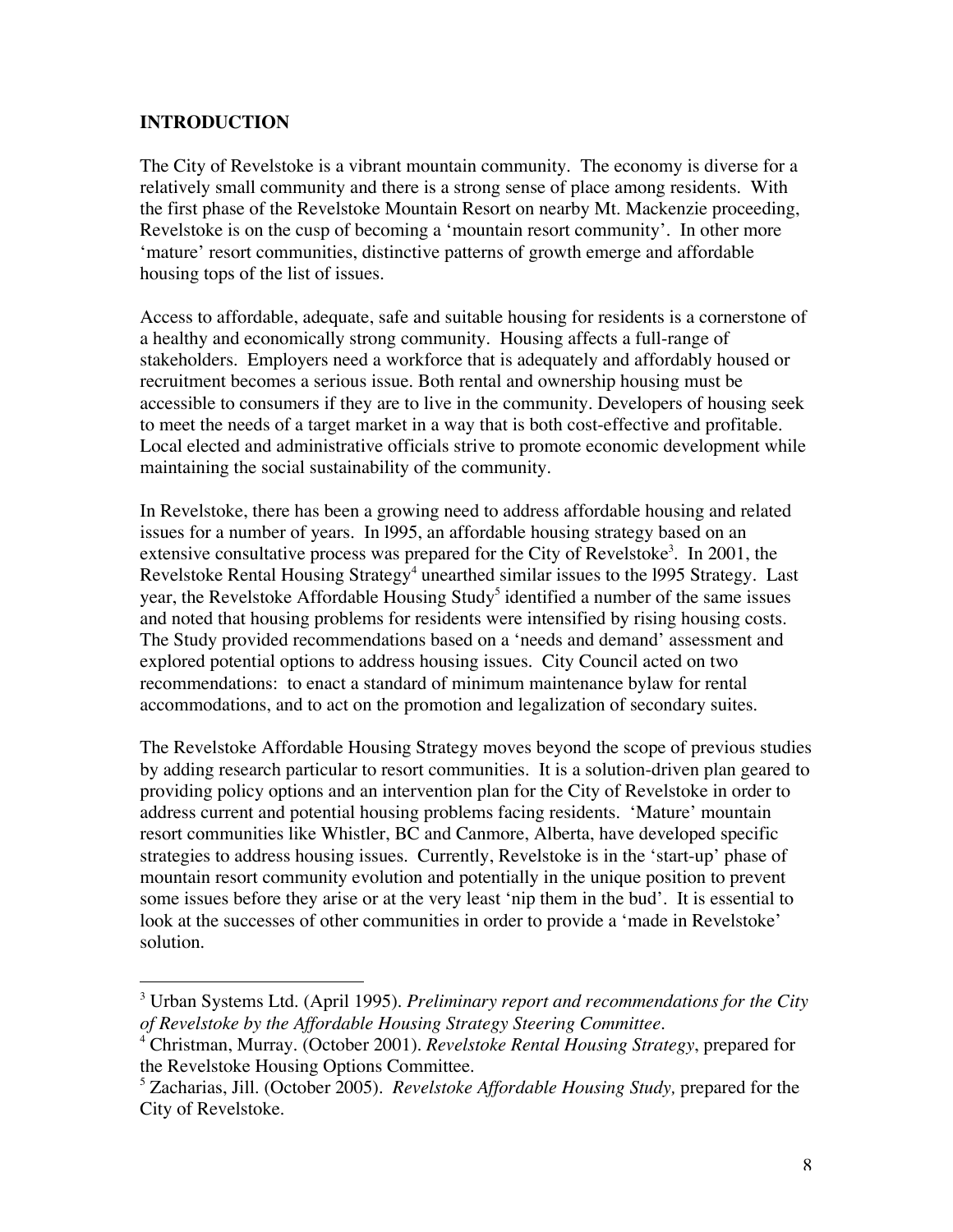## **SECTION ONE**

## **AFFORDABLE HOUSING IN REVELSTOKE -**

## **THE CHALLENGES**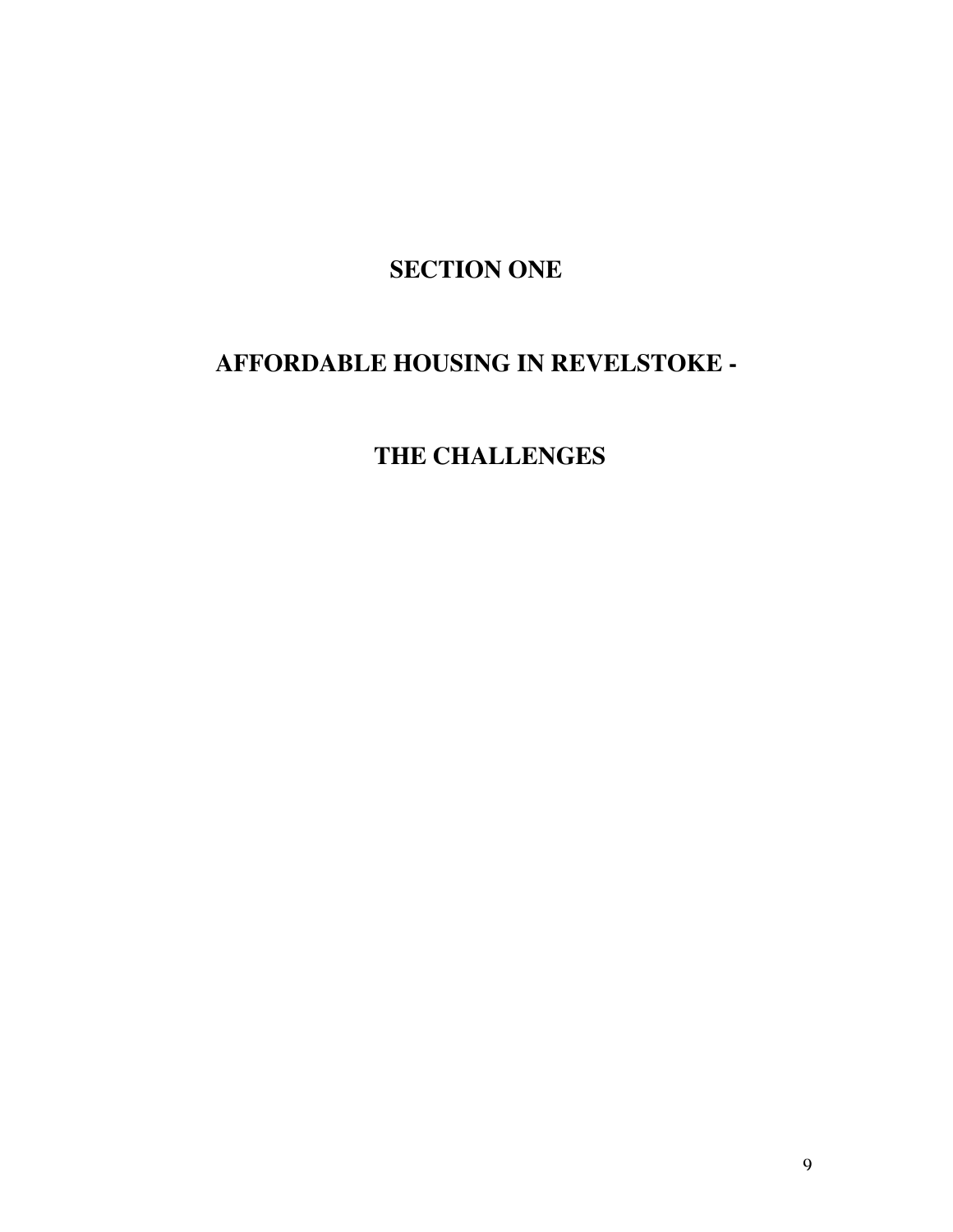### **1.0 HOUSING AFFORDABILITY**

This section provides a contextual analysis of housing affordability. The Canadian Mortgage and Housing Corporation (CMHC) benchmark is an important measure. If an individual spends more than one-third of their income or combined household income on housing, they are less able to provide for needs other than housing and lack capacity to contribute to the overall economy. In Revelstoke, many people at varying income levels are already feeling the strain of rising housing costs. In resort communities, housing affordability is an issue for workers, professionals, seniors, families – in other words, the very people who make up the community.

### **1.1 Definition of affordable housing**

Canada Mortgage and Housing Corporation (CMHC), generally considers housing to be affordable when households are spending no more than 30% of their gross income on housing related costs. For owners, CMHC uses a slightly higher gross debt service ratio of 32%, which includes the cost of servicing the mortgage, property taxes and heating costs<sup>6</sup>. For tenants (renters), housing costs include rent and the cost of utilities such as heating, electricity and water – if these are paid for in addition to rent.

**The term 'affordable housing' is not synonymous with low-income housing but will range from low to middle-income earners as housing prices escalate. In mature resort communities, where housing prices have outpaced wages for some time 'affordable housing' applies to virtually all income levels.**

### **1.2 Definition of 'core housing need'**

Those who pay 30% or more of their income on housing costs. For Revelstoke, 2001 Census statistics (based on 2000 incomes) estimate that **39.4%** of tenants and **15%** of homeowners experienced 'core housing need', with a total average **21.7%**.

### **It is important to note that since 2000 rental prices have increased and home ownership costs have more than doubled, most likely increasing the percentage of residents in Revelstoke in 'core housing need'.**

### **1.3 Other affordability considerations**

Between 1998 and 2003 average incomes for women in Revelstoke have increased by 11%, and for men, by  $7\%$ <sup>7</sup>. However, increases in wage levels have been outpaced by rising housing costs, which have risen 150% in the last two years.

 $\overline{a}$ 

<sup>6</sup> Praxis, Inc. (June 2002). *Banff Housing 2002*.

<sup>7</sup> 2003 Tax Filer data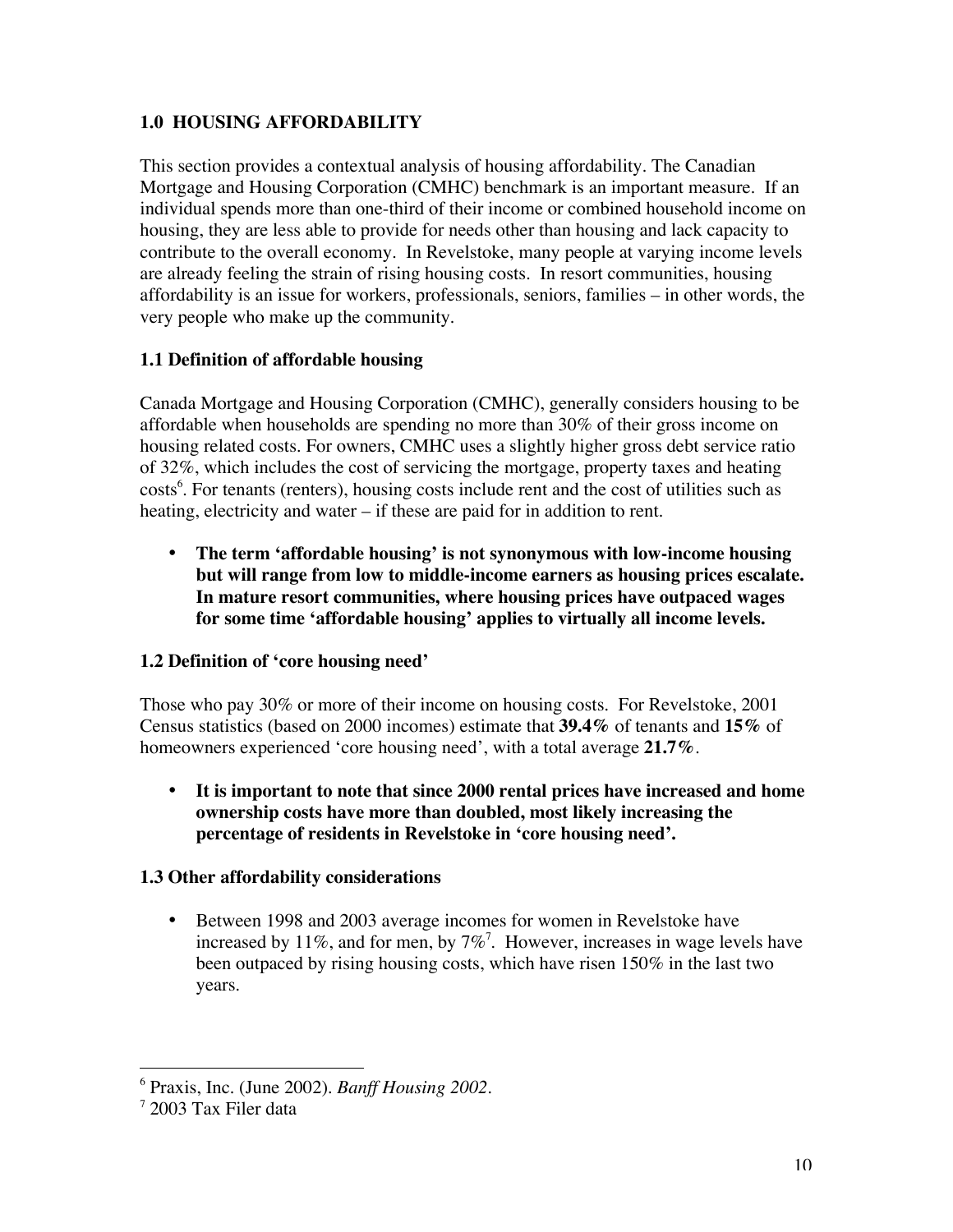People who *choose* to spend over 30% of income on housing are not considered to be in 'core housing need'.

Homeownership affordability is very sensitive to changes in market interest rates. An increase by even a couple of percentage points will have a profound impact on affordability.

Operating and maintenance costs can add substantially to homeownership costs. The lower priced, more affordable homes are likely to need maintenance, renovation, and be less energy-efficient. These costs in addition to monthly payments can create financial problems and put owners at risk of foreclosure.

Transportation costs should be factored in to affordability issues. For example, housing that is within walking distance from core community services like schools, health care, and shopping are considered more affordable than housing where residents must have transportation to access services.

### **1.4 Affordability Tables**

The following tables reveal an **'affordability gap'** between average wage levels and the reality of housing prices in Revelstoke. It is apparent that *most* people are unable to purchase suitable homes in Revelstoke at today's market prices if they are to spend 32% or less of their income on home ownership. Basically, only those individuals or couples with a combined income of over \$75,000 per year can afford to pay the average price for a well maintained single-family home in Revelstoke at today's prices. The tables emphasize issues like professional recruitment and the need for a range of housing options in order for Revelstoke to continue to function as a community.

**Table One** presents an overview of average ownership housing prices in Revelstoke. It is important to keep in mind that in the last 15 years most new construction has been in the form of larger, single-family homes. In Revelstoke, there are very few townhouses and duplexes available, limiting options. **Generally, single-family homes under \$250,000 are in need of major repairs – as noted, maintenance can add significant cost to housing.**

**Table Two** reviews average incomes in Revelstoke using Tax Filer data from 2003 and compares incomes levels to the ability to purchase and rent housing.

**Table Three** explores income levels for a variety of professionals in Revelstoke and again, compares this information with the ability to own or rent housing.

**Tables Two and Three** show that for most working people the ability to pay market rents is not as much of an issue as it is for low-income people. However, as discussed below, the main issues with rental housing in Revelstoke center around an aging, depleted, unsuitable rental housing stock and the lack of rental options available.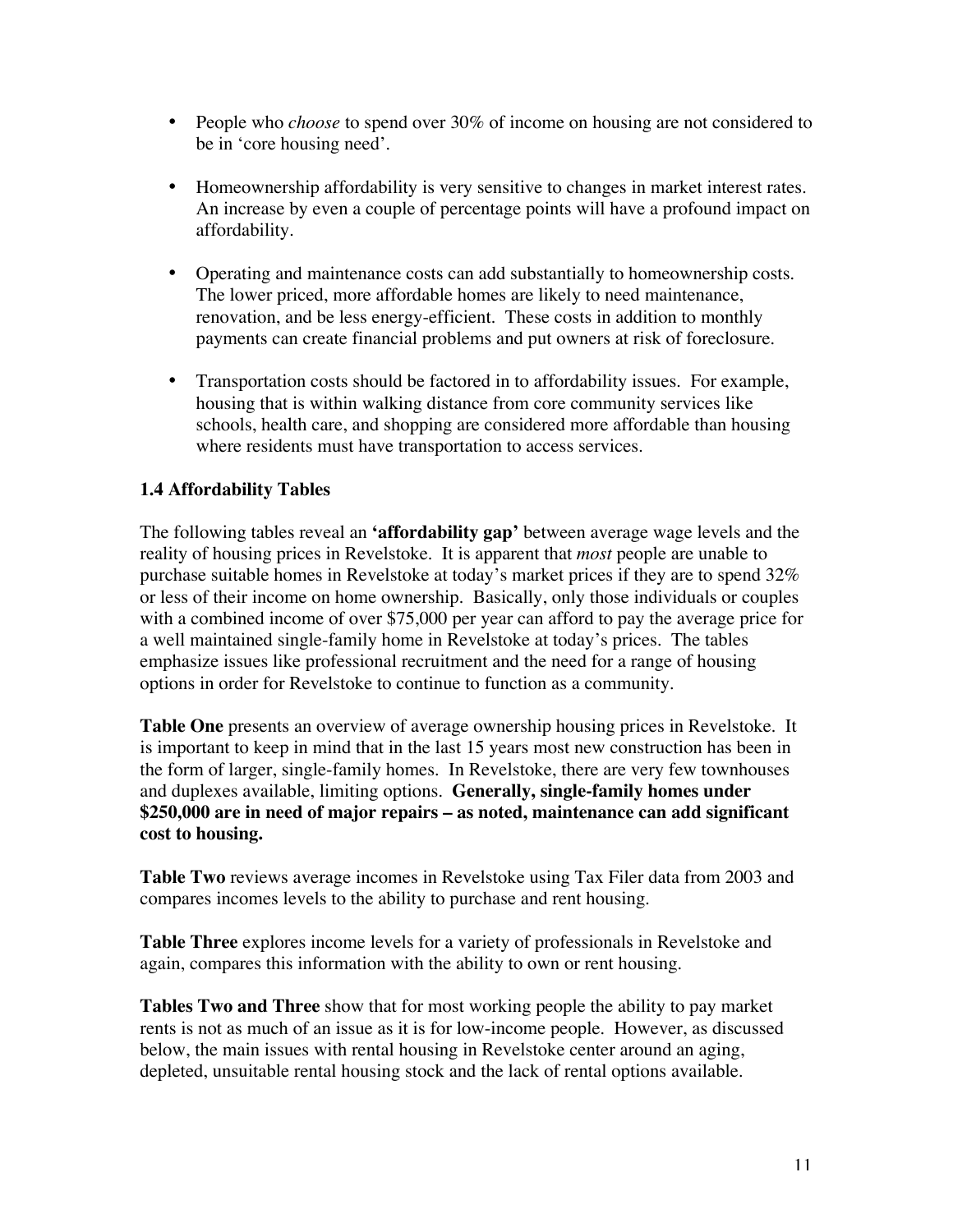### **Table One**

| <b>Housing Type</b>                | <b>2006 Average Housing Prices</b> <sup>8</sup> |
|------------------------------------|-------------------------------------------------|
| Older mobile home, no lot          | Less than $$150,000$                            |
| Mobile home on own lot             | \$175,000                                       |
| Townhouse/Duplex                   | \$180,000                                       |
| Smaller, older single-family home  | \$250,000                                       |
| Average single-family home (newer) | \$325,000                                       |

### **Table Two**

| <b>Local averages for</b><br><b>Revelstoke persons</b> |                           | <b>Ability to purchase</b>    | <b>Ability to rent</b> |
|--------------------------------------------------------|---------------------------|-------------------------------|------------------------|
| 2003                                                   | Income level <sup>9</sup> | (32% of gross income) $^{10}$ | (30% of income)        |
| Average female                                         | \$16,600                  | N/A                           | \$400/month            |
| income                                                 |                           |                               |                        |
| Average male<br>income                                 | \$35,100                  | \$140,000                     | \$850/month            |
| Average individual<br>income                           | \$23,800                  | \$100,000                     | \$595/month            |
| <b>Average couple</b><br>families                      | \$67,000                  | \$260,000                     | \$1675/month           |
| Average lone parent<br>families                        | \$30,200                  | \$122,000                     | \$755/month            |
| Single-earner male<br>families                         | \$45,200                  | \$180,000                     | \$1000/month           |
| Single-earner<br>female families                       | \$15,500                  | N/A                           | \$385/month            |
| <b>Senior (55-64)</b>                                  | \$73,400                  | \$285,000                     | \$1800/month           |
| couple families                                        |                           |                               |                        |
| Senior (65+) couple                                    | \$46,100                  | \$183,000                     | \$1150/month           |
| families                                               |                           |                               |                        |
| Senior $(65+)$ lone-                                   | \$20,800                  | Less than $$100,000$          | \$520/month            |
| parent families or                                     |                           |                               |                        |
| Senior $(65+)$ non-                                    |                           |                               |                        |
| parent individuals                                     |                           |                               |                        |
| Person working FT                                      | \$16,640                  | N/A                           | \$400/month            |
| at \$8/hr                                              |                           |                               |                        |
| FT retail at \$10/hr                                   | \$20,800                  | Less than \$100,000           | \$520/month            |

<sup>&</sup>lt;sup>8</sup> Average listings at Re/Max and Royal Lepage Realty, Revelstoke (May 4, 2006).<br><sup>9</sup> 2003 Tax Filer data

<sup>&</sup>lt;sup>10</sup> Based on *Affordable Housing in BC Communities* table from Real Estate Institute of BC 2005 conference handout, September 23-24, 2005, Nelson, BC. Includes estimates on tax & utilities, mortgage interest, down payment, & 4% inspection and legal costs.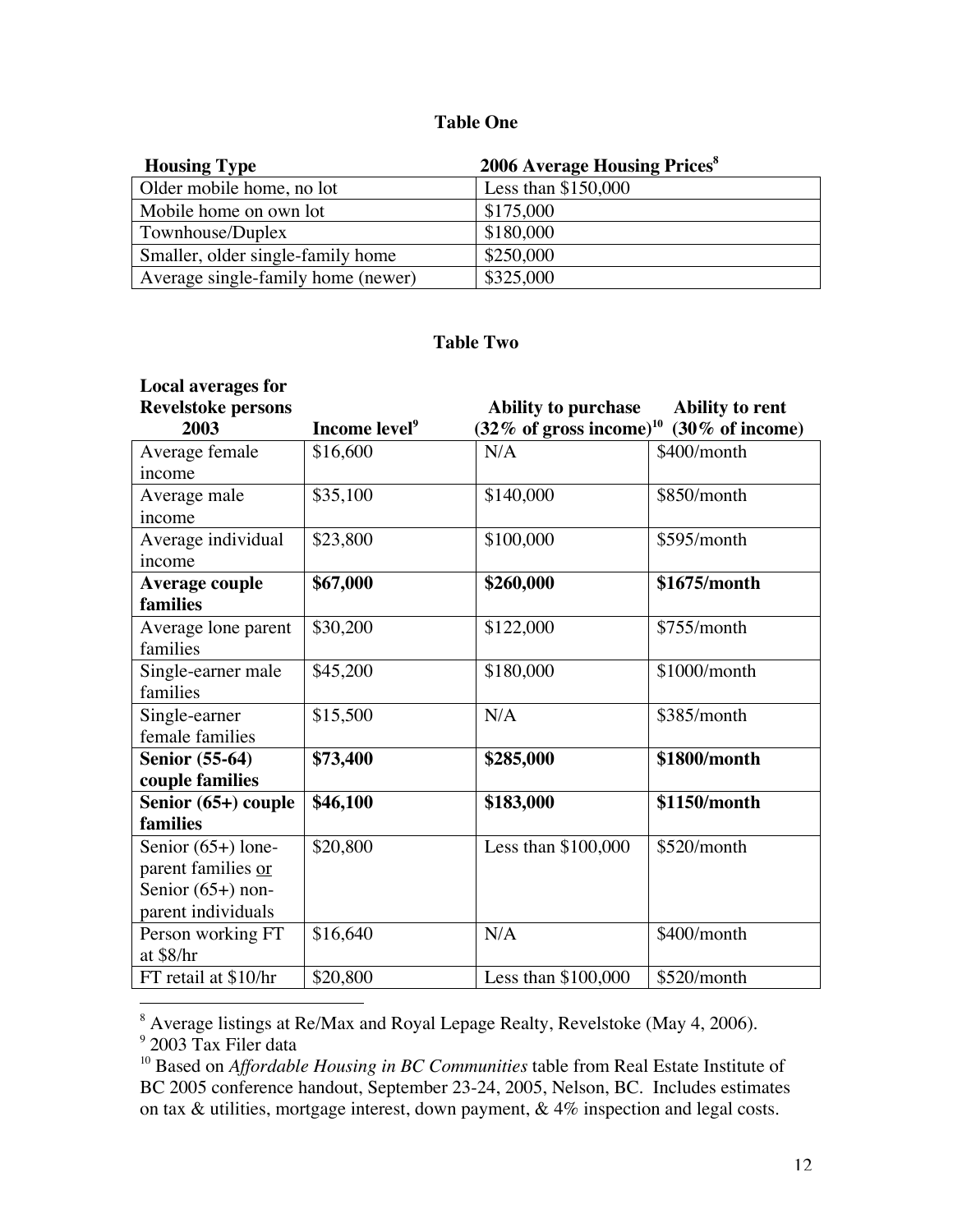| <b>Table Three</b> |
|--------------------|
|                    |

| <b>Revelstoke</b>          |                            |                                                     |                        |
|----------------------------|----------------------------|-----------------------------------------------------|------------------------|
| <b>Professionals</b>       |                            | <b>Ability to purchase</b>                          | <b>Ability to rent</b> |
| 2006                       | Income level <sup>11</sup> | (32% of gross income) <sup>12</sup> (30% of income) |                        |
| Entry-level RCMP           | \$45,000                   | \$182,000                                           | \$1125/month           |
| officer                    |                            |                                                     |                        |
| <b>Entry-level Teacher</b> | \$48,000                   | \$185,000                                           | \$1200/month           |
| Municipal worker:          | \$45,000                   | \$182,000                                           | \$1125/month           |
| Outside (example,          |                            |                                                     |                        |
| equipment operator)        |                            |                                                     |                        |
| Municipal worker:          | \$35,000                   | \$140,000                                           | \$875/month            |
| Inside (example,           |                            |                                                     |                        |
| secretarial)               |                            |                                                     |                        |
| Municipal worker:          | \$60,000                   | \$240,000                                           | \$1500/month           |
| Middle management          |                            |                                                     |                        |
| Municipal worker:          | \$75,000 to \$100,000      | \$300,000 to                                        | $$1875$ to             |
| Administration             |                            | \$400,000                                           | \$2500/month           |
| Hospital worker:           | \$60,000 to \$80,000       | $$240,000$ to                                       | \$1500 to              |
| F/T Reg. Nurse             |                            | \$320,000                                           | \$2000/month           |
| Hospital worker:           | \$60,000 to \$80,000       | $$240,000$ to                                       | \$1500 to \$2000       |
| F/T Lab, X-Ray,            |                            | \$320,000                                           | month                  |
| specialized                |                            |                                                     |                        |
| technicians                |                            |                                                     |                        |
| Hospital worker:           | \$32,000                   | \$125,000                                           | \$800/month            |
| Housekeeping,              |                            |                                                     |                        |
| cooks, laundry             |                            |                                                     |                        |
| Parks Canada:              | \$39,200                   | \$160,000                                           | \$980/month            |
| Entry-level admin.         |                            |                                                     |                        |
| Parks Canada:              | \$20,000 to \$29,000       | \$90,000 to \$120,000                               | \$500 to \$725/month   |
| Seasonal (37 weeks)        |                            |                                                     |                        |
| of $F/T$ )                 |                            |                                                     |                        |
| Downie Timber:             | \$41,000                   | \$160,000                                           | \$1025/month           |
| F/T entry-level mill       |                            |                                                     |                        |
| worker                     |                            |                                                     |                        |
| Downie Timber:             | \$34,000                   | \$140,000                                           | \$850/month            |
| F/T entry-level            |                            |                                                     |                        |
| <b>Selkirk Specialty</b>   |                            |                                                     |                        |
| CPR, average local         | \$67,000                   | \$280,000                                           | \$1675/month           |
| 288 wage                   |                            |                                                     |                        |

<sup>11</sup> Income averages obtained through personal communication with local sources.<br><sup>12</sup> Based on *Affordable Housing in BC Communities* table from Real Estate Institute of

BC 2005 conference handout, September 23-24, 2005, Nelson, BC. Includes estimates on tax  $\&$  utilities, mortgage interest, down payment,  $\&$  4% inspection and legal costs.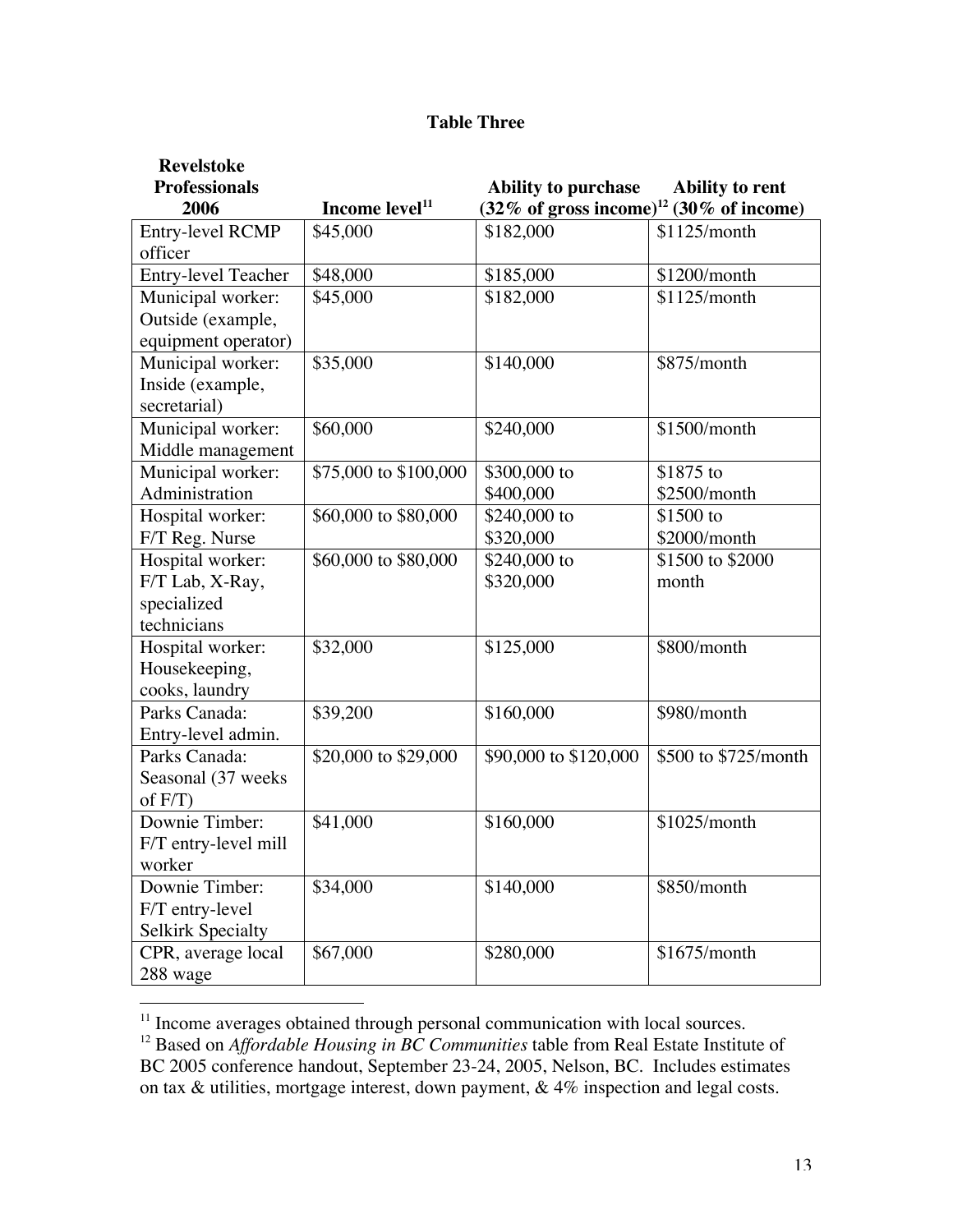### **2.0 THE ISSUES**

### **2.1 Revelstoke Affordable Housing Study**

In 2005, the Revelstoke Affordable Housing Study<sup>13</sup> identified the following housing issues being faced by Revelstoke residents:

Lack of community awareness of housing issues

Lack of information about homelessness

Aging, deteriorating housing stock

A depleted rental housing stock

Rising ownership housing costs

Rising rental housing costs

Increasing numbers of residents in 'core housing need'

Unsuitable rental stock for families

Insufficient subsidized (non-market) housing

A significant increase in the wait-list for social housing in Revelstoke in the past 2 years.

Public feedback showed that lack of community awareness of housing issues and rising ownership housing costs were seen as the most significant issues at that time. As well, it is important to consider the lack of housing options in the community for a growing senior population who may want comfortable, low-maintenance, accessible housing of a smaller size.

### **2.2 Resort Communities**

Research regarding the community impacts of resort development on housing in neighbouring municipalities reveals a number of additional housing issues $^{14}$ :

Increase in property values

 13 Zacharias, J. (October 2005). *Revelstoke Affordable Housing Study*. City of Revelstoke, BC.

<sup>&</sup>lt;sup>14</sup> Clifford, Hal (2002), Harley, Brent & Ass. (August 2004), Koldus, K. (Spring 2004), Westcoast CED Consulting Ltd. (November 2001), Zacharias, J. (July 2004).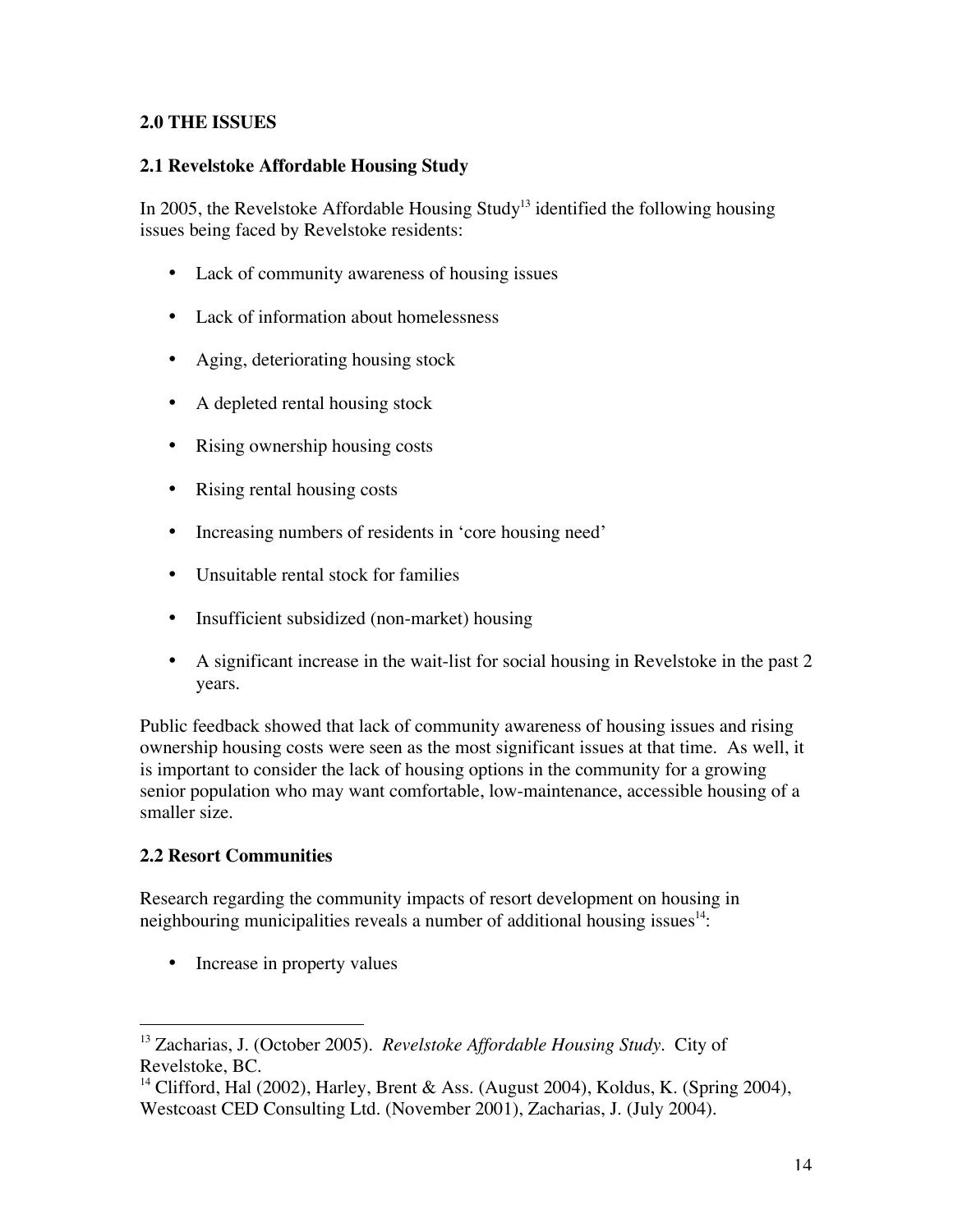Increase in property taxes

Increase in monthly rental prices

Decrease in affordability for low- and middle-income earners for both rental and ownership housing including young families and professionals.

Lack of rental housing for seasonal resort employees and construction workers.

Lack of affordable housing is the primary reason cited by employers for a significant labour shortage<sup>15</sup>. It is important to note that local employers like Parks Canada recruit seasonal workers for both the summer and winter seasons as well as inviting a variety of researchers to do specific time-limited projects in the Revelstoke area.

Difficulty retaining housing for seniors

Increased costs for home-based and other businesses in rental/lease situations

Vacation rentals in traditional residential neighbourhoods.

Non-resident home-ownership resulting in empty homes and issues related to a 'shadow' population. Second home buyers compete with locals for scarce housing resources. Second homeowners are likely to be near retirement age  $\&$ have more disposable income than locals, especially those who are employed in low wage tourism sector jobs. As well, second homeowners have different priorities with respect to community services and amenities<sup>16</sup>.

Residents 'cashing-out' and leaving due to high costs

Increase in need for emergency and transitional shelters for people looking for a place to live

### **2.3 Other Factors**

Other factors affecting rising housing costs are:

Rising construction costs and associated labour shortages

 15 Global Frameworks Ltd. & Terra Housing Consultants Ltd. (2004). *Housing Whistler's Workforce*. Whistler Housing Authority.

<sup>&</sup>lt;sup>16</sup> An extensive study on the impact of second homeownership on communities was done by the Northwest Colorado Council of Governments (NWCCOG) in 2004:

http://www.nwc.cog.co.us/Second%20Home%20Study/NWCCOG%202ndHome%20Stu udy%20Binder.pdf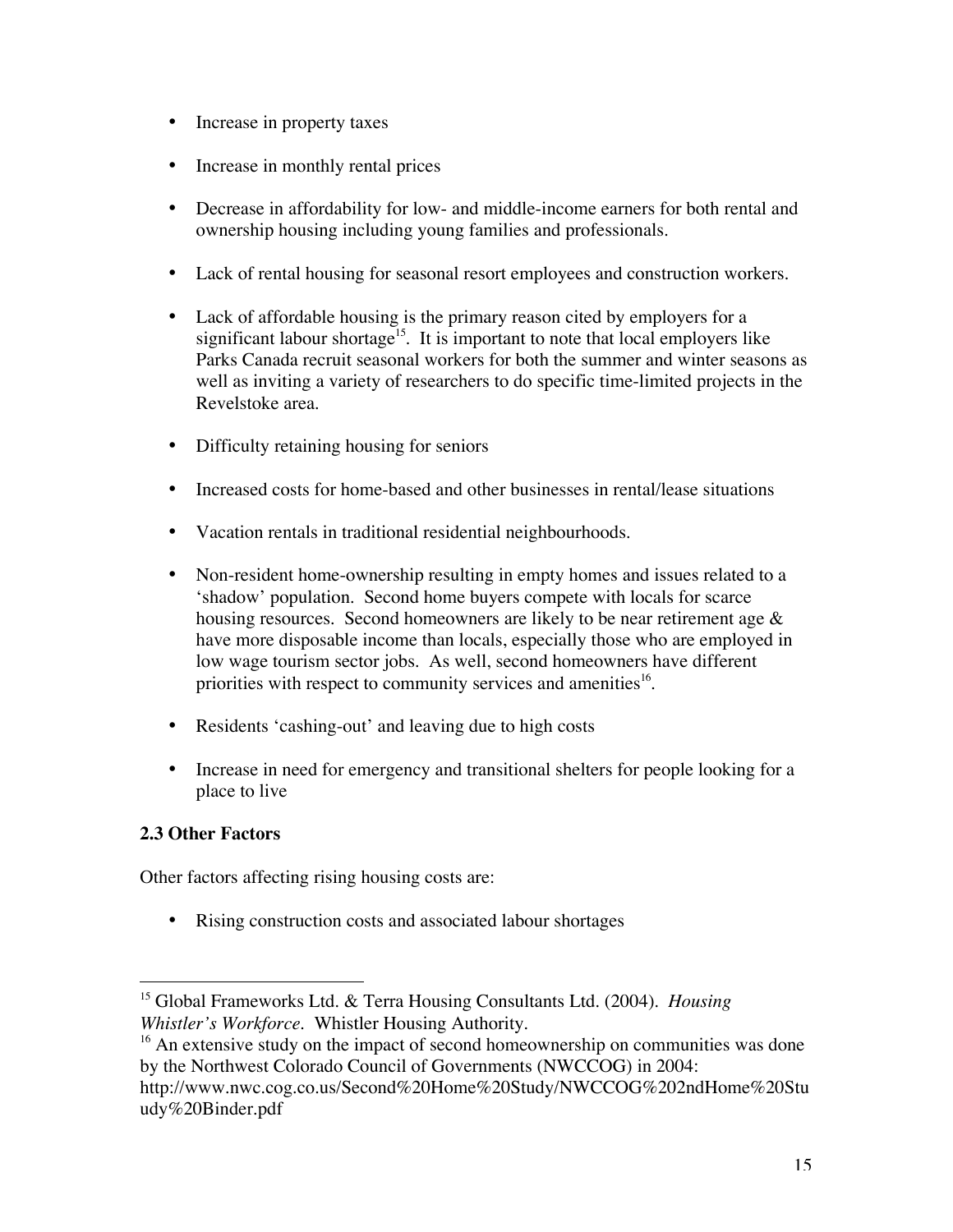New rental construction is not viable without subsidization due to rising construction and land costs (other than secondary suites and carriage cottages – see below for further discussion).

Geographical limitiations - this is a particularly acute concern for Revelstoke. Most resort areas have other towns or villages nearby that become 'bedroom' communities for the resort municipality. Because of Revelstoke's relative geographic isolation coupled with hazardous winter highway conditions this is not an option.

Many of these issues revolve around one central theme: **in fast-growing resort communities the overall cost of housing begins to outpace wages. Furthermore, the demand exceeds the supply of affordable housing.** At this time, Revelstoke is experiencing the preliminary stage of resort development and housing prices have been affected largely on the basis of speculation. Yet, research in the Revelstoke Affordable Housing Study as well as the previous discussion on affordability reveal that Revelstoke is beginning to experience this phenomenon.

Furthermore, as the total supply of rental accommodation decreases, rental-housing costs increase and there is a corresponding increase in the number of residents in 'core housing need'. If ownership opportunities are out of reach for many people in a community, economic development may suffer and community stability may be adversely affected. The 'social fabric' of the community is threatened as it becomes difficult to keep longterm residents and attract new essential workers due to high housing costs. Each wave of development may come to represent a new threat to community's sense of stability and identity. It has been shown that many resort communities are in danger of becoming communities where only the affluent can afford to reside.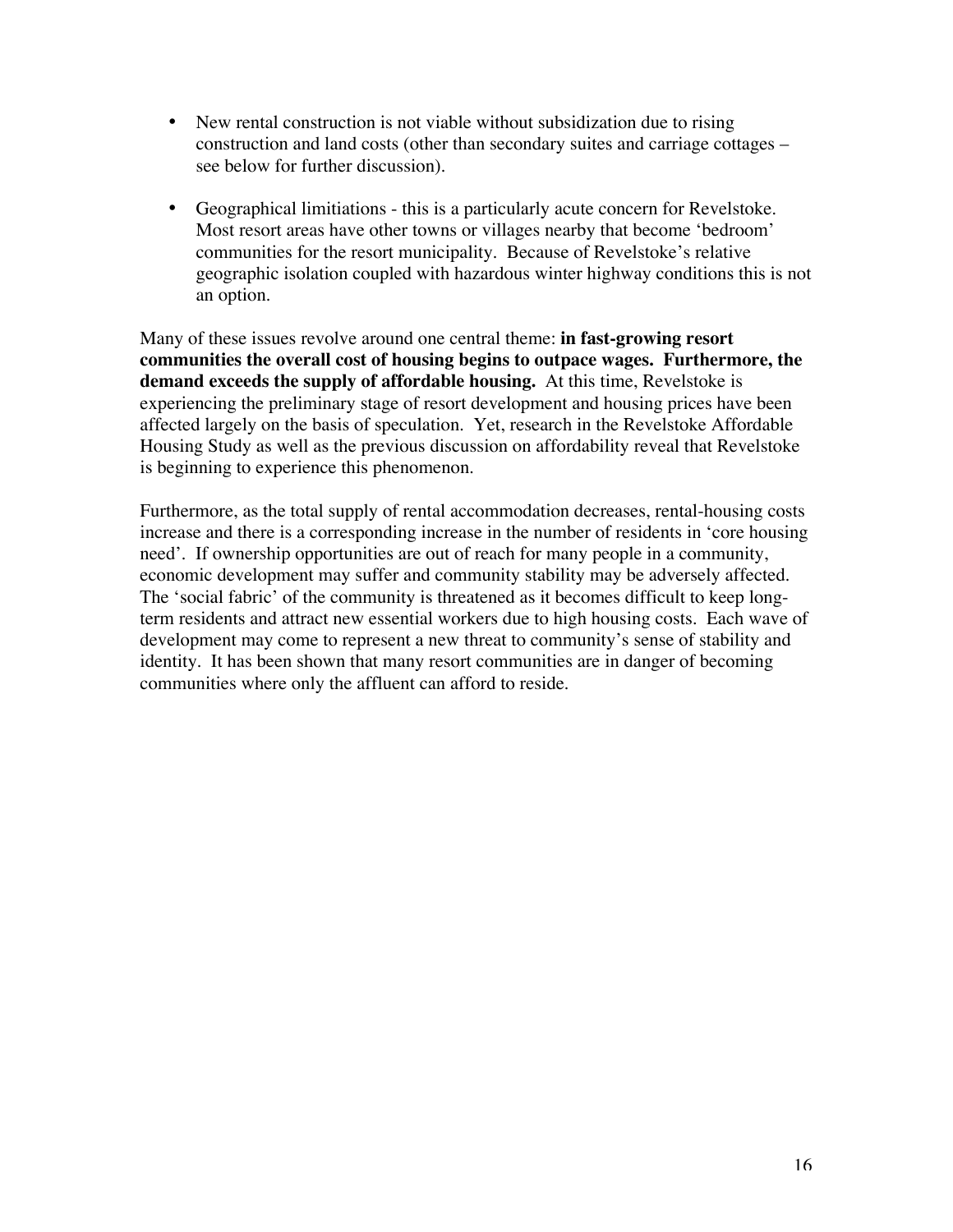### **3.0 IDENTIFYING HOUSING NEEDS**

After taking a close look at housing issues and the economic reality faced by everyday working people in Revelstoke who may desire the security of owning their own home, it quickly becomes apparent that a lack of affordable housing affects everyone in the community, from employers attempting to recruit staff to families and seniors wishing to remain in the community. **There is a full spectrum of housing needs to be met by a range of targeted housing options.** The following list is a combination of housing needs identified in the Revelstoke Affordable Housing Study and research in other resort communities.

**Entry-level ownership housing** that is affordable for working individuals, professionals, young families, and seniors who have a variety of income levels.

**Ownership housing appropriate for a growing senior population** – ie. Smaller, one-level, wheelchair accessible units with a shared, low-maintenance yard.

**Affordable rental housing for families** – this has long been identified as a shortage in Revelstoke.

**Staff accommodation for resort employees** – provision of staff accommodation for the Mt. Mackenzie resort development is inherent in the master development agreement between the resort proponents, the City of Revelstoke, and Province of British Columbia (10% of total bed units).

**Employee housing** for businesses coming into the community because of the resort development.

**Rental housing for seasonal workers** like those in the construction industry & other employers like Parks Canada.

**Affordable, suitable rental housing** for a variety of residents who do not wish to become homeowners.

**Affordable second-stage housing** for women and children fleeing violence and abuse.

**Transitional housing and/or emergency shelter** for a variety of residents, including those at risk of homelessness, young people coming into the community and looking for work, etc. Many resort communities report 'invisible homelessness' like people 'couch surfing' or living in their vehicles.

The challenge inherent in an affordable housing strategy is to address the issues and meet the needs of a variety of residents in order to maintain the social sustainability of the community as a whole.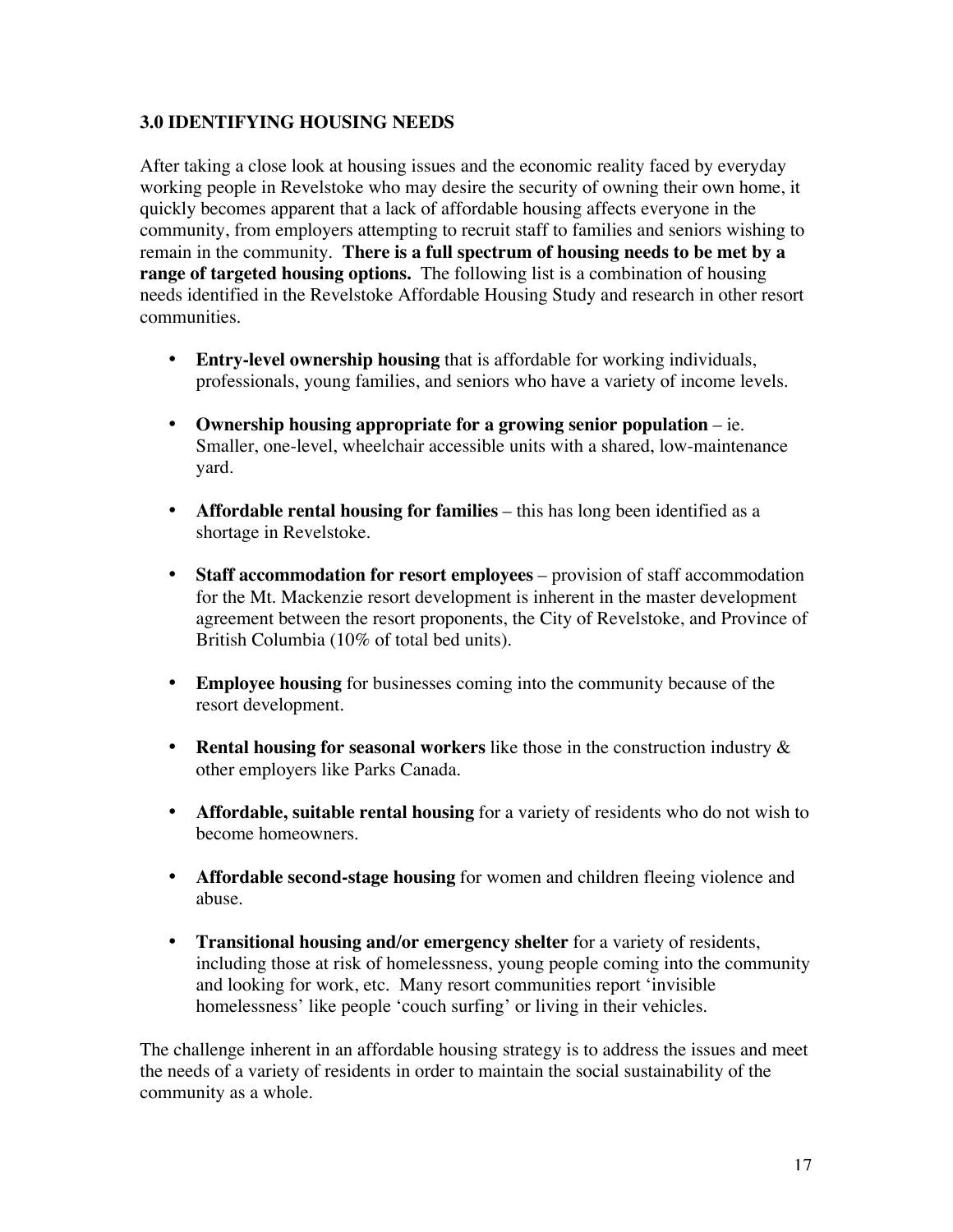## **SECTION TWO**

## **AFFORDABLE HOUSING IN REVELSTOKE -**

## **THE SOLUTIONS**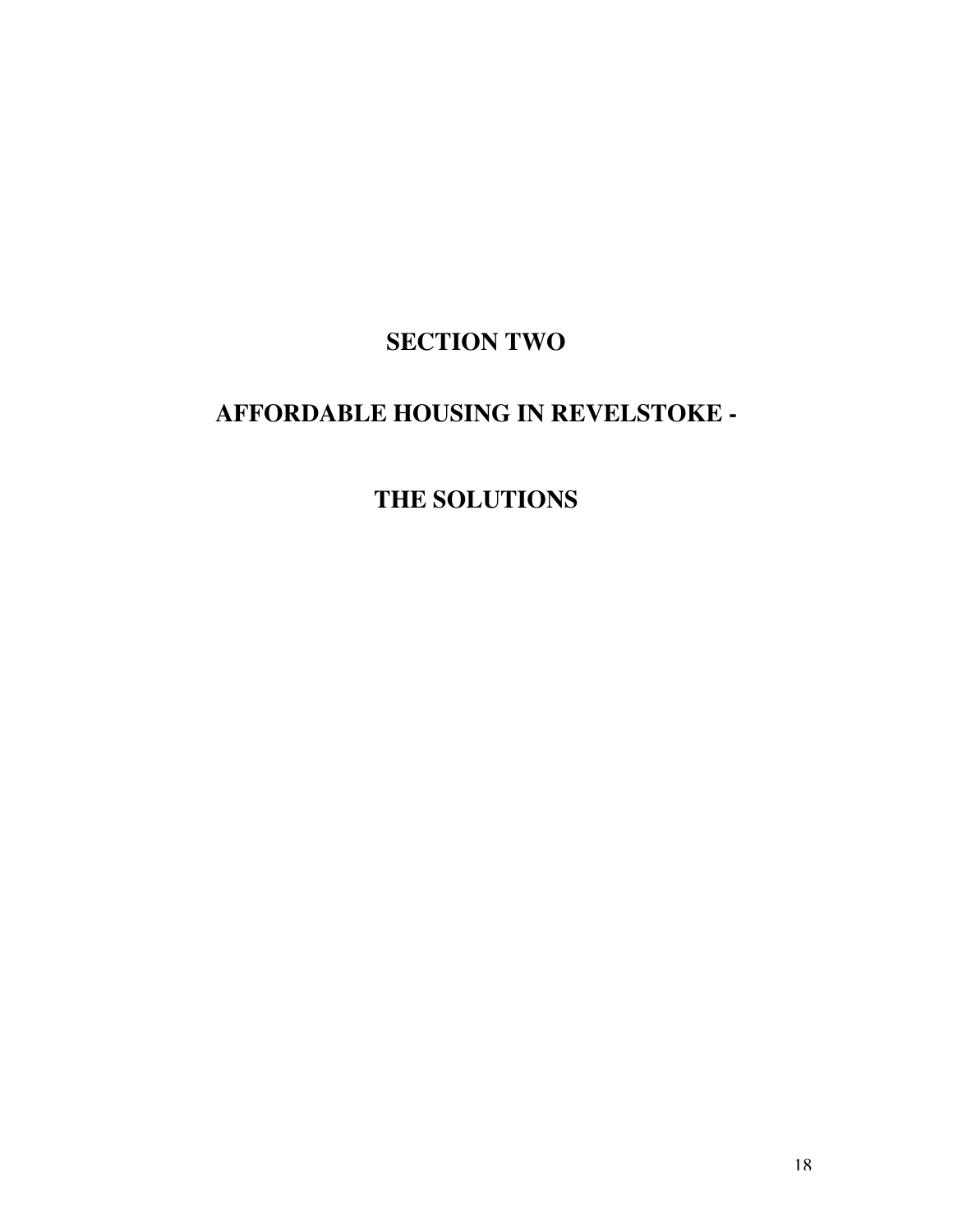### **4.0 GUIDING PRINCIPLES**

Access to affordable, adequate, safe and suitable housing for residents is a cornerstone of a healthy and economically strong community.

The City of Revelstoke's Vision Statement (May 10, 1994) indicates a desire to provide leadership in achieving a sustainable community and equal access to opportunities.

Sustainable development balances social, economic and environmental values and is based on the principles of inclusion, capacity-building and improved quality of life for all residents.

The Revelstoke Affordable Housing Strategy is based on a consultative process including city staff, all stakeholders and the community at large.

### **5.0 METHODOLOGY**

 $\overline{a}$ 

The Revelstoke Affordable Housing Strategy is the result of a broad-based literature review, which focuses primarily on the experience and initiatives of small, fast-growing communities in Canada including mountain resort communities. In particular, the *Canmore Affordable & Entry Level Housing Study*<sup>17</sup> is an excellent resource. The experience and strategies of similar communities in the United States are also pertinent but it is important to consider that the legal authority and abilities of American municipalities may be different than those in Canada. Telephone or personal interviews were conducted with individuals from Canmore, Cochrane, and Banff in Alberta, and Fernie, Tofino, Ucluelet and Whistler in BC (see Appendix A). As well, a communitybased visioning process was initiated. In May and June, 2006, a series of workshops on **Creating a Housing Vision** were held (see Appendix B). The results were drafted into a **Housing Vision Statement** and are included in this report.

In the context of this report, towns like Whistler and Banff are considered to be *mature* resort communities whereas areas like Revelstoke are *start-up* resort communities that are in the beginning phase of resort development. The author found that many other municipalities are struggling with affordable housing issues and attempting to develop strategies at this time. Housing prices are on the rise everywhere. Furthermore, as discussed in the Revelstoke Affordable Housing Study, the commitment to address affordable housing needs by higher echelons of government has been waning for years, leaving the onus to municipalities. Without exception, all people contacted stressed that implementing mechanisms to retain and develop affordable housing early on in the stages of growth is critical to maintaining the sustainability of the community.

<sup>&</sup>lt;sup>17</sup> City Spaces Consulting. (March 2003). *Town of Canmore: Affordable and Entry Level Housing Study, Final Report*. For, the Town of Canmore, Alberta.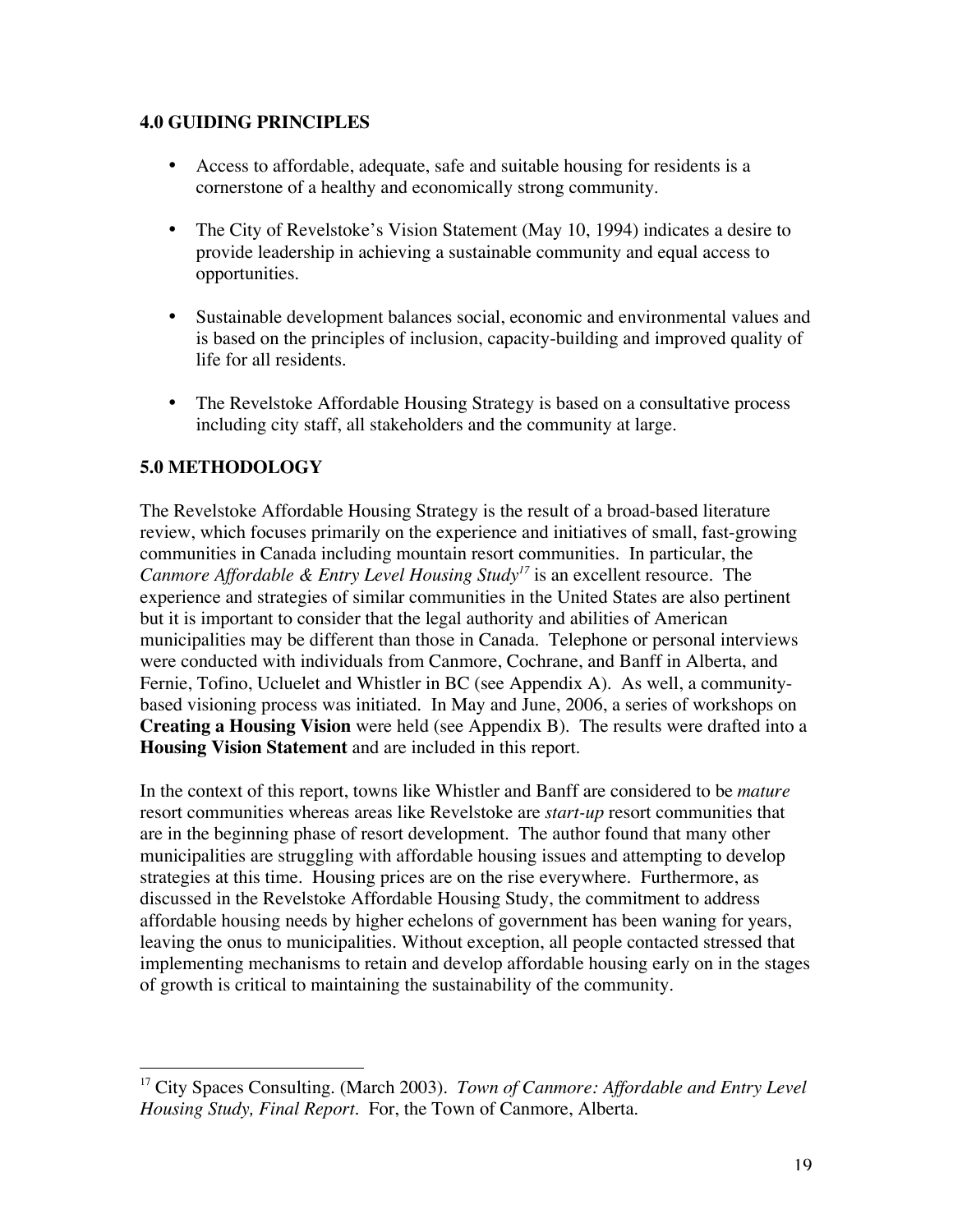The Canmore report uses a framework that categorizes affordable housing mechanisms by graduated levels of municipal involvement, from least administrative and financial involvement for the municipality to those that require a greater level of commitment. This report uses a similar framework to introduce the concepts and their relevance to Revelstoke. **Section Three**, the **Implementation Strategy**, describes an actionorientated housing intervention plan which groups recommended mechanisms along a potential implementation time-line for the municipality. The *housing vision* provides both a starting point and a frame of reference by which the community can strive to meet goals and address housing needs.

### **6.0 ACHIEVING A STRATEGIC VISION**

Creating a housing vision statement for Revelstoke is a critical part of developing a strategy that reflects the goals and priorities of the community. The visioning process itself generates dialogue and community awareness of the issues. There is consensus about concepts that revolve around affordable housing. The vision identifies common values and hopes for the community. Not only does the housing vision provide something toward which the community can strive, but it also provides the 'affordability lens' through which decisions can be made. The vision statement can be used as a 'sounding board' or starting point to achieve affordable housing goals.

### **6.1 The Process (for complete meeting notes see Appendix B)**

In May and June during the research phase of this report, a series of visioning workshops were held at the community centre with the ultimate goal of creating a housing vision statement for Revelstoke. Discussion at the first workshop centered on issues that the community will face, areas for council to take leadership, and concepts for the vision itself. From this, a draft vision statement was composed and sent out to participants, a wider audience throughout the community, and was advertised in the paper. The second workshop looked at the draft statement in terms of what we (the participants) liked about it, what didn't fit, what should be added, and how it should be changed.

Following the second workshop, two focus groups were held: one with students at the high school (the voice of youth), and one at a popular local café with representatives of a new, younger (age 20 to 35) demographic in the community. Both focus group sessions were well attended. For youth, access to home ownership was of the highest priority. The 'new demographic' stressed a number of issues including: home ownership is already out of reach; there is very little land available, and what is out there is too expensive; new people need to have opportunities to purchase housing; there is a need for baseline standards that will not be compromised as the resort develops; say NO to second home ownership, and the like. Many of the young people moving into the community are coming from other, more established resort communities and have even been said to be 'resort community refugees'<sup>18</sup>. This group was very excited to be asked for input. They have something meaningful to offer the community and it is important to explore avenues

<sup>&</sup>lt;sup>18</sup> personal communication with Rob Buchanan, a focus group participant.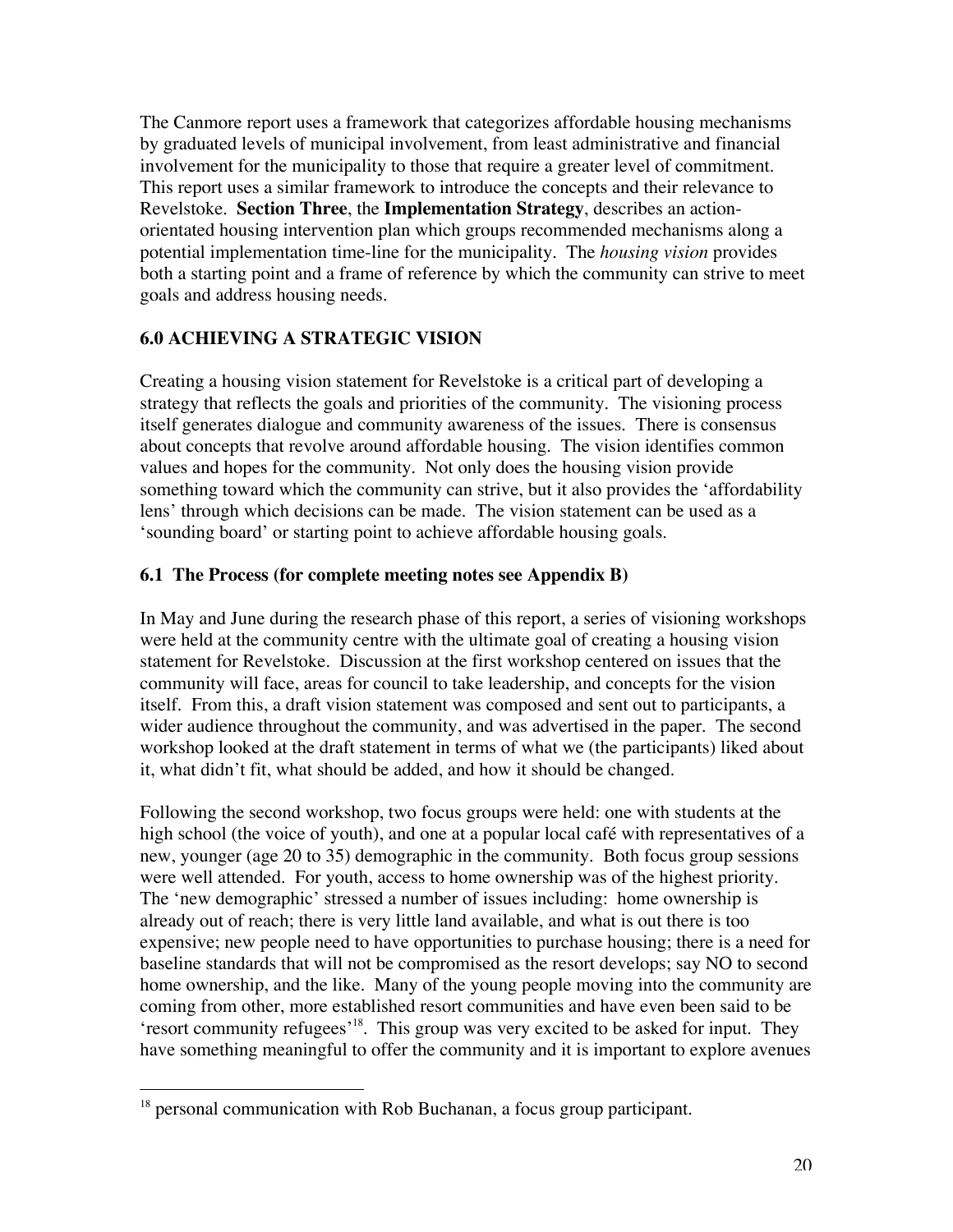through which their voice can be heard. As well, a one-on-one meeting was held with Paul Skelton, Operations Manager for Revelstoke Mountain Resort.

The third and final workshop fine-tuned the Housing Vision Statement into its final form.

### **6.2 A Housing Vision Statement for Revelstoke (June 14, 2006)**

**Revelstoke's housing vision supports the values inherent in our community vision: resilience, equal access to opportunities, and leadership in achieving a sustainable community by balancing social, economic and environmental values.**

*In Revelstoke, access to housing will be a cornerstone of a strong community. Housing will be affordable, suitable, adequate and safe. Revelstoke will be a community where residents can choose to live their entire lives.*

**Revelstoke will be creative in achieving housing goals. Community priorities include: retaining and attracting new full-time residents; housing our labour force; setting land aside for affordable housing; and enabling options for rental, ownership, and employee housing throughout the community.**

### **7.0 BEST PRACTICES AND POLICY OPTIONS REVIEW**

This section looks at what other communities are doing, what Revelstoke has done so far, and provides recommendations of what Revelstoke *could do* based on this community's particular context. Under each heading, the broad context is described and the relevant issues are listed that are addressed by the type of action. For example, 'education and advocacy' address 'lack of community awareness of housing issues'. The order in which each area is presented is a continuum of increasing municipal involvement:

### **Supporting education and advocacy**

**Removing barriers and providing flexibility for the private market to lower the cost of housing**

**Providing incentives for the private sector to develop new private market affordable housing**

**Requirements for the private sector to provide affordable housing**

**Other requirements**

**Levying fees or taxes to be used for affordable housing**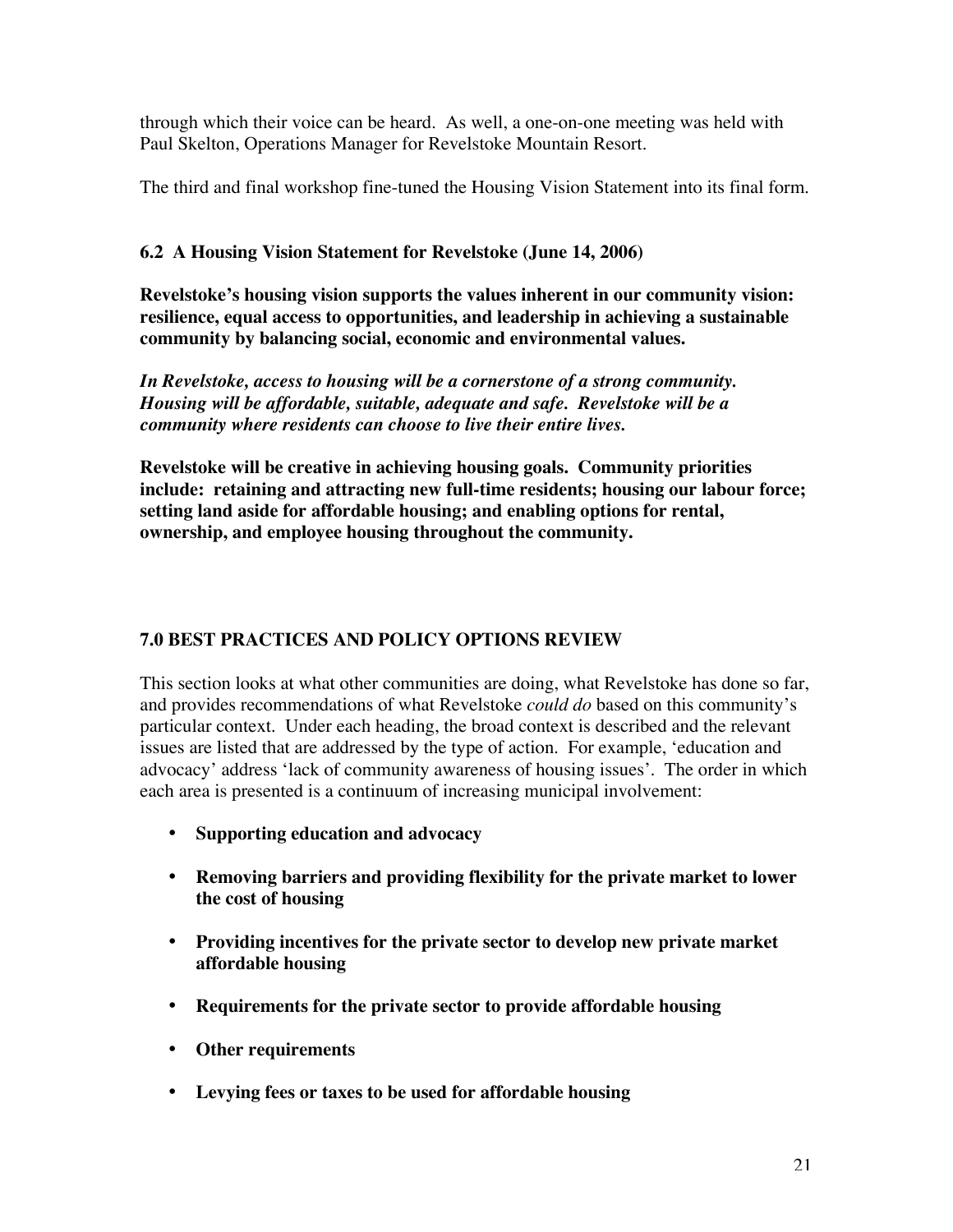### **Assisting private non-profits or co-ops to build affordable housing**

### **Municipal land**

**Establishing own housing corporation or housing authority**

### **Providing financial assistance**

For an excellent synopsis of initiatives in other communities in Canada and the US, see Figure 3 in the Canmore report $19$ .

### **7.1 EDUCATION AND ADVOCACY**

Education and advocacy is all about raising awareness and understanding of affordable housing issues by both residents and decision-makers. Needs and demand assessments, knowledge of consumer expectations, and community attitudes towards potential solutions are fundamental to successful achievement of housing goals. As well, education and advocacy of community needs and issues with higher levels of government are critical to bring potential, much-needed resources into the community. In Revelstoke, lack of community awareness of housing issues has been repeatedly identified (1995, 2001, 2005) as a major issue.

### **7.1.1 The issues**

**Lack of community awareness of housing issues**

**Lack of awareness of homelessness in the community**

**'NIMBY' (and 'BANANA' – Build Absolutely Nothing Anywhere Near Anything)**

**Withdrawal of support for affordable housing by higher echelons of government.**

### **7.1.2 Other communities**

In western Canada most communities facing housing issues form broad-based housing committees and undertake housing studies. In Tofino, partnership with Community Futures Development Corporation led to formation of an attainable housing committee, subsequent strategy, and most recently, formation of a nonprofit housing corporation<sup>20</sup>.

 $\overline{a}$ <sup>19</sup> Ibid, p. 48.

<sup>&</sup>lt;sup>20</sup> Personal interview with Lori Camire, Tofino CFDC.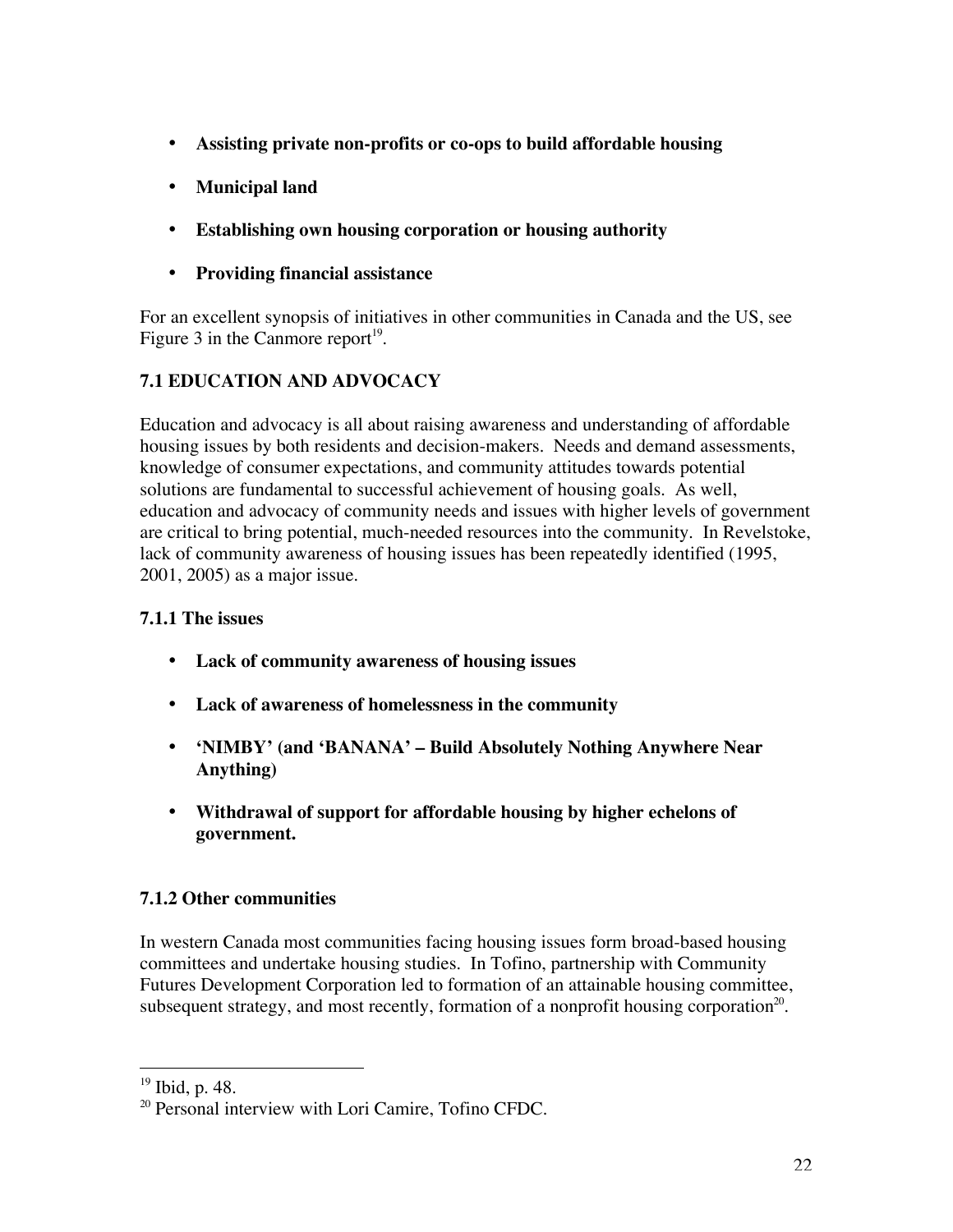Ucluelet has integrated affordable housing directives into its Official Community  $Plan<sup>21</sup>$ (see Appendix C). Whistler performs regular needs assessments, studies, public awareness campaigns, and the Whistler Housing Authority has its own website. Canmore, Alberta has also completed numerous studies and a seniors' housing forum, including the public along the way. The Canmore Community Housing Corporation has its own website. In both Canmore and Cochrane, Alberta, strong advocacy with senior government has led to additional resources being made available $^{22}$ .

Communities in the USA make use of a variety of venues for increasing awareness and generating information - annual town meetings to discuss housing issues, use of local television, community workshops, feature articles in local newspapers, broad-based committees, studies, surveys of employers to determine the needs of employees, and workshops for realtors on housing programs and how they work. Placer County has a slide show on the community website about affordable housing and why it is important.<sup>23</sup> On the San Juan Islands, a referendum regarding the implementation of a real estate tax to fund affordable housing generated an increase in public awareness of the issues and much public debate<sup>24</sup>.

### **7.1.3 Revelstoke**

The following is a brief synopsis of what Revelstoke has done to date regarding education and advocacy of housing issues in the community:

l995 Affordable Housing Strategy (Urban Systems Consulting). At the time, this strategy was 'shelved' and no action taken on its recommendations.

Revelstoke Housing committee – since the mid-l990's a broad spectrum of service providers have been meeting to identify problems, provide advocacy and support education around housing issues for marginalized residents and lowincome earners. The committee provided leadership and consultation for both the 2001 & 2005 studies (see below). City Councillor Nelli Richardson chairs this committee.

2001 Revelstoke Rental Housing Strategy (Christman, Murray). Attempts to move forward on the recommendations of this strategy were hindered by a lack of resources and 'stretched' volunteers who do much 'off the side of their desks'.

<sup>&</sup>lt;sup>21</sup> Personal interview with Cleo Corbitt, Planning Consultant, Ucluelet. See www.ucluelet.ca for the OCP.

<sup>&</sup>lt;sup>22</sup> Personal interview with Stacey Bennet, Executive Director, Cochrane Housing Society for Housing Option.

<sup>23</sup> City Spaces Consulting. (March 2003). *Town of Canmore: Affordable and Entry Level Housing Study, Final Report*. For, the Town of Canmore, Alberta.

 $24$  www.sanjuanislander.com, retrieved April 20, 2006.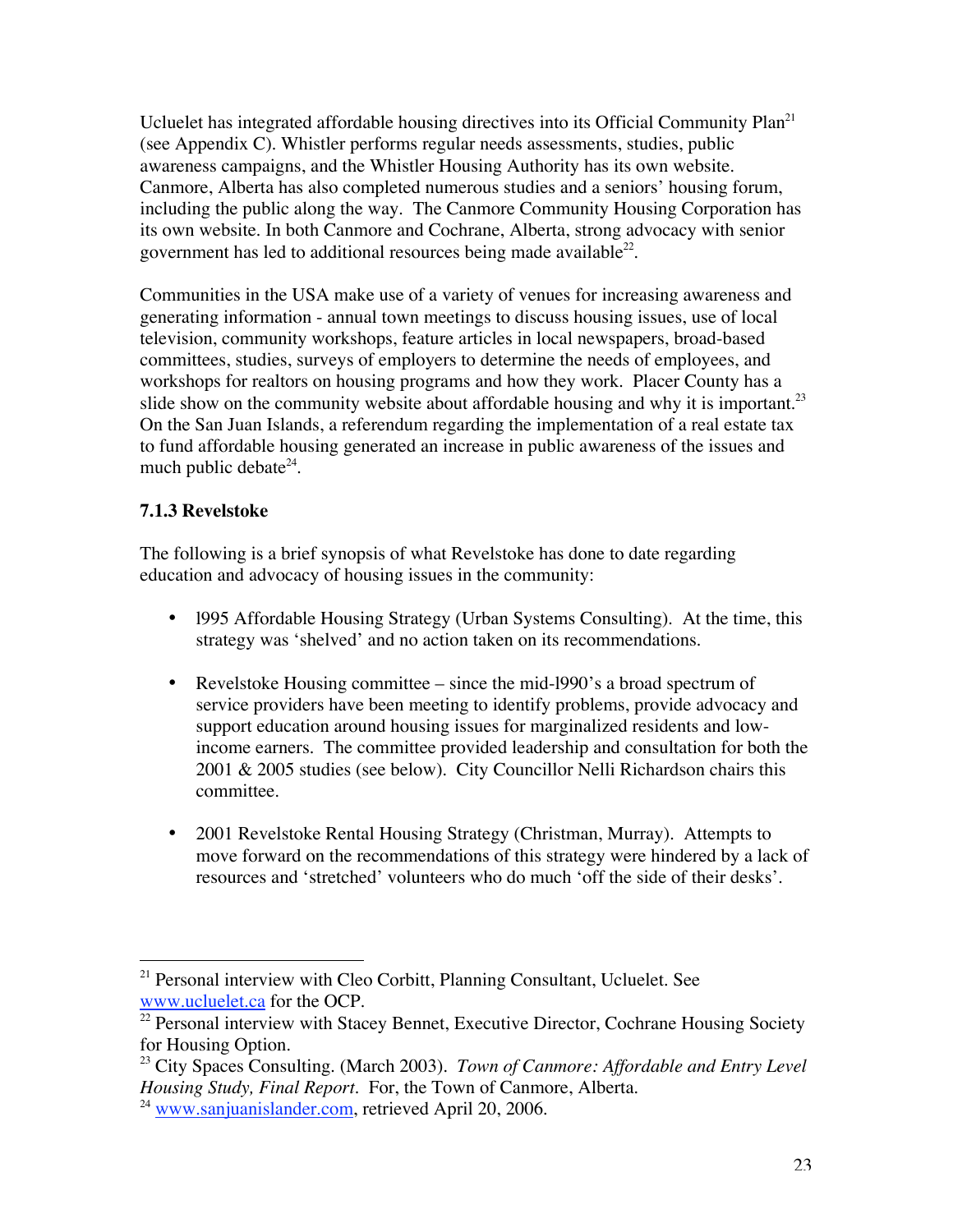June 2002 – the Community Connections Housing Resource Centre was established to provide a centralized location for vacancy notices as well as advocacy for tenants and landlords. This year, the Housing Resource Centre was closed due to lack of operational funding.

2005 Revelstoke Affordable Housing Strategy (Zacharias, Jill). Community consultation during research and public open house aided in raising awareness of housing issues. As well, this study included a comprehensive 'needs & demand assessment' for Revelstoke. Council is acting on 2 recommendations from this study (see below for further discussion).

Along with other resort municipalities, the City of Revelstoke has taken part in some discussion with provincial government representatives regarding housing issues<sup>25</sup>, as well as sent municipal representatives to various conferences such as those sponsored by the Real Estate Institute of BC.

Currently, the City of Revelstoke is undertaking development of this strategy including developing a housing vision for the community.

In the fall of 2006, the City of Revelstoke and Revelstoke Community Futures Development Corporation are co-sponsoring a public workshop on secondary suites for contractors and the public.

#### **7.1.4 Possible Actions**

 $\overline{a}$ 

Expand the scope and responsibilities of the Revelstoke Housing Committee as an official subcommittee of council.

Continue to monitor and evaluate housing issues and needs in the community as Revelstoke experiences growth and change.

Couple changes to important planning documents such as OCP revision and amendments with community education of the issues.

Incorporate affordable housing directives into the OCP.

Use local newspaper and cable TV as venues through which affordable housing issues and actions are reported and discussed.

Continue to hold public forums on affordable housing, potentially targeting specific groups like seniors and employer/employees.

 $25$  Conference call on resort communities and housing, Tuesday March 7, 2006. Participants included representatives from Revelstoke, Fernie, Invermere, Tofino, Ucluelet, Whistler, Squamish, Ministry of Tourism, Sports, and the Arts, Ministry of Community Services, and the Office of Housing and Construction Standards.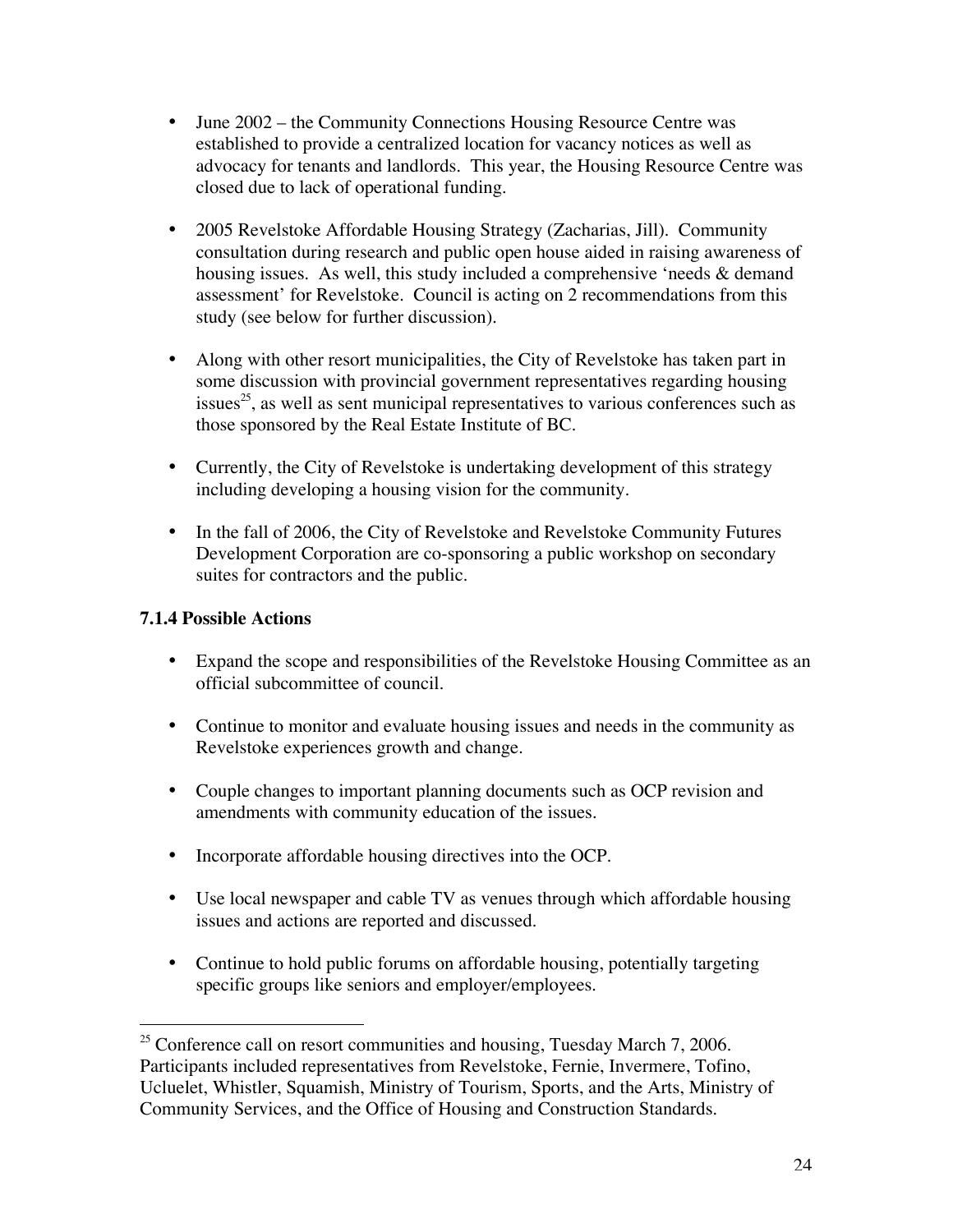Actively work with the regional district to coordinate efforts to address housing issues.

Continue to join with other municipalities (ie resort) in lobbying the provincial government to address affordable housing issues.

For years, the BC Real Estate Association has lobbied the provincial government to adjust the Property Transfer Tax (PTT) on real estate. In the latest position paper, they point out that the PTT is generating unprecedented revenue for the provincial government. They recommend that the provincial government use the PTT to expand housing options by:

- o allocating a portion of unanticipated PTT revenue to help people in need find affordable, appropriate housing options, and
- o raising exemption thresholds annually to enable most first-time buyers to qualify.

Further, the BCREA recommends that the provincial government lobby the federal government to follow through on promises for affordable housing options and resources<sup>26</sup>. The City of Revelstoke could join with other resort municipalities and the BCREA in lobbying the province to turn back some PTT revenue to municipalities facing affordable housing issues.

### **7.2 REMOVE BARRIERS**

Removing barriers and providing flexibility for the private sector in order to lower the cost of housing is becoming common practice in many communities. Some examples are exploring alternative development standards, secondary suite and carriage cottage zoning, increasing density allowances, encouraging infill development and creative design, waving fees for affordable housing developments, and allowing a full-range of unit types and sizes. However, the Canmore report notes that while these actions increase the housing stock and encourage the creation of lower cost housing units, affordability over time is not ensured because the units developed remain within the realm of the private  $market^{27}$ .

### **7.2.1. The issues**

### **Aging, deteriorating housing stock**

### **A depleted rental housing stock**

 26 BCREA release, April 26, 2006. For the complete submission, see *Expanding Housing Options*, at www.bcrea.bc.ca

<sup>27</sup> City Spaces Consulting. (March 2003). *Town of Canmore: Affordable and Entry Level Housing Study, Final Report*. For, the Town of Canmore, Alberta. p. 4.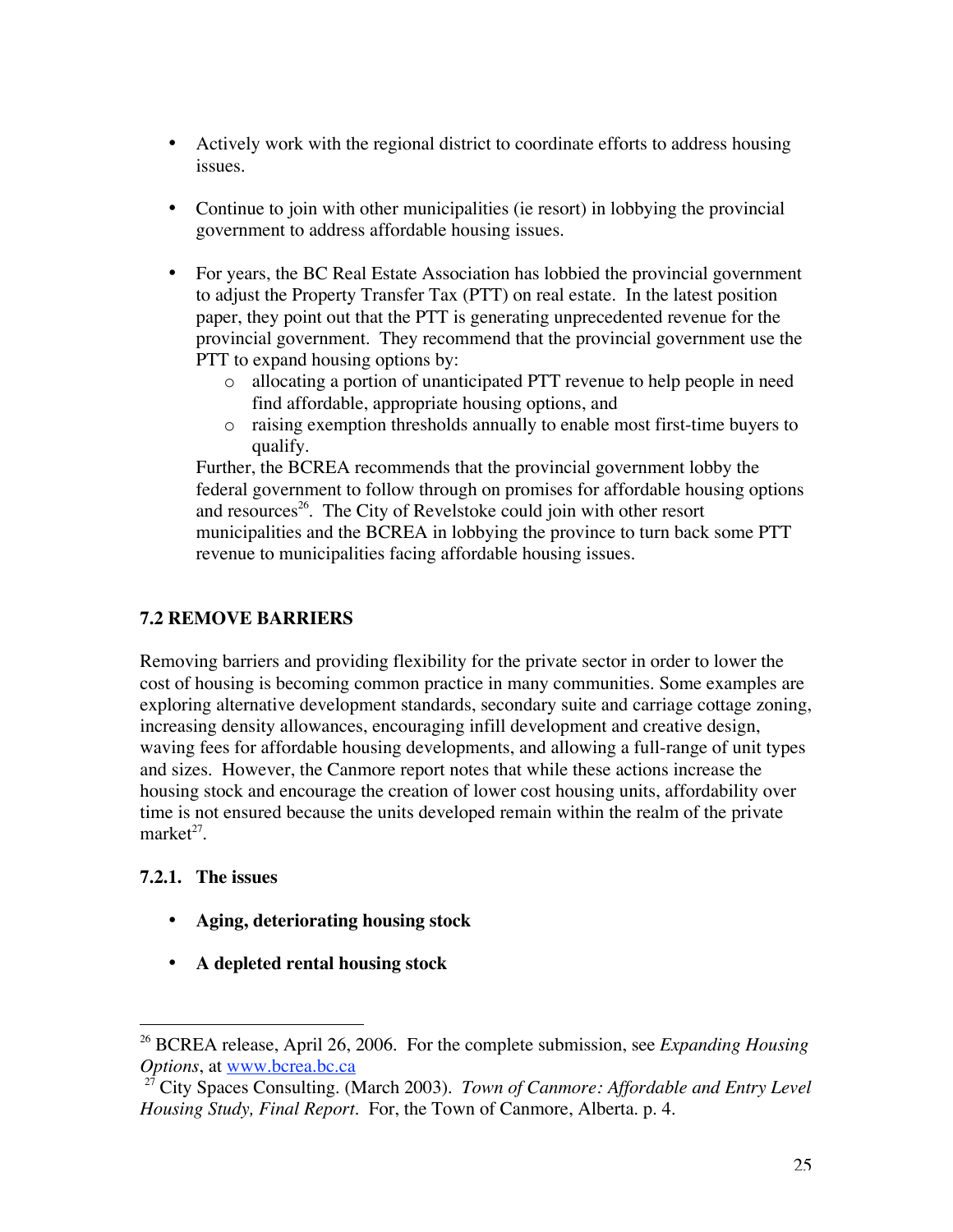### **Unsuitable rental housing stock for families**

### **Lack of housing options for a growing senior population**

### **Lack of ownership housing options**

### **7.2.2 Other communities**

In Canada, many municipalities, especially larger centers, have been able to institute planning tools such as reducing setbacks, allowing smaller lot sizes, reducing road allowances, and waving off-street parking requirements to encourage higher densities and lower the cost of housing. Canmore has created specific zones for mobile homes, manufactured homes, and narrow lot subdivision as well as employee housing that has a 'need-to-reside'requirement<sup>28</sup>. Whistler provides zoning that includes a full range of housing types. Jackson Hole, Wyoming, has developed a specific accessory unit/secondary suite program. The key to any of these planning tools is continually viewing new residential or commercial development through an 'affordability lens' in order to assess whether a given development will contribute to alleviating housing  $issues^{29}$ .

### **7.2.3 Revelstoke**

Revelstoke has a long history of creating private market affordable housing to meet the needs of the community. The small homes on east fifth, sixth and seventh streets were built after the Second World War as part of a federal housing programs for veterans. The Thunderbird duplexes as well as those on Viers Crescent were built in partnership with BC Hydro for employees during the years of Revelstoke dam construction. The mobile homes in City Trailer Park served the same purpose. However, it is a testimonial to the fact that the private market cannot guarantee affordability that all these homes have risen in price along with the rest of the market in the last few years. More recently, the municipality acted on the recommendation from last year's affordable housing study to promote the development of secondary suites in the community. Although flexibility with off-street parking requirements is needed, this is a difficult issue due to heavy snowfall in winter and snow removal considerations.

### **7.2.4 Possible Actions**

Allow for a greater variety of density through flexible zoning to encourage a mix of unit size and type throughout the city.

 $\overline{a}$ 

<sup>28</sup> Ibid, p. 6

<sup>&</sup>lt;sup>29</sup> Urban Aspects Consulting Group Ltd., Lumina Services Inc., G.P. Rollo & Associates Ltd., Land Economists. (March 2003). *A Regional Housing Affordability Strategy for the Capital Region.* For Regional Planning Services Capital Regional District, BC.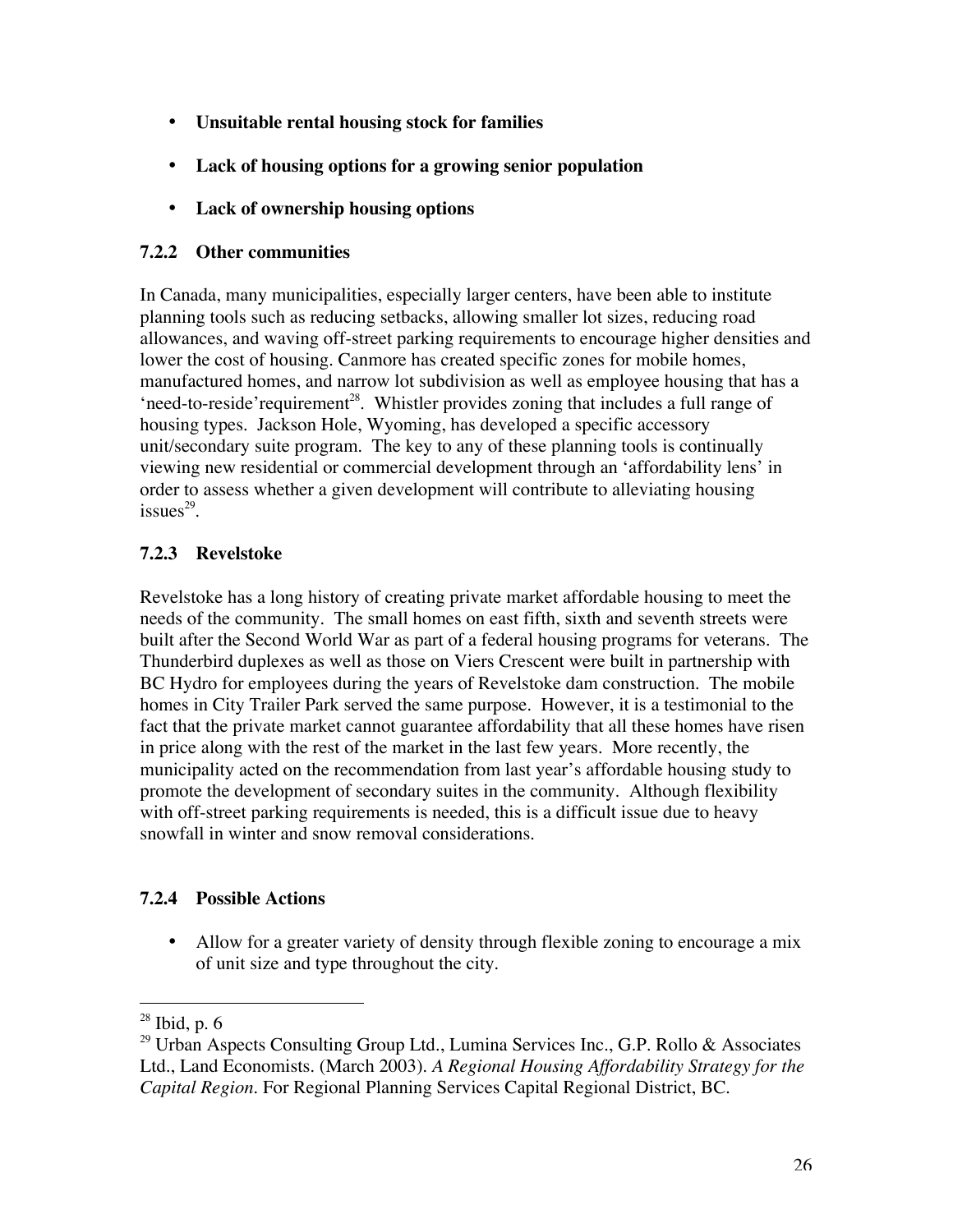Incorporate Smart Growth standards into the  $OCP^{30}$ .

Actively pursue sewage treatment infrastructure development in the Arrow Heights area in order to allow for higher densities in all future developments.

Encourage creative design to maximize land use and lot sizes.

Make decisions using the housing 'affordability lens' – consider if particular decisions or strategies will increase or decrease housing affordability.

### **7.3 PROVIDING INCENTIVES**

Incentives for the private sector to develop housing at a lower cost most often involve a 'density bonus'. This is a mechanism that allows developers more floor area or additional density in exchange for the provision of facilities like affordable housing that benefit the community<sup>31</sup>. Traditionally, 'density bonusing' has been popular in larger centers where densities are already high, but more and more communities are using this planning tool. It is one way municipalities can secure affordable housing with a minimum of municipal involvement. Another incentive (where applicable) is to exempt developers from growth management restrictions if they build employee housing.

### **7.3.1 The issues**

**Lack of rental housing options Lack of ownership housing options Lack of employee housing**

**Lack of housing options for seniors**

### **7.3.2 Other communities**

Whister has been successful in the development of employee housing in exchange for market development. Rezoning applications are negotiated with developers on a projectby-project basis to secure a community contribution from the developer. For Whistler, this has been in the form of employee restricted housing<sup>32</sup>. Telluride has a program where accessory dwelling units are created by encouraging the creation or rehabilitation of garages/sheds as separate affordable resident units. As well, in Telluride a density bonus allows a larger primary unit if an affordable housing unit is also developed (ie a

 $\overline{a}$ 

<sup>30</sup> **www.smartgrowth.bc.ca**

<sup>31</sup> CMHC, Socioeconomic Series, Issue #63, *Municipal Planning for Affordable Housing.* 32 City Spaces Consulting. (March 2003). *Town of Canmore: Affordable and Entry Level Housing Study, Final Report*. For, the Town of Canmore, Alberta. p. 23.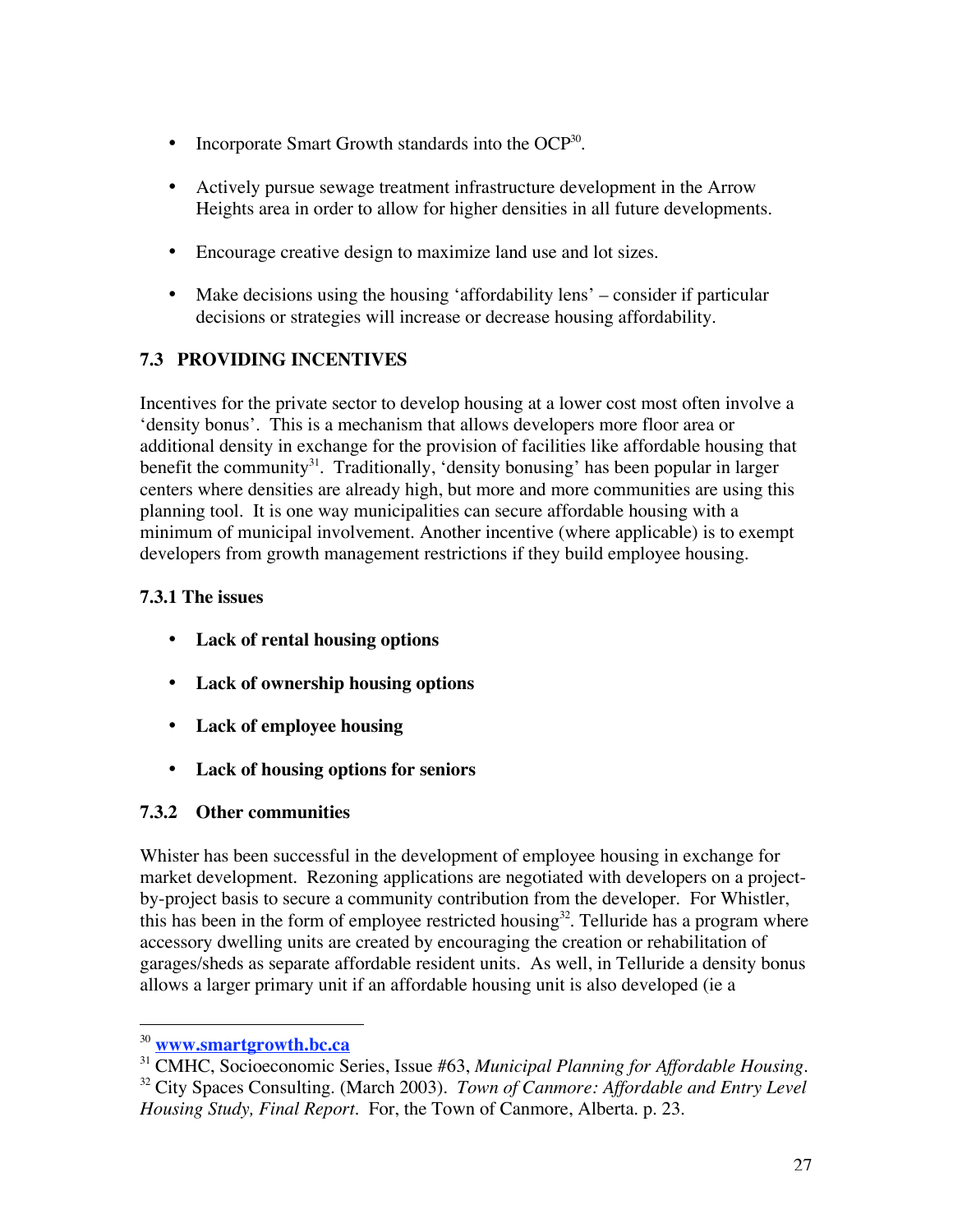secondary suite)<sup>33</sup>. Other examples in the USA include combining commercial and residential development and allowing second homes to be built on a lot if affordable.

### **7.3.3 Revelstoke**

Revelstoke has not had experience in this area to date.

### **7.3.4 Possible Actions**

Review development applications with developers on a project-by-project basis to assess capacity for bonus density or the creation of secondary suites/accessory units.

### **7.4 REQUIREMENTS**

Master agreements and zoning are vehicles through which requirements for the private sector to provide affordable housing can be made mandatory. Inclusionary zoning requires, as a condition of approval, that a development project include a particular component desired by the municipality - like affordable housing. Inclusionary requirements are more often linked to multiple-unit residential projects and large-scale developments. The resulting inclusionary units become part of an ongoing pool of affordable housing, which are deed-restricted and remain affordable<sup>34</sup>. Another common manifestation of inclusionary zoning is the construction of housing dedicated for employees as a requirement of large-scale commercial development, either on or off-site. These are often called 'linkage' policies. In many cases, requirements contain a 'cash-inlieu' component where the developer pays a fee into a dedicated housing fund instead of developing actual housing units. This strategy has been very effective in many communities in quickly building up a reserve fund dedicated for affordable housing development.

### **7.4.1 The issues**

**Lack of employee housing**

**Rising home ownership costs**

**Rising rental costs**

**Lack of housing options**

 33 Ibid, p. 26.

<sup>34</sup> CMHC, Socioeconomic Series, Issue #63, *Municipal Planning for Affordable Housing.*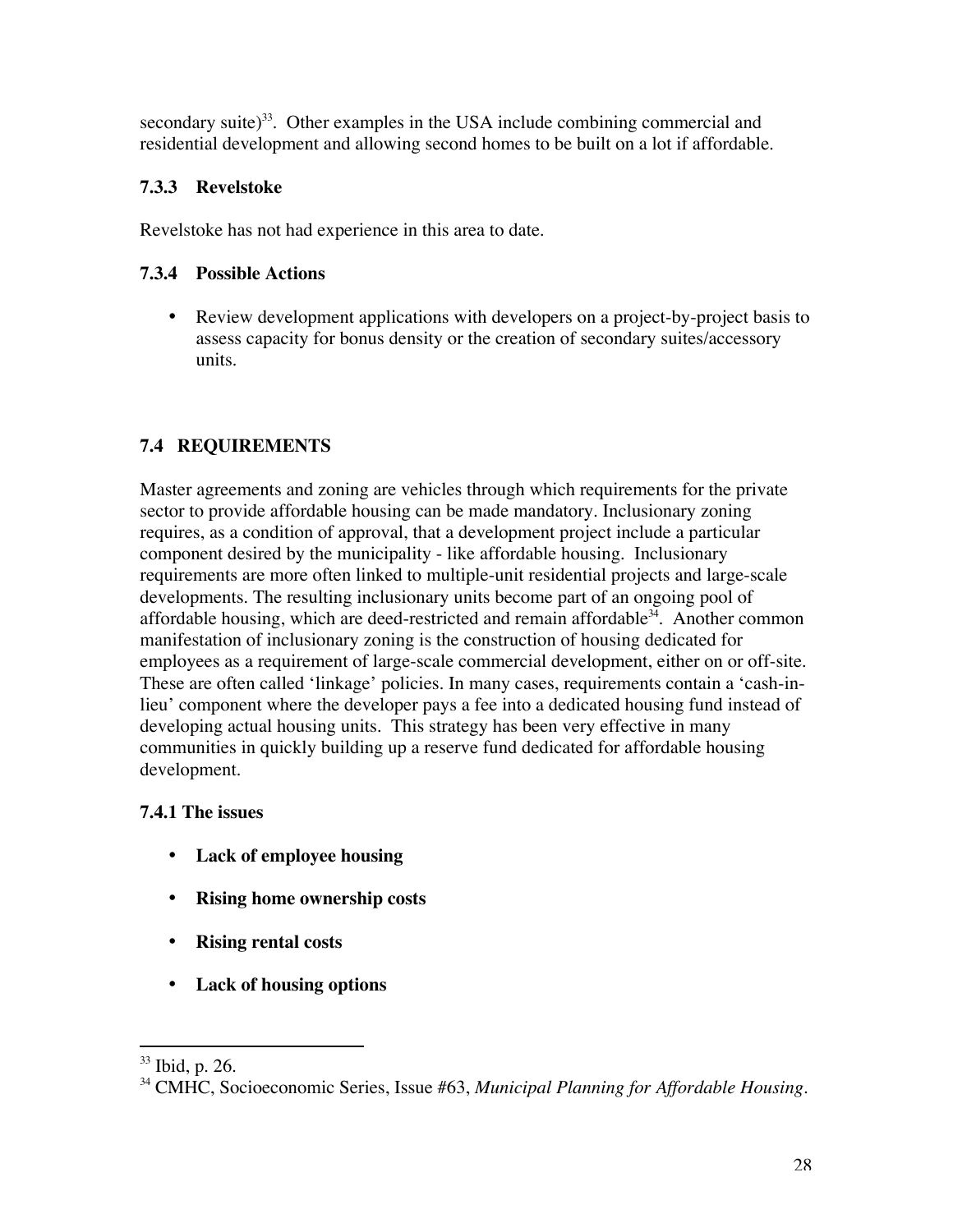### **Professional recruitment**

### **Financing affordable housing initiatives**

#### **7.4.2 Other communities**

Ucluelet, BC has developed a comprehensive zoning bylaw that divides the community into specific zones with the following requirements<sup>35</sup>:

Hotel units are only permitted when developed in conjunction with a minimum of 15% staff housing units either on or off site.

All multifamily residential and resort condominiums must include a minimum of 1 affordable housing unit for every 6.66 residential or multifamily unit (that is, a perpetually affordable unit managed by the District of Ucluelet).

All single-family dwellings are zoned for secondary suites.

Specific areas are zoned for vacation rentals.

For a number of years, Ucluelet has also been able to negotiate amenity contributions from developers that have resulted in the addition of parkland and trail-ways, a skateboard park, seniors center and a significant reserve fund for affordable housing. In the last two years, Tofino has also begun to build up a reserve fund for affordable housing through amenity contributions from developers<sup>36</sup>.

In Whistler, one of the most successful initiatives has been the Employee Housing Service Charge Bylaw. This bylaw is enacted with any residential or commercial building permit or business license application where the owner of the land must pay the Employee Housing Charge at the time of application. Exemptions include: public institutions like colleges and the municipality; single-family homes, duplexes, trailers, and B&B's; *or* if the applicant undertakes to construct one employee bed unit for each employee deemed necessary by the bylaw; *or* if the applicant purchases a 'rent equity share' in the employee housing program<sup>37</sup>. From 1990 to 1996, this bylaw alone generated \$6.5 million for affordable housing in Whistler. This type of bylaw can be an excellent income generator for 'start-up' resort communities where a lot of development is taking place initially. Also in Whister, from 1997 to 2003 50% of the homes in new neighbourhoods were required to put in secondary suites. However, this practice was

<sup>&</sup>lt;sup>35</sup> District of Ucluelet, Bylaw No. 800, 1999. February 1, 2006.

<sup>&</sup>lt;sup>36</sup> Personal interview with Cleo Corbitt, Planning Consultant, Ucluelet.

<sup>&</sup>lt;sup>37</sup> Resort Municipality of Whistler, Bylaw No. 1186, 1996.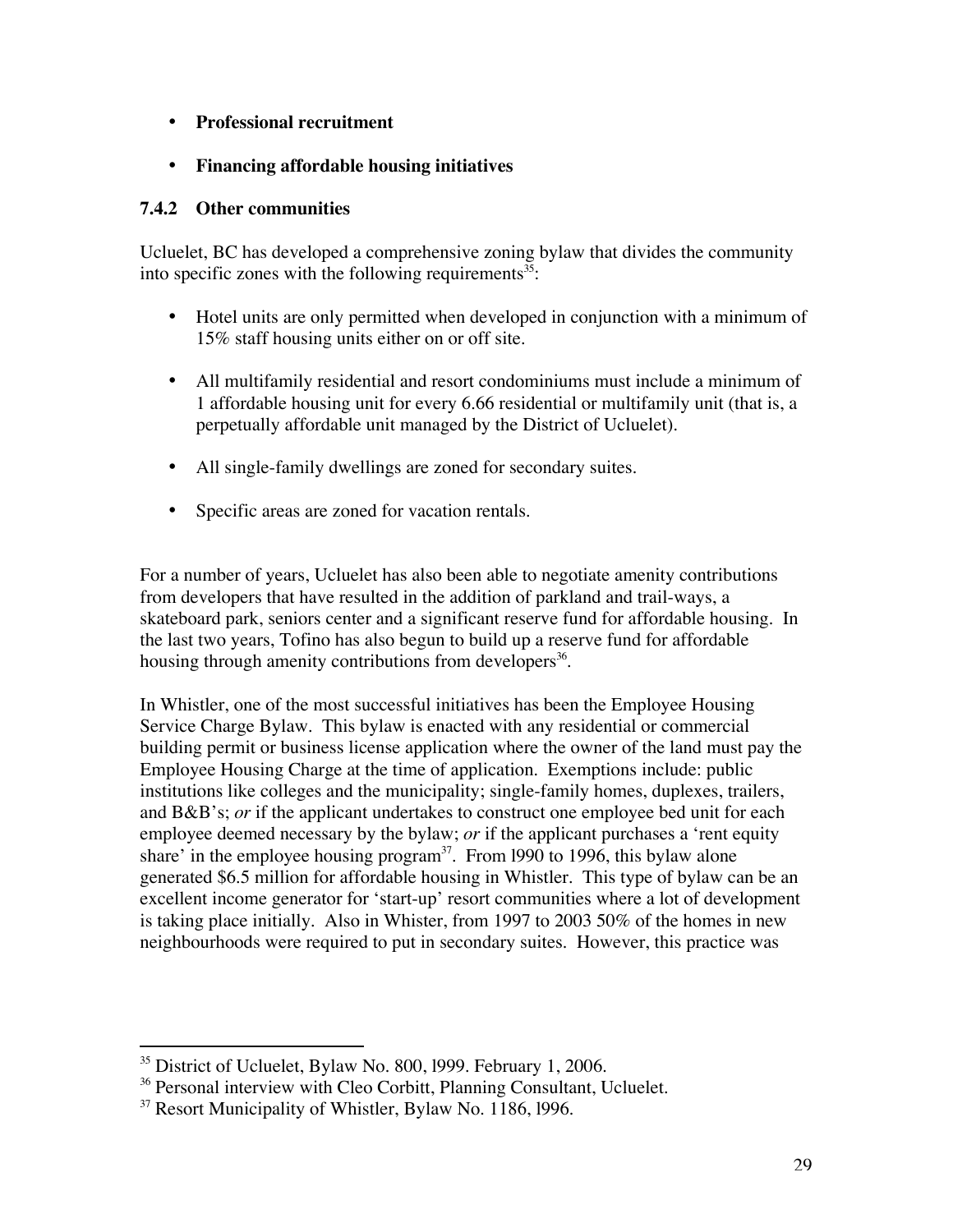discontinued as mandatory secondary suites do not work in multi-million dollar homes<sup>38</sup>.

Canmore, Alberta, has established a Perpetually Affordable Housing (PAH) contribution policy which applies to residential, business and development sectors who are *all* expected to make equitable capital financial contributions to the PAH Capital Fund. *Or* a developer is permitted to construct PAH units, as described in the policy, to particular specifications *in-lieu* of a payment to the PAH Capital Fund<sup>39</sup>. The City of Langford, BC, has recently developed an inclusionary bylaw whereby 20% of units in housing developments of 10 units or more must be affordable housing *or* the developers makes an amenity contribution. In the five American resort municipalities studied in the Canmore report (Telluride, Jackson Hole, Aspen, Placer County, and Nantucket), inclusionary policies and linkage programs are among the most successful initiatives that provide affordable and employee housing for each community $^{40}$ .

### **7.4.3 Revelstoke**

Revelstoke has not had experience in this area to date.

### **7.4.4 Possible Actions**

Establish a contribution policy similar to the Canmore,Whistler and Ucluelet models where developers are required to develop deed-restricted housing based on a percentage of overall bed units created or a percentage of gross floor area, or pay cash-in-lieu to an affordable housing reserve fund.

Establish a commercial linkage program to build workforce housing either on or off site or add to the affordable housing reserve fund.

Assist existing businesses or organizations (ie RCMP) in exploring ways to provide housing for their employees.

### **7.4.5 OTHER REQUIREMENTS**

Zoning is a tool that is used to separate areas of a community for specific or inclusive designation. One of the most serious issues in resort communities is second home, or vacation home, ownership in residential neighbourhoods. Second-home buying is one of the most significant factors that drive up the price of housing  $41$ 

*Housing Study, Final Report*. For, the Town of Canmore, Alberta. p. ES-6.

<sup>&</sup>lt;sup>38</sup> Personal interview with Marla Zucht, Whister Housing Authority, with follow-up information provided by Tim Wake, Affordable Housing Consultant & City Councillor in Whistler.

<sup>&</sup>lt;sup>39</sup> 2005 Town of Canmore Contribution Policy, retrieved from www.canmorehousing.ca 40 City Spaces Consulting. (March 2003). *Town of Canmore: Affordable and Entry Level*

<sup>&</sup>lt;sup>41</sup> Hettinger, W.S. (2005). Living and Working in Paradise. Thames River Publishing.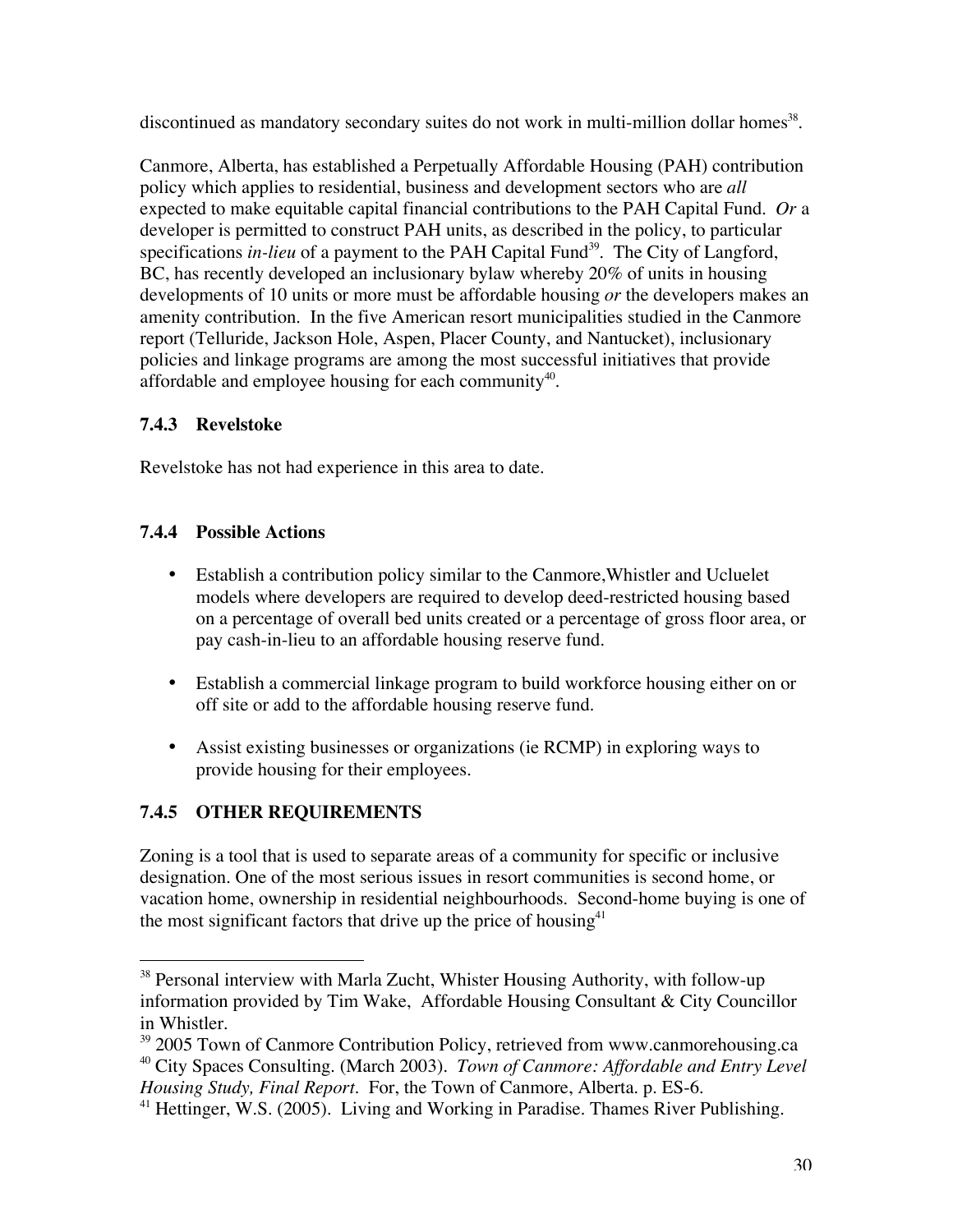### **7.4.6 The issues**

**Vacation rentals in traditional residential neighbourhoods**

**'Black windows' or empty second homes in residential neighbourhoods & problems associated with a 'shadow' population**

### **7.4.7 Other communities**

The Ucluelet zoning bylaw allows vacation rentals only in designated areas. Canmore has specific areas zoned for employee housing. The entire town of Banff has a 'need-toreside' clause stating that one must own and operate a business that provides their major source of income or must work in such an establishment located in the town, to have the right to reside there<sup>42</sup>. Although this bylaw has been quite controversial over the years, it has effectively prevented second-home buying in the town of Banff. In BC, other communities are exploring options to address this issue.

In Whistler, tourist accommodation (nightly rentals) are limited through zoning to specific areas. As well, Whistler has a 'warm bed' policy (and covenant) on resort land that limits owner use of a property to two months a year. For the other 10 months, it must be placed in a rental pool $^{43}$ 

### **7.4.8 Revelstoke**

In Revelstoke, second-home ownership is already becoming an issue in some areas. So far, it seems to be primarily out-of-town 'sledders' who have purchased homes to use on weekends and holidays in the winter. These homes remain empty for the rest of the year and are lost to the housing pool. In fact, it is difficult to keep track of these houses as they are not counted during the Census. Revelstoke has no experience in controlling this issue to date.

### **7.4.9 Possible Actions**

Control vacation rentals through zoning.

Explore controlling absentee homeownership through zoning

 42 Information retrieved from www.alpinerealty.ca

<sup>&</sup>lt;sup>43</sup> Information provided by Tim Wake, Affordable Housing Consultant and City Councillor, Whistler, BC.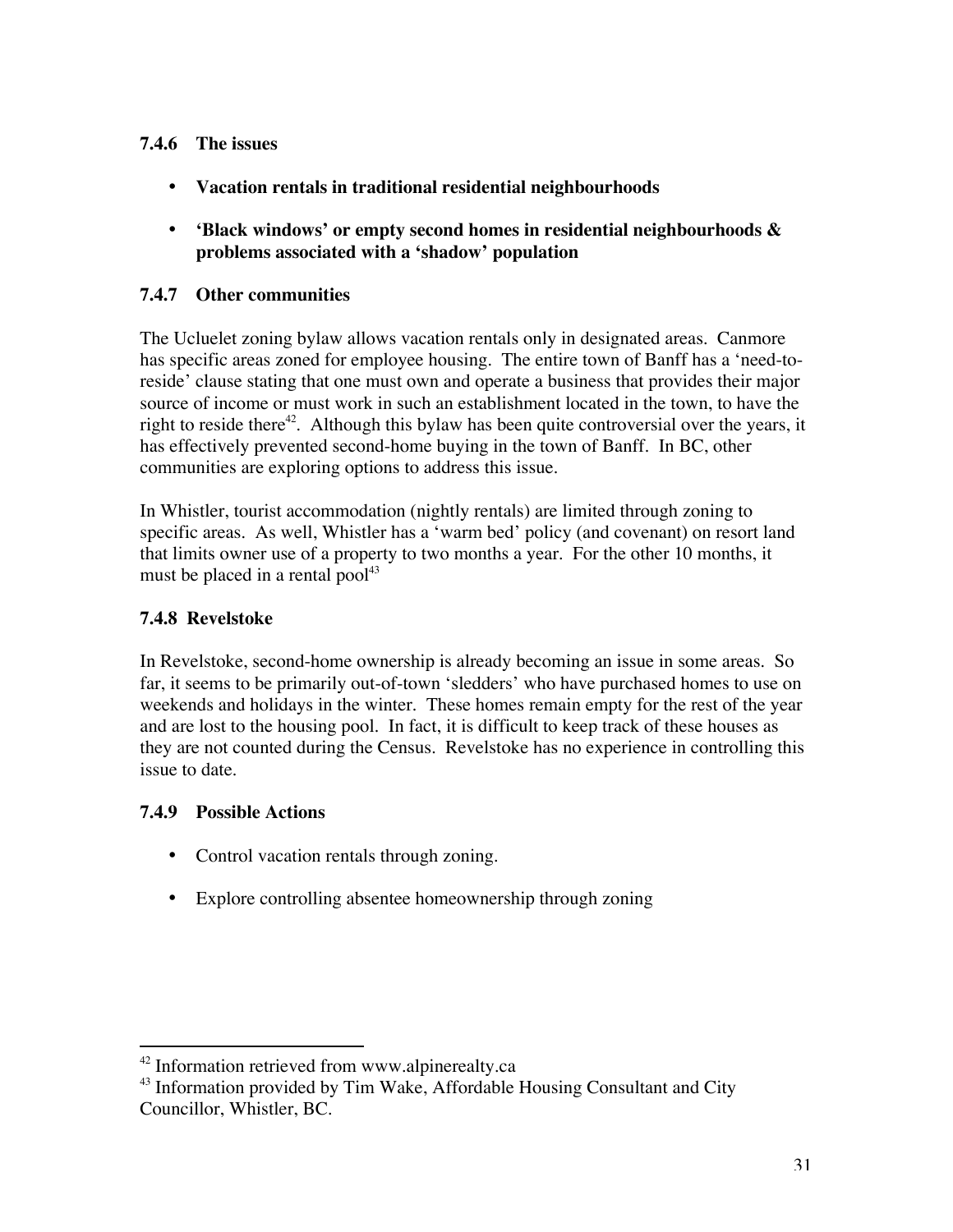### **FEES OR TAXES**

Linkage fees, which have been very successful in other communities in enabling affordable housing, are discussed above under 'requirements'. Other fees or taxes are also successful when dedicated to an affordable housing reserve fund. A consumer tax on all goods may produce revenue but ends up being a 'user-pay' system that adds to the expenses of residents in the same way as property tax increases. A visitor accommodation tax succeeds in bringing money from outside the community to pay for amenities like affordable housing. Rationale for an accommodation tax is that tourism is one of the main factors in driving up the cost of housing for residents. In the USA, taxes on real estate sales can also contribute substantially to affordable housing funds. One of the biggest challenges for smaller municipalities in addressing issues like affordable housing is finding ways to bring in resources from outside the community to carry the cost rather than further burden local taxpayers.

### **7.5.1 The issues**

### **Financing affordable housing initiatives**

### **7.5.2 Other communities**

In the USA, taxation strategies to fund affordable housing have been very successful. Telluride uses an additional sales tax as well as a 1% tax on the sale of deed-restricted housing. Jackson Hole has recently approved a specific purpose tax. In Aspen, Colorado a real estate transfer tax generates significant dollars per year for affordable housing, as it does in Nantucket<sup>44</sup>. Places in Canada are exploring ways to dedicate tax dollars for affordable housing. The City of Kelowna is considering a 'revitalization tax' to fund affordable housing $^{45}$  and Golden has just implemented a 2% tax on tourist accommodations to fund destination marketing<sup>46</sup>. As previously mentioned, the BC Real Estate Association is lobbying the province to turn back revenues from the Property Transfer Tax for affordable housing.

### **7.5.3 Revelstoke**

 $\overline{a}$ 

Revelstoke has no experience in this area to date.

### **7.5.4 Possible Actions**

Explore instigating an Employee Service Charge Bylaw with new tools recently announced by the provincial government.

<sup>&</sup>lt;sup>44</sup> City Spaces Consulting. (March 2003). *Town of Canmore: Affordable and Entry Level Housing Study, Final Report*. For, the Town of Canmore, Alberta.

<sup>&</sup>lt;sup>45</sup> City of Kelowna Strategic Plan (January 2006). P. 26.

<sup>46</sup> Personal communication with Barbara Friedli, Tourism advocate, Golden BC.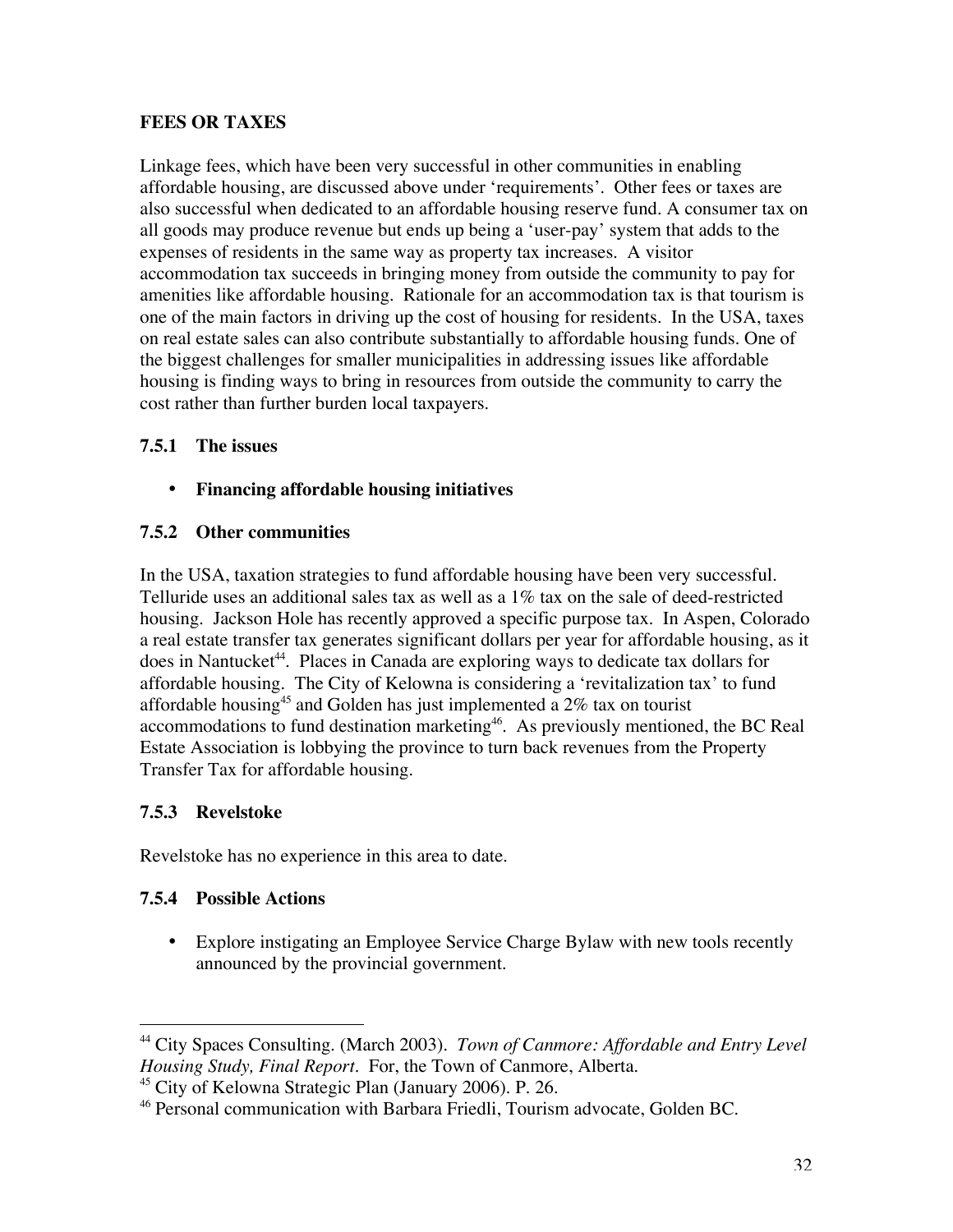Establish the accommodation tax and explore potential of negotiating (with the Chamber and Tourist sector) dedicating a percentage to assist in financing amenities like affordable housing and much-needed infrastructure development.

As discussed, join with other resort municipalities and provincial organizations like the BCREA to lobby the provincial government to turn back revenues from the PTT to municipalities to help fund affordable housing requirements.

### **7.6 ASSIST PRIVATE NON-PROFITS or CO-OPS to BUILD AFFORDABLE HOUSING**

The Revelstoke Affordable Housing Study reviews ways in which the municipality can assist other non-profit groups in developing affordable housing $47$  - provision of municipal land, provision of staff resources, waving DCC's & other fees, easing up on zoning regulations, favourable property tax rates or charitable tax credits, and accelerated development approvals for special projects. The issue at hand is that while Canada has a long history of support for non-profit development of affordable housing, this is no longer the case. It is difficult, if not impossible, for a small municipality to be the sole supporter of another non-profit society when developing housing. Lately, the BC government has moved from supporting non-profit societies in developing housing to supporting individuals such as low-income seniors and the homeless through its rentsupplement program.

### **7.6.1 The Issues**

**Increasing numbers of residents in 'core housing need'**

**Insufficient subsidized (non-market) housing**

**A significant increase in the wait-list for social housing in Revelstoke in the past 2 years**

### **7.6.2 Other communities**

 $\overline{a}$ 

Habitat for Humanity is a non-profit housing developer still active in communities throughout Canada. Years ago, the Revelstoke Housing Committee discovered that Revelstoke is too small for Habitat for Humanity to consider a project in this community. Recently, in Cochrane Alberta, the Cochrane Housing Society for Housing Options partnered with the Province of Alberta (capital grant), the Cochrane municipality (provision of land at a low-cost long-term lease), and CMHC (ACT program), among others, to produce a mixed-use development with commercial space on the ground floor

<sup>47</sup> Zacharias, J. (October 2005). *Revelstoke Affordable Housing Study.* For, the City of Revelstoke. P. 47-48.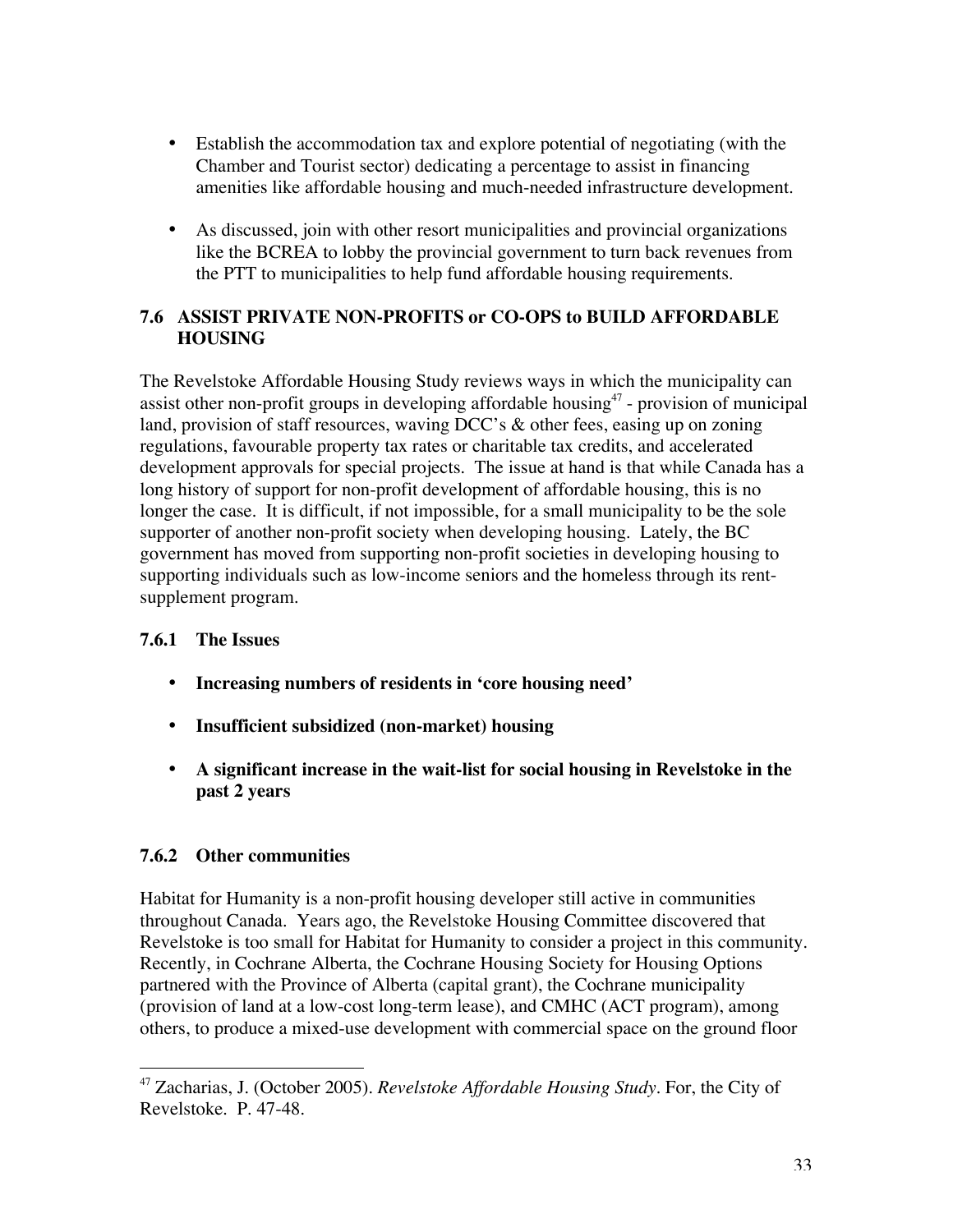with 21 housing units above<sup>48</sup>. In Fernie, the women's shelter and Fernie Family Housing Society has been successful in developing subsidized housing (second stage, family, senior) by creating a partnership between 5 different community societies, the City of Fernie, and the provincial government. Their most recent project is turning a former senior's care facility (closed by the provincial government) into seniors housing<sup>49</sup>.

### **7.6.3 Revelstoke**

Revelstoke has a long history of supporting community groups and nonprofit societies such as the Ladies Hospital Auxillary Thrift Store through property tax exemption and the like. Recently, the City of Revelstoke has negotiated a partnership with the province and the Interior Health Authority to provide land for a new assisted living facility for seniors. However, it was largely the provincial government in conjunction with local non-profit groups (Revelstoke Senior Citizens' Housing Society) that created the existing subsidized housing in Revelstoke like Monashee Court and Mt. Begbie Manor.

### **7.6.4 Possible Actions**

Keep an eye out for new federal and provincial programs as they emerge.

Consider expanding the scope of an existing community nonprofit group or developing a 'seed' organization that could become a future housing corporation.

Work with any non-profit groups that come forward with proposals for housing options.

### **7.7 MUNICIPAL LAND**

'Land banking' or acquiring land for affordable housing is one of the *most successful* and important measures taken by communities to ensure the provision of affordable housing for their residents. It has been said that a municipality must 'think like a developer' and hunt down available land for acquisition and development. In resort communities like Revelstoke, bordered by mountains, national parks and rivers, sprawl is not an option. There is a finite amount of land to be developed, especially in the downtown core where *most* of the land base is already taken up with housing and commercial buildings. It is important to recall that transportation and infrastructure costs affect affordability. A Community Land Trust removes land from the market and adds the security of lifetime tenure. Housing on the land can be sold as PAH units or rented, but the value of the land is held secure<sup>50</sup>. Land can be acquired from developers in exchange (for example) for

 48 Personal interview with Stacey Bennet, Executive Director of Cochrane Housing Society for Housing Options.

<sup>49</sup> Personal interview with Debbie Johnston, Coordinator, Fernie Women's Shelter

<sup>50</sup> Turtle Island Earth Stewards. (April 1992). *Affordable Housing & the Community Land Trust.* In, Making Waves, Vol. 3, No. 2.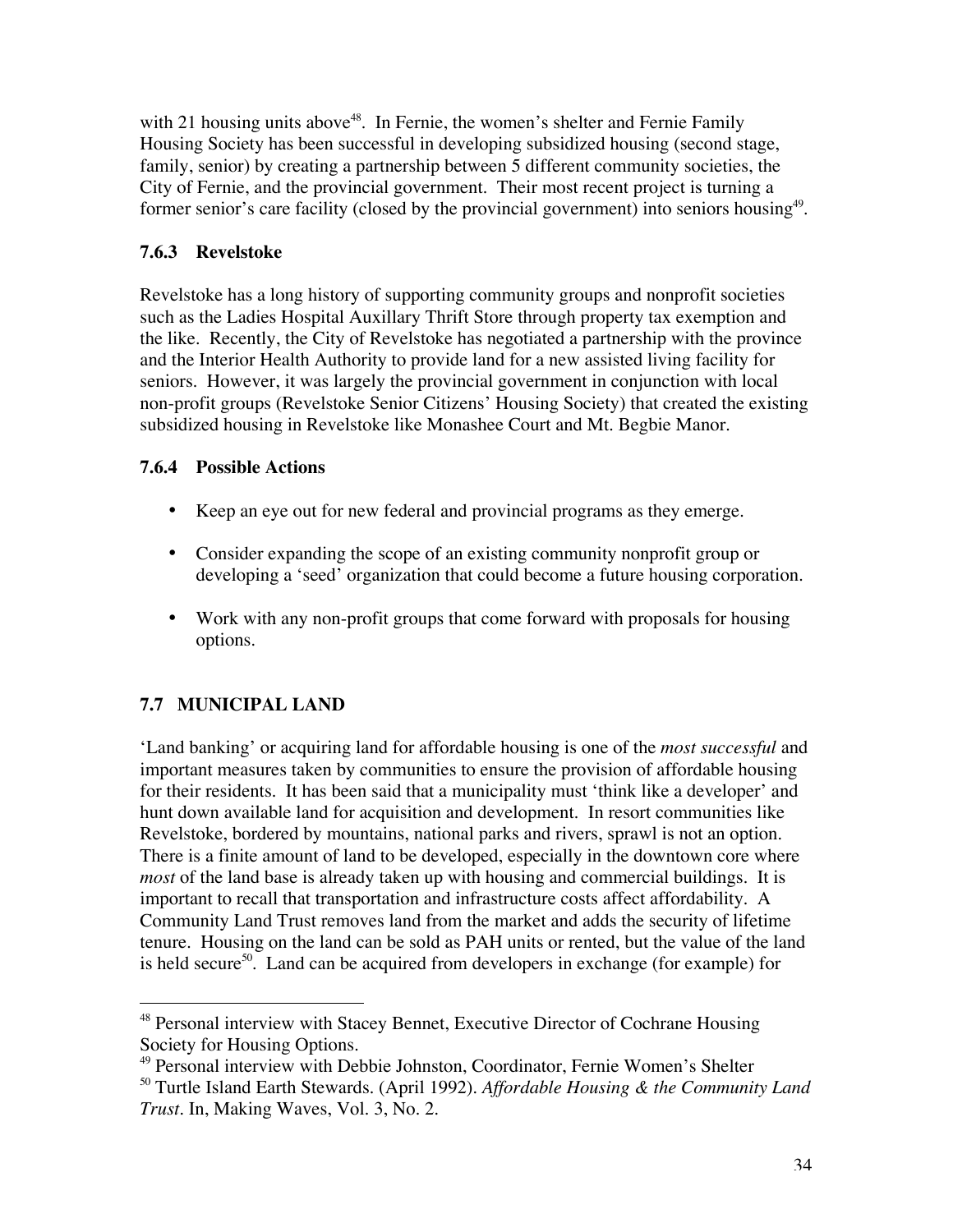bonus density, donated, or purchased outright by the municipality. Of course, dedicating land already owned by the municipality is one of the least costly options.

### **7.7.1 The Issues**

**Rising ownership housing costs**

**Rising rental housing costs**

**Rising land values**

**Limited land base for housing**

### **7.7.2 Other communities**

The Canmore report notes that *all* resort communities investigated (Canmore, Whistler, Telluride, Jackson Hole, Aspen, Placer County, Nantucket) have active 'land banking' programs<sup>51</sup>. In Tofino, the municipality provided land to partner with Tofino CFDC for their initial employee housing project. In Cochrane, the municipality provided land for the Cochrane Housing Society for Housing Options project. Again, in most of these situations, the land acquired is removed from the private market to ensure perpetual affordability.

### **7.7.3 Revelstoke**

As previously mentioned, last year Revelstoke negotiated the provision of land for assisted-living seniors' housing adjacent to Moberly Manor. As well, Revelstoke is exploring the potential of a municipal land acquisition program but to date nothing has been finalized. Currently, the City of Revelstoke owns a limited number of properties appropriate for housing. City-owned lands in the Clearview Heights/CPR hill areas will be examined more closely to determine their development potential, subject to further geotechnical investigation, servicing considerations, and neighbourhood planning.

### **7.7.4 Possible Actions**

Establish a community land trust for affordable housing.

'Land bank' existing municipal land for affordable housing.

Pursue an active municipal land acquisition program.

Explore ways to acquire land from developers as an amenity contribution.

 $\overline{a}$ 51 City Spaces Consulting. (March 2003). *Town of Canmore: Affordable and Entry Level Housing Study, Final Report*. For, the Town of Canmore, Alberta. p. ES – 5.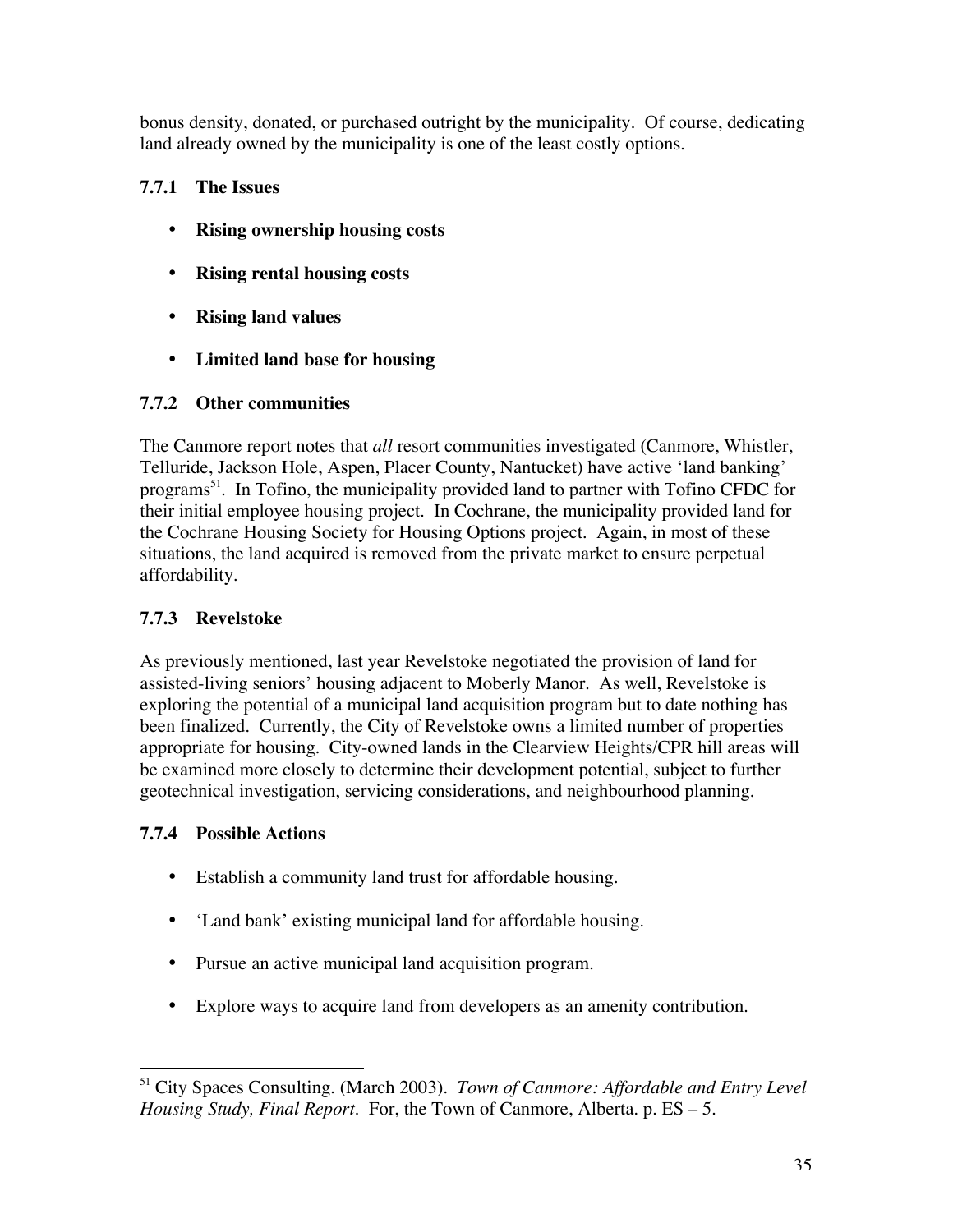Work with the School District to develop surplus school district properties for affordable housing

Work with the School District and Okanagan College Residential Construction Program to build affordable housing units.

Work with the Province to dedicate Crown land within the municipal boundary for development of perpetually affordable housing.

Investigate the possibility of using remaindered federal land (through Canada Lands Company Ltd) for a housing project.

### **7.8 MUNICIPAL HOUSING CORPORATION**

Another key factor in any affordable housing initiative is creating an administrative structure that serves the needs and goals of the stakeholders and the community. The Revelstoke Affordable Housing Study explores this option at length. A non-profit housing corporation has the capacity to own land, manage finances, address community issues, do research, explore options, and act as a liaison or centre-point between the community-at-large, the municipality, provincial associations, higher echelons of government, and other communities. It is 'arms-length' from municipal government and thus can sometimes carry the 'brunt' of difficult decisions for the municipality.

### **7.8.1 The Issues**

**Withdrawal of support by higher echelons of government**

**Limited capacity of existing community groups and city staff**

**The need for an administrative structure to effectively address issues**

**Community capacity-building**

### **7.8.2 Other communities**

The Canmore report noted that all municipalities researched have municipal housing corporations or authorities to manage housing issues as well as build or buy housing that will remain perpetually affordable<sup>52</sup>: Canmore Community Housing Corporation, Whistler Housing Authority, San Miguel County Regional Housing Authority, Teton County Housing Authority, Aspen/Pitkin County Housing Authority, Nantucket Housing Authority. In addition, the Banff Housing Corporation and Tofino Housing Corporation manage housing in those communities. The Tofino Attainable Housing Strategy recommended that Tofino establish a housing reserve fund and amenity contribution

 $\overline{a}$  $52$  Ibid.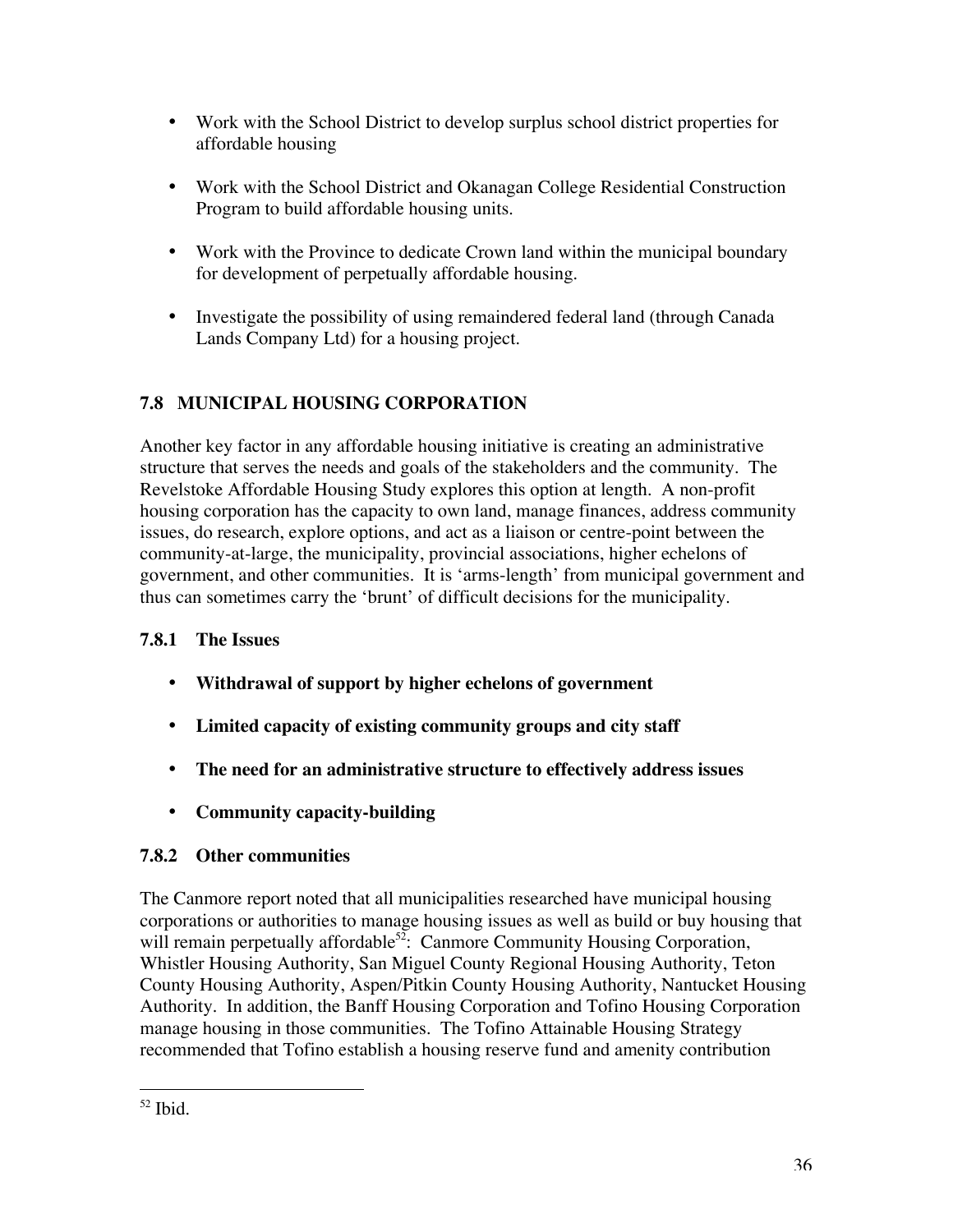policy prior to a community housing corporation in order to build up financial capacity to do so<sup>53</sup>. This has been accomplished. As well, now that Ucluelet is generating affordable housing units it is exploring the necessity of creating a structure to manage them $54$ .

### **7.8.3 Revelstoke**

In Revelstoke, there are two examples of successful 'arms-length' municipal corporations: The Revelstoke Community Forest Corporation and Revelstoke Community Energy Corporations. The context is different in that these corporations are 'for-profit'. However, they are both examples of community capacity-building – they are community-driven by their participatory process of development and communitycontrolled by the required make-up of their board of directors.

### **7.8.4 Possible Actions**

Establish a Community Housing Corporation to direct affordable housing initiatives.

### **7.9 PROVIDING FINANCIAL ASSISTANCE**

Larger centres like the City of Vancouver and Burnaby have the capacity to provide direct financial commitment for affordable housing through staff positions like Social Planners/Housing Planners and/or direct capital grants. Some smaller communities budget to staff or provide direct operational funding for their housing corporations. Others provides tax incentives for the provision of secondary suites or affordable housing. However, it is very difficult for smaller rural communities to squeeze funds out of strapped municipal budgets that rely on a limited tax base for income.

### **7.9.1 The Issues**

### **Withdrawal of funding from higher echelons of government Limited resources to address affordable housing issues**

### **7.9.2 Other communities**

The town of Banff allocates funds from its operational budget to staff the Banff Housing Corporation<sup>55</sup>. Canmore dedicates both business and residential tax dollars to the community housing corporation<sup>56</sup>. Other communities have provided tax relief for affordable housing projects.

 53 Neilson-Welch Consulting Inc. (May 2004). *District of Tofino Attainable Housing Committee Strategy*, for the District of Tofino.

<sup>&</sup>lt;sup>54</sup> Personal communication with Cleo Corbitt, Ucluelet Housing Consultant.

<sup>&</sup>lt;sup>55</sup> Personal communication with Dougal Forteath, Executive Director of the Banff Housing Corporation.

<sup>&</sup>lt;sup>56</sup> Personal communication with Chris Laing, Development Planner, Canmore Alberta.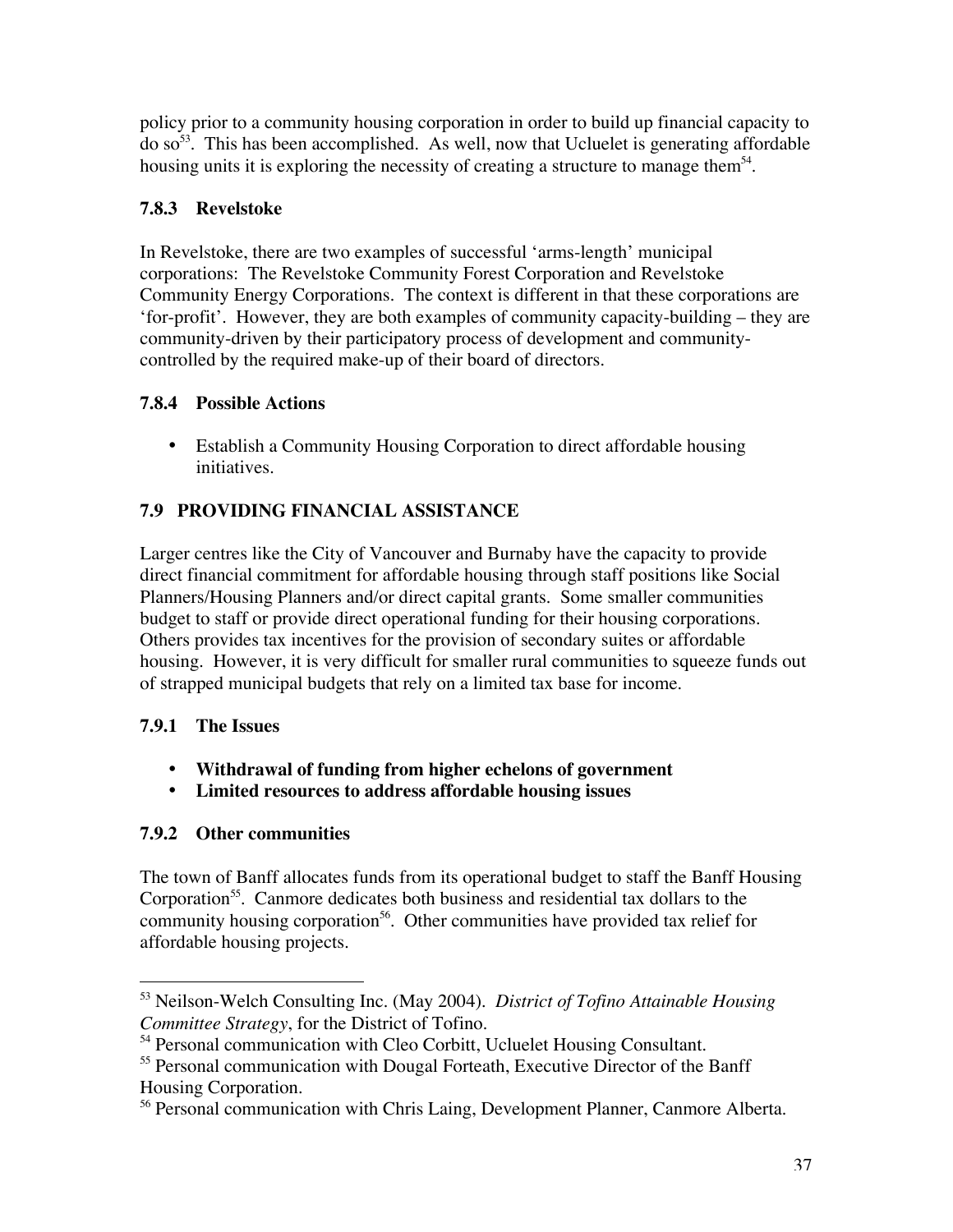### **7.9.3 Revelstoke**

Revelstoke has received direct financial assistance from the province in the past for projects like Monashee Court, Mt. Begbie Manor, Community Connections group homes and the women's shelter. But as a small community Revelstoke has very limited capacity to provide direct financial assistance to other groups.

### **7.9.4 Possible Actions**

Use other means to build up an affordable housing reserve fund to finance a community housing corporation and develop affordable housing units.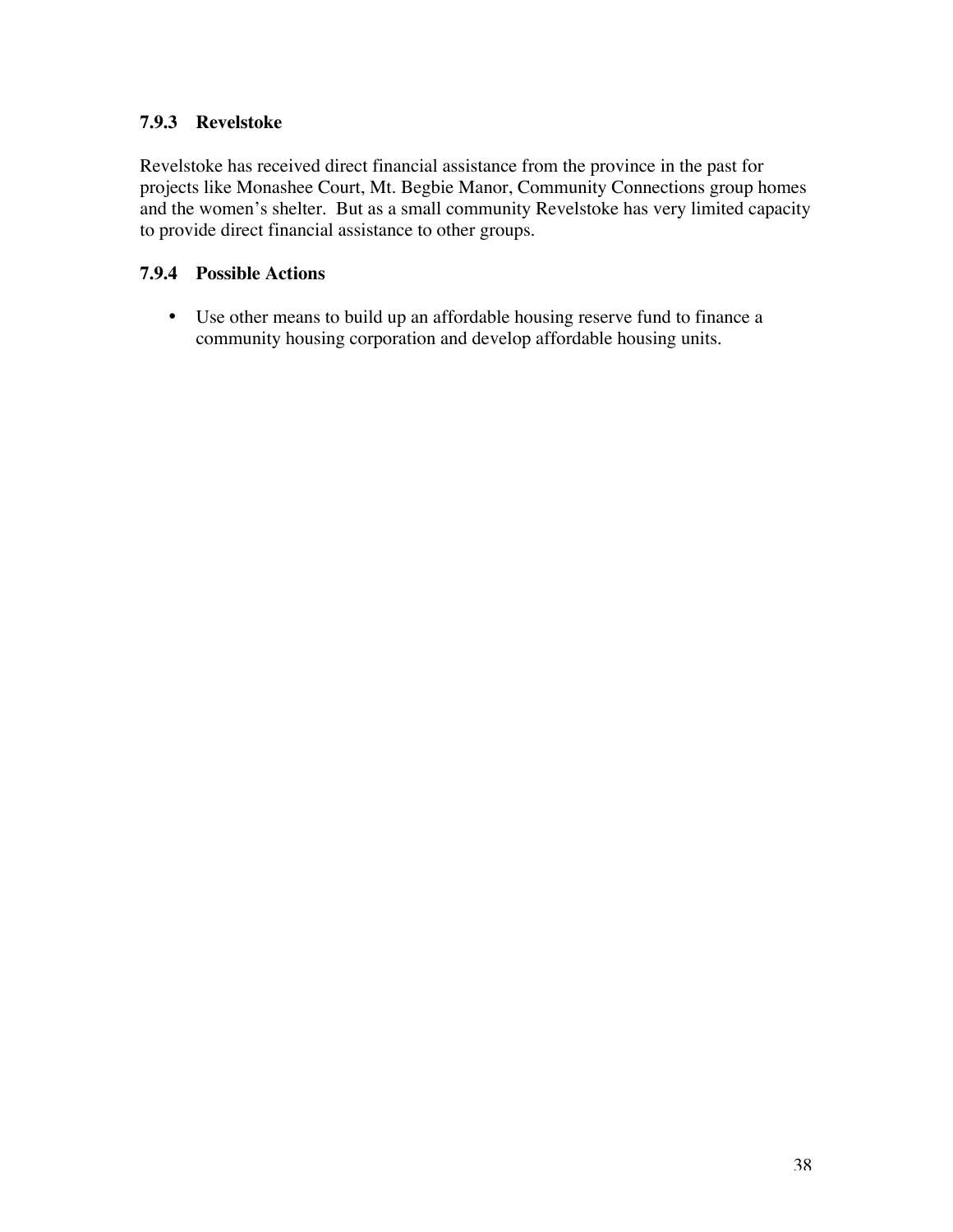### **8.0 SUMMARY OF POSSIBLE ACTIONS**

| Type of involvement (Scale $1 - 10$ ) | <b>Possible Actions</b>               |
|---------------------------------------|---------------------------------------|
| (1) EDUCATION AND ADVOCACY            | Expand the Revelstoke Housing         |
| (E & A)                               | Committee as an official              |
|                                       | subcommittee of council               |
|                                       |                                       |
|                                       | Continue to monitor and evaluate      |
|                                       | housing issues and needs              |
|                                       |                                       |
|                                       | Couple OCP revision and               |
|                                       | amendments with community             |
|                                       | education of the issues.              |
|                                       | Incorporate affordable housing        |
|                                       | directives into the OCP.              |
|                                       |                                       |
|                                       | Use local newspaper and cable TV      |
|                                       |                                       |
|                                       | Public forums                         |
|                                       |                                       |
|                                       | Work with the regional district       |
|                                       |                                       |
|                                       | Join with other resort municipalities |
|                                       | in lobbying the provincial            |
|                                       | government to address affordable      |
|                                       | housing issues.                       |
|                                       | Lobby for access to PTT revenue.      |
| (2) REMOVE BARRIERS (RB)              | Allow for a greater variety of        |
|                                       | density through flexible zoning.      |
|                                       |                                       |
|                                       | <b>Incorporate Smart Growth</b>       |
|                                       | standards into the OCP.               |
|                                       |                                       |
|                                       | Pursue sewage treatment               |
|                                       | infrastructure development in         |
|                                       | Arrow Heights.                        |
|                                       | Encourage creative design to          |
|                                       | maximize land use and lot sizes.      |
|                                       |                                       |
|                                       | Make decisions using the housing      |
|                                       | 'affordability lens'.                 |
|                                       |                                       |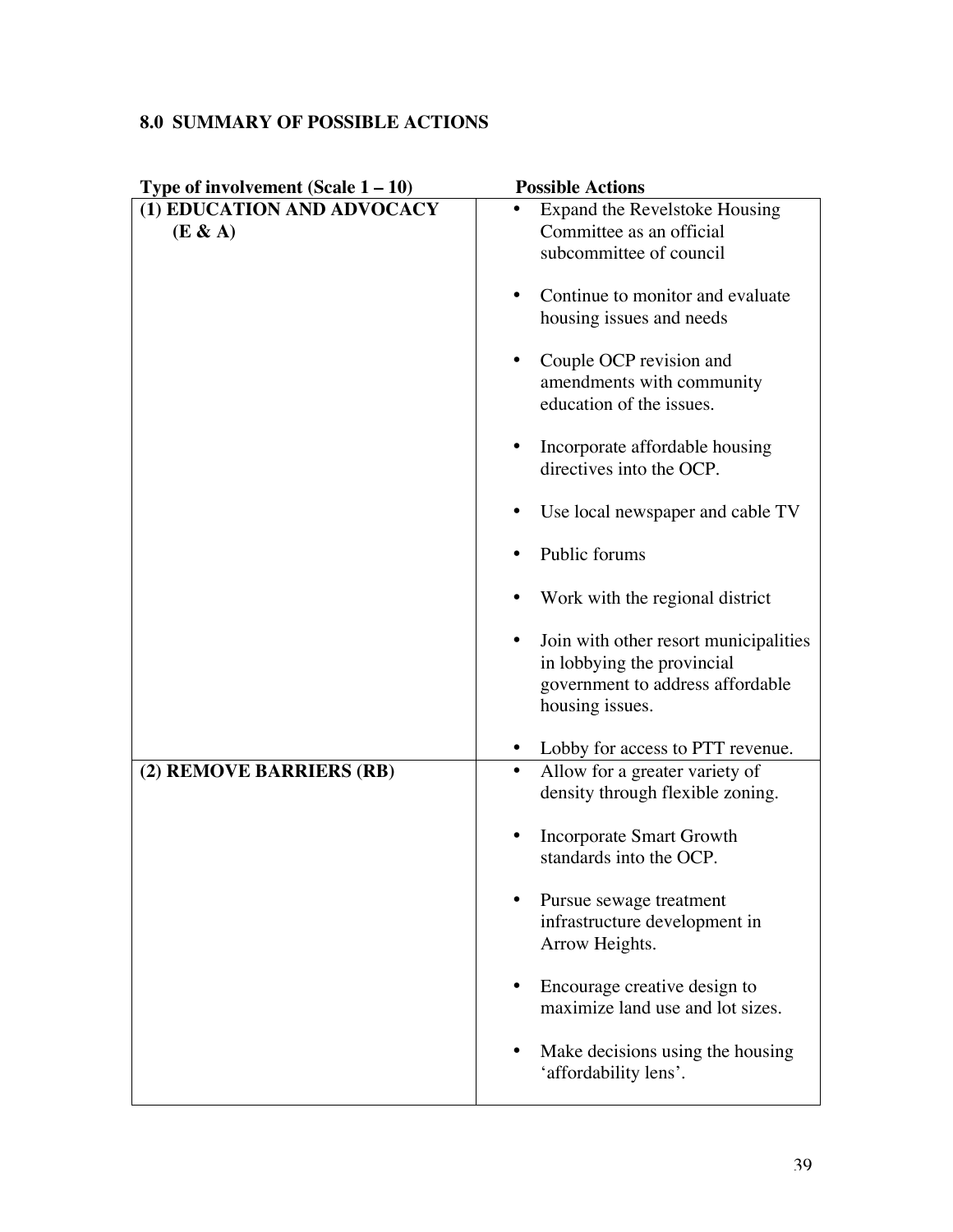| (3) PROVIDING INCENTIVES (PI)  | Review development applications      |  |
|--------------------------------|--------------------------------------|--|
|                                | with developers on a project-by-     |  |
|                                | project basis to assess capacity for |  |
|                                |                                      |  |
|                                | bonus density or the creation of     |  |
|                                | secondary suites/accessory units.    |  |
| (4) REQUIREMENTS (R)           | Establish a contribution policy for  |  |
|                                | all developers for affordable        |  |
|                                | housing units or cash-in-lieu.       |  |
|                                |                                      |  |
|                                | Establish a commercial linkage       |  |
|                                | program to build workforce housing   |  |
|                                | either on or off site or add to the  |  |
|                                | affordable housing reserve fund.     |  |
|                                |                                      |  |
|                                | Assist existing businesses or        |  |
|                                | organizations (ie RCMP) in           |  |
|                                | exploring ways to provide housing    |  |
|                                | for their employees.                 |  |
| (5) OTHER REQUIREMENTS (OR)    | Control vacation rentals through     |  |
|                                | zoning.                              |  |
|                                |                                      |  |
|                                |                                      |  |
|                                | Explore controlling second-home      |  |
|                                | ownership through zoning.            |  |
| (6) FEES OR TAXES (F or T)     | Explore instigating an Employee      |  |
|                                | Service Charge Bylaw with new        |  |
|                                | tools recently announced by the      |  |
|                                | provincial government.               |  |
|                                |                                      |  |
|                                | Establish & negotiate a $%$ of the   |  |
|                                | tourist accommodation tax for        |  |
|                                | affordable housing/amenities         |  |
|                                |                                      |  |
|                                | Lobby for access to PTT revenue.     |  |
| (7) ASSIST PRIVATE NON-PROFITS | Keep an eye out for new federal and  |  |
| or CO-OPS to BUILD AFFORDABLE  | provincial programs as they          |  |
| <b>HOUSING</b> (Assist N-P)    | emerge.                              |  |
|                                |                                      |  |
| (7) ASSIST NON-PROFITS CON'T   | Consider expanding the scope of an   |  |
|                                | existing community nonprofit group   |  |
|                                | or developing a 'seed' organization  |  |
|                                | that could become a future housing   |  |
|                                | corporation.                         |  |
|                                |                                      |  |
|                                |                                      |  |
|                                | Work with any non-profit groups      |  |
|                                | that come forward with proposals     |  |
|                                | for housing options.                 |  |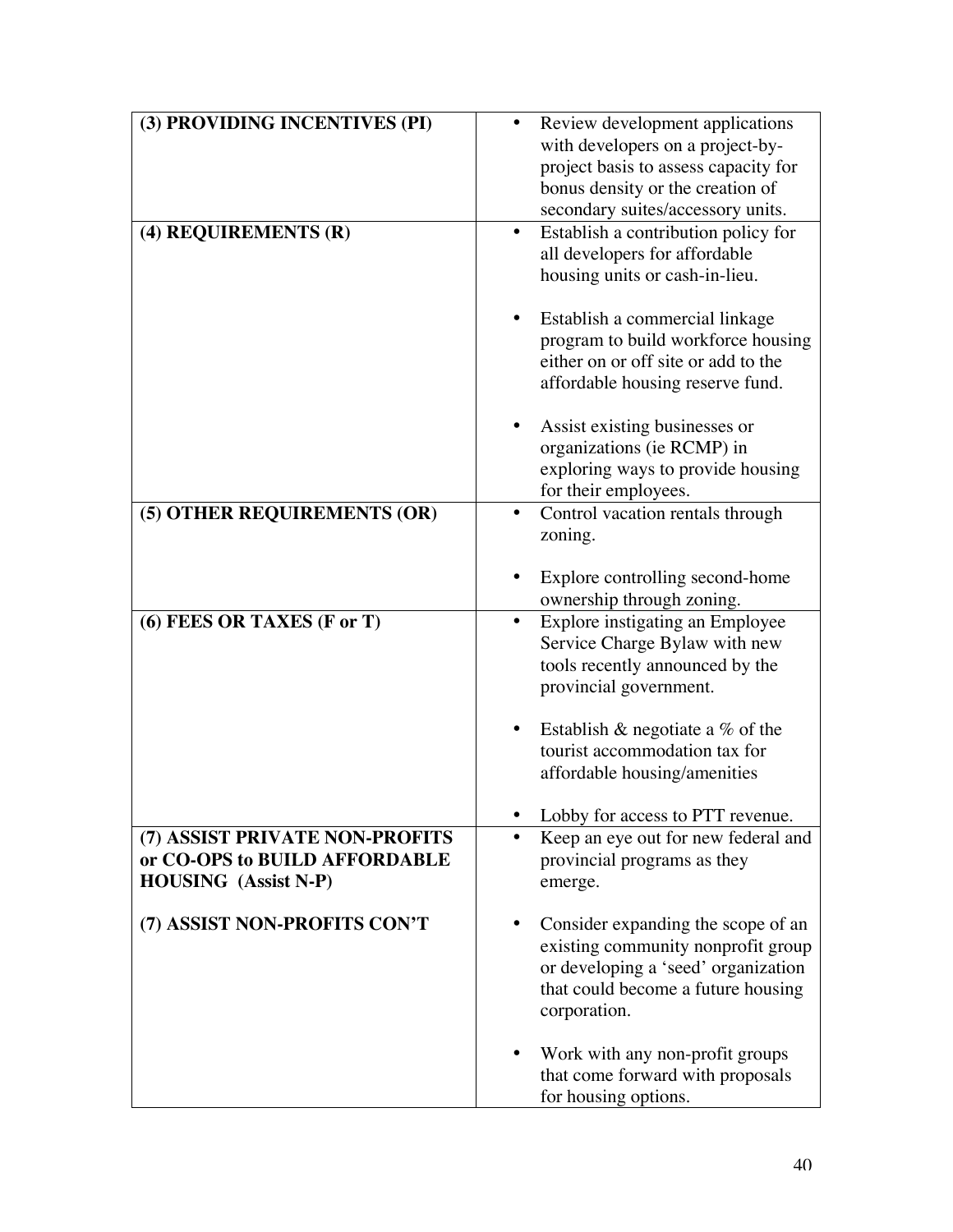| (8) MUNICIPAL LAND (ML)                             | <b>Community Land Trust</b>                                                                                                            |
|-----------------------------------------------------|----------------------------------------------------------------------------------------------------------------------------------------|
|                                                     | 'Land bank' existing municipal<br>land<br>Municipal land acquisition program                                                           |
|                                                     | Acquire land from developers as an<br>amenity contribution                                                                             |
|                                                     | Work with the School District to<br>develop surplus school district<br>properties for affordable housing                               |
|                                                     | Work with the Province to dedicate<br>Crown land within the municipal<br>boundary for development of<br>perpetually affordable housing |
|                                                     | Investigate the possibility of using<br>remaindered federal land (through<br>Canada Lands Company Ltd) for a<br>housing project.       |
| (9) MUNICIPAL HOUSING<br><b>CORPORATION (MHC)</b>   | Establish a community housing<br>corporation to direct affordable<br>housing initiatives.                                              |
| (10) PROVIDING FINANCIAL<br><b>ASSISTANCE (PFA)</b> | Use other means to build up an<br>affordable housing reserve fund.                                                                     |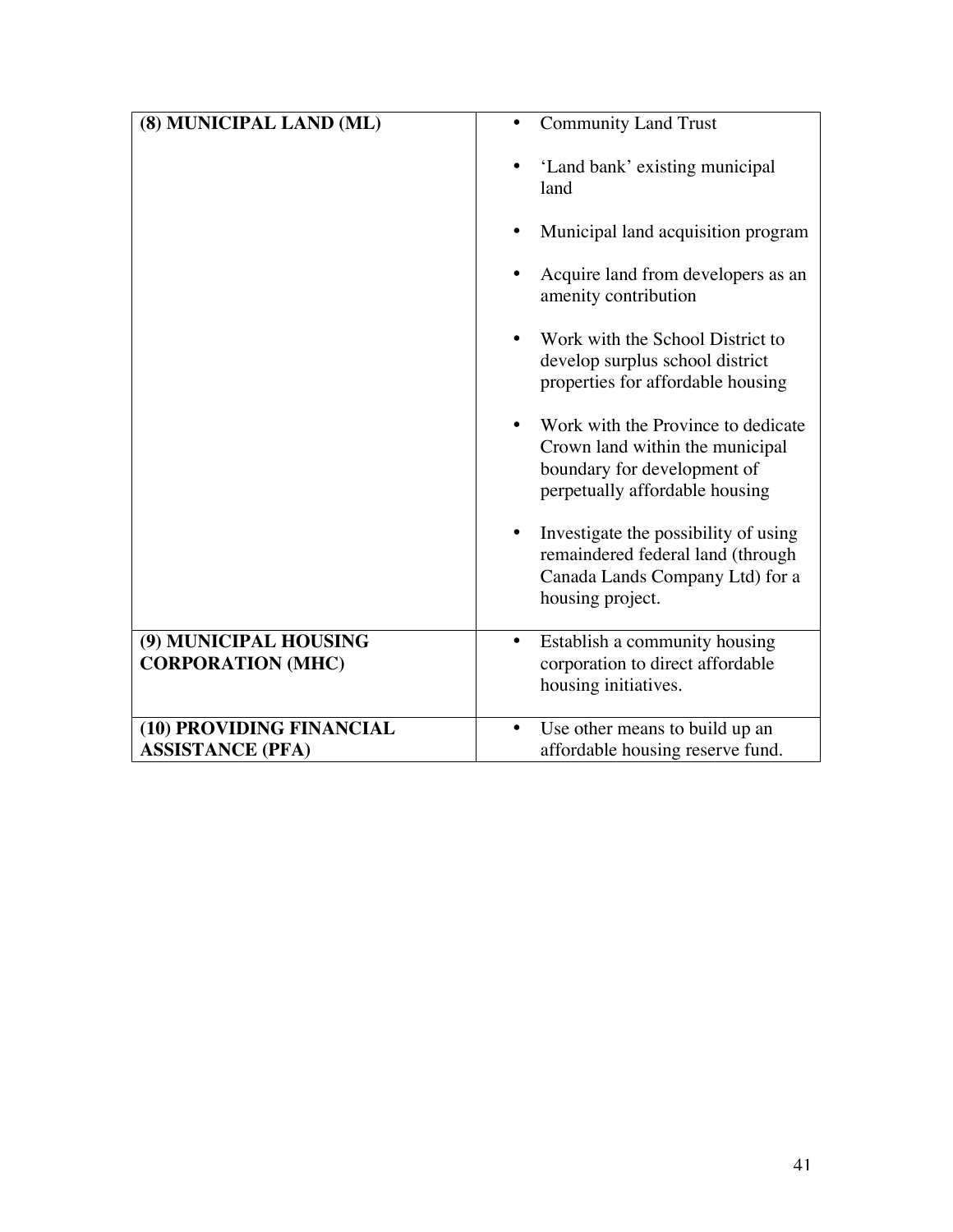## **SECTION THREE:**

## **AFFORDABLE HOUSING IN REVELSTOKE –**

## **IMPLEMENTATION STRATEGY**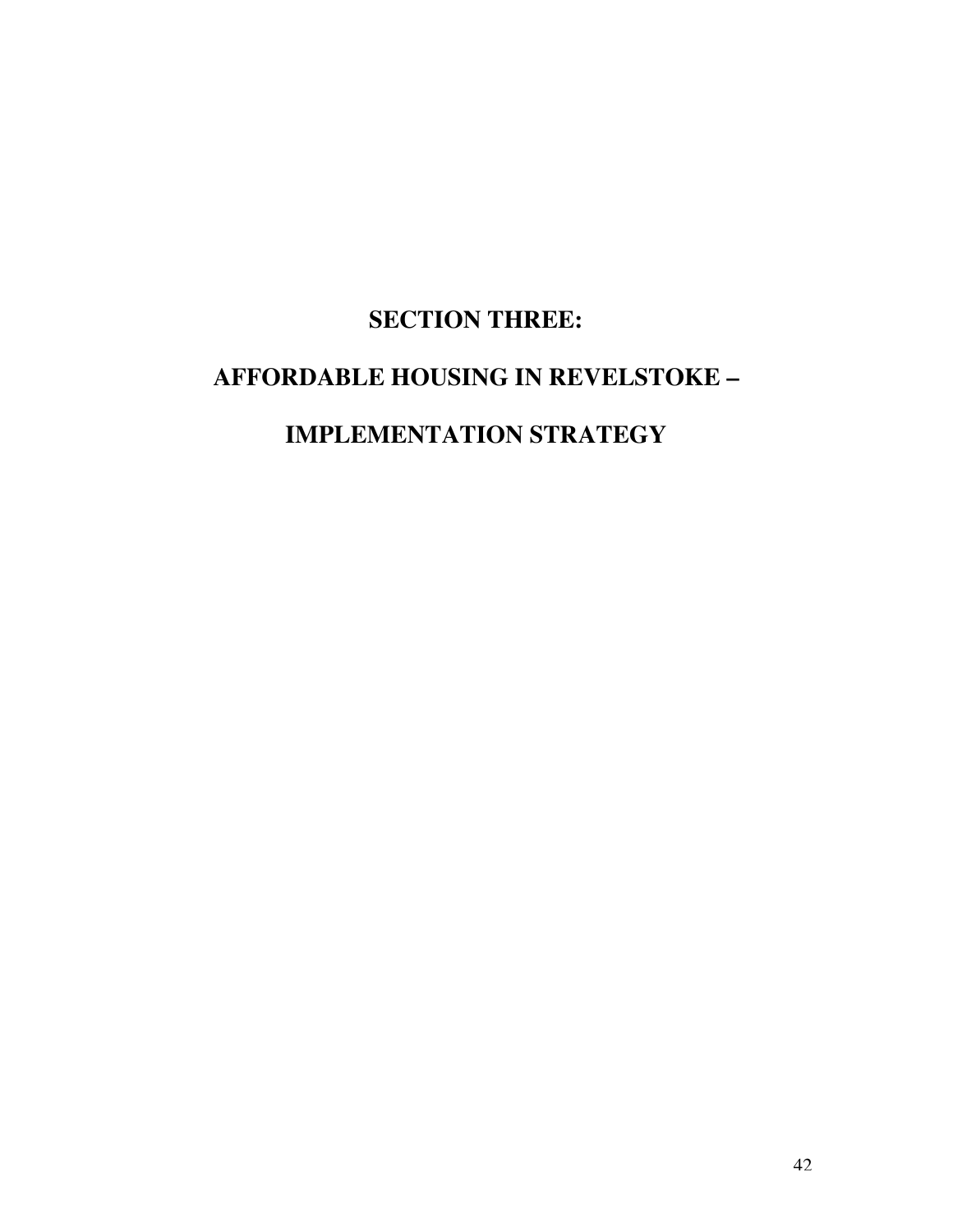### **9.0 SETTING GOALS AND PRIORITIES**

The overall goal of the Revelstoke Affordable Housing Strategy is to develop a practical and effective strategy for the community for both the short and long term that will result in a greater number of more-affordable homes than if there were no strategy at all. The following community goals derive from Revelstoke's Housing Vision Statement:

**Housing in Revelstoke will be accessible, suitable, adequate and safe for our residents, meeting a full range of people's needs.**

**Revelstoke will be a community where residents can choose to live their entire lives.**

**Through the provision of affordable housing, Revelstoke will be able to retain and attract new full-time residents.**

**Through the provision of affordable housing, Revelstoke will be able to house its labour force.**

The **Implementation Plan** represents a starting point from which the community can begin to move forward. The strategic objectives set out below, which derive both from the visioning process as well as research, are ways to meet these broad goals. As time passes, no doubt priorities will evolve and change along with the community. It is immediately apparent, however, that in order to achieve the community goals and strategic objectives, there is a lot of work to be done. It may well be worthwhile to retain an experienced consultant to assist the municipality with the implementation plan<sup>57</sup>. The time frames associated with the actions below represent the following:

**Short-term: 0 to 3 years (ST) Medium-term: 3 to 7 years (MT) Long-term: 7 to 20 years and beyond (LT) Ongoing**

<sup>&</sup>lt;sup>57</sup> Tim Wake is an affordable housing consultant based in Whistler BC, whose mandate is to help communities like Revelstoke set up mechanisms to address affordable housing issues. He is currently working with Squamish, Oliver and Smart Growth BC.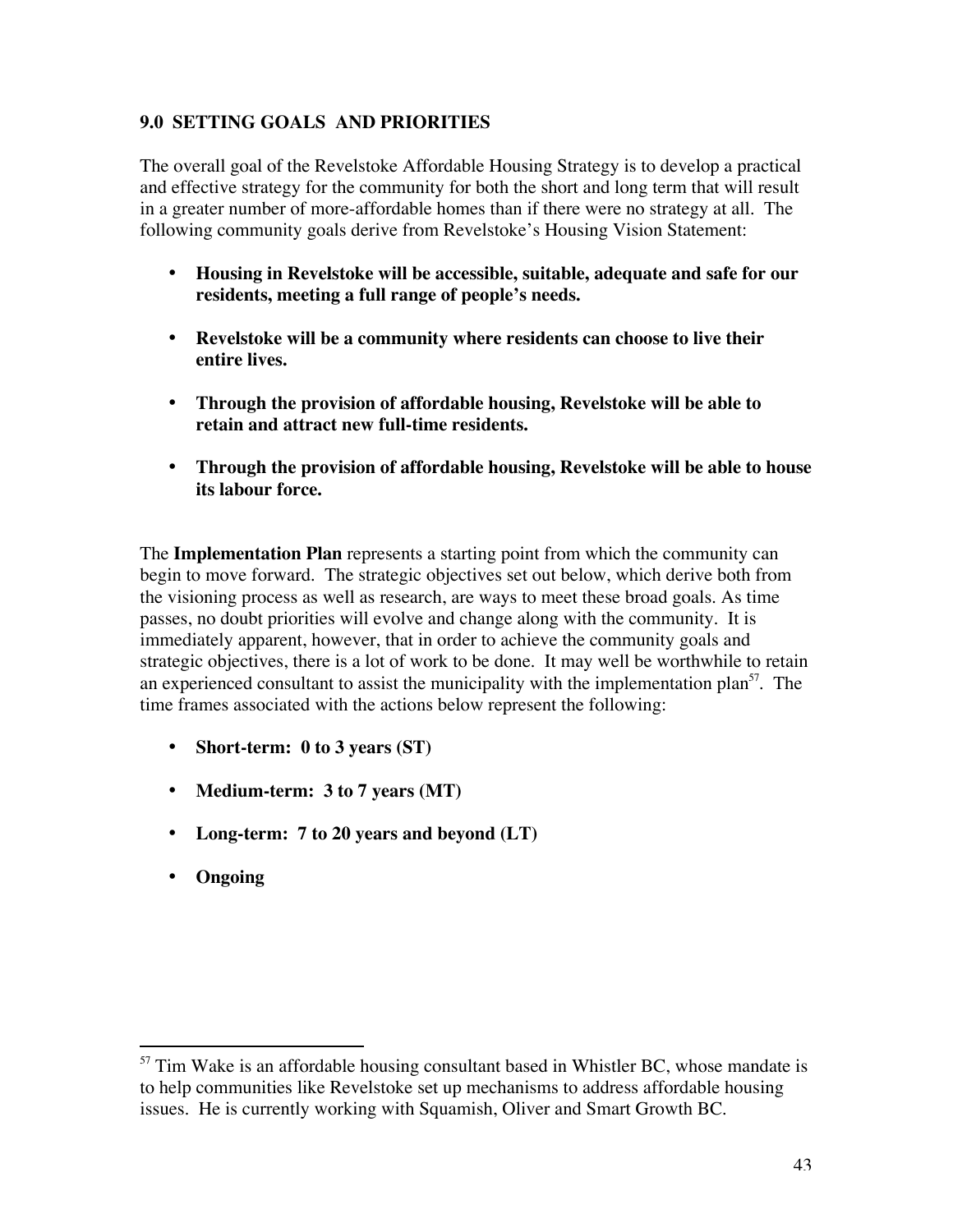### **9.1 IMPLEMENTATION PLAN**

| <b>Strategic Objective</b> | <b>Recommendations</b> | <b>Responsibility Centre Costs Involved</b> |      |
|----------------------------|------------------------|---------------------------------------------|------|
| <b>Strategic</b>           | Formally adopt the     | City Council                                | None |
| <b>Objective #1</b>        | Revelstoke Housing     |                                             |      |
|                            | Vision created as part |                                             |      |
| <b>Create a Housing</b>    | of the strategic       |                                             |      |
| <b>Vision Statement</b>    | planning process       |                                             |      |
| for Revelstoke             |                        |                                             |      |

| <b>Strategic Objective</b> | <b>Recommendations</b>                         | <b>Responsibility Centre</b> | <b>Costs Involved</b> |
|----------------------------|------------------------------------------------|------------------------------|-----------------------|
| <b>Strategic</b>           | Establish an employee                          | Planning and Bylaw           | Staff time            |
| <b>Objective #2</b>        | housing requirement                            | Department                   | (creating the         |
|                            | for commercial                                 |                              | reserve fund itself   |
| Establish an on-           | businesses at the resort                       |                              | is low cost)          |
| going source of            | or cash-in-lieu – based                        |                              |                       |
| funding for                | on square footage                              |                              |                       |
| affordable housing         | (commercial linkage)                           |                              |                       |
| in Revelstoke &            | (MT, ongoing)                                  |                              |                       |
| create an                  |                                                |                              |                       |
| affordable housing         | Establish a                                    |                              | Staff time            |
| reserve fund               | contribution policy for<br>all developers for  |                              |                       |
|                            | affordable housing                             |                              |                       |
|                            | units or cash-in-lieu                          |                              |                       |
|                            | (ST, ongoing)                                  |                              |                       |
|                            |                                                |                              |                       |
|                            |                                                | Senior Staff – work          | Staff time            |
|                            | Establish & negotiate<br>a $\%$ of the tourist | with tourism sector,         |                       |
|                            | accommodation tax                              | Chamber of                   |                       |
|                            | for affordable housing                         | Commerce and                 |                       |
|                            | (ST)                                           | Revelstoke Tourism           |                       |
|                            |                                                |                              |                       |
|                            |                                                |                              |                       |
|                            | Lobby for access to                            | Political leaders            | $?$ – time spent      |
|                            | $PTT$ revenue $(LT)$                           |                              |                       |
|                            |                                                |                              |                       |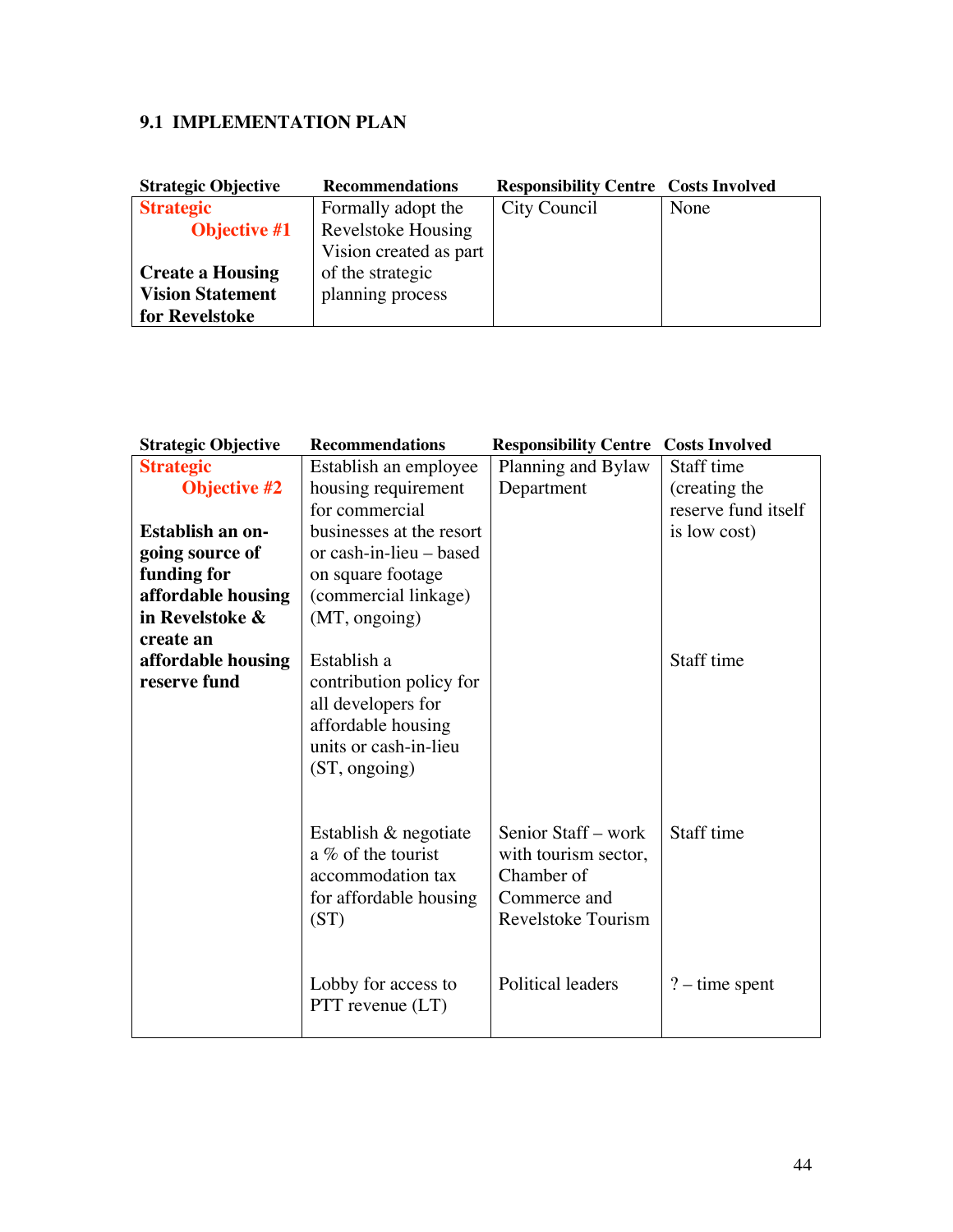| <b>Strategic Objective</b> | <b>Recommendations</b> | <b>Responsibility Centre</b> | <b>Costs Involved</b>                         |
|----------------------------|------------------------|------------------------------|-----------------------------------------------|
| <b>Strategic</b>           | 'Land bank' existing   | Political leaders,           | No Cost                                       |
| <b>Objective #3</b>        | municipal land (ST)    | Planning                     |                                               |
|                            |                        | Department or                |                                               |
| To set aside land          | Municipal land         | Housing Authority            | Staff time + High                             |
| for affordable             | acquisition program    | staff                        | Cost of land                                  |
| housing and/or             | (ongoing)              |                              | acquisition                                   |
| create a                   |                        |                              |                                               |
| community land             | Acquire land from      |                              | <b>Staff Time</b>                             |
| trust*                     | developers as an       |                              |                                               |
|                            | amenity contribution   |                              |                                               |
|                            | (ongoing)              |                              |                                               |
|                            |                        |                              |                                               |
|                            | Work with the          |                              | <b>Staff Time</b>                             |
|                            | School District to     |                              |                                               |
|                            | develop surplus        |                              |                                               |
|                            | school district        |                              |                                               |
|                            | properties for         |                              |                                               |
|                            | affordable housing     |                              |                                               |
|                            | (MT)                   |                              |                                               |
|                            |                        |                              |                                               |
|                            | Work with the          |                              | <b>Staff Time</b>                             |
|                            | Province to dedicate   |                              |                                               |
|                            | crown land within      |                              |                                               |
|                            | municipal boundary     |                              |                                               |
|                            | for development of     |                              |                                               |
|                            | affordable housing     |                              |                                               |
|                            | (ongoing)              |                              |                                               |
|                            |                        |                              |                                               |
|                            | Investigate the        |                              | <b>Staff Time</b>                             |
|                            | possibility of using   |                              |                                               |
|                            | remaindered federal    |                              | *Legal fees for a land                        |
|                            | land (through          |                              | trust can be up to                            |
|                            | Canada Lands           |                              | $$1500$ (aprox); the                          |
|                            | Company Ltd.) for a    |                              | cost of setting up a<br>structure (ie housing |
|                            | housing project        |                              | corp) to manage land                          |
|                            | (ongoing)              |                              | acquisition is low, but                       |
|                            |                        |                              | will require (one)                            |
|                            |                        |                              | staff as manager @                            |
|                            |                        |                              | FT or .75                                     |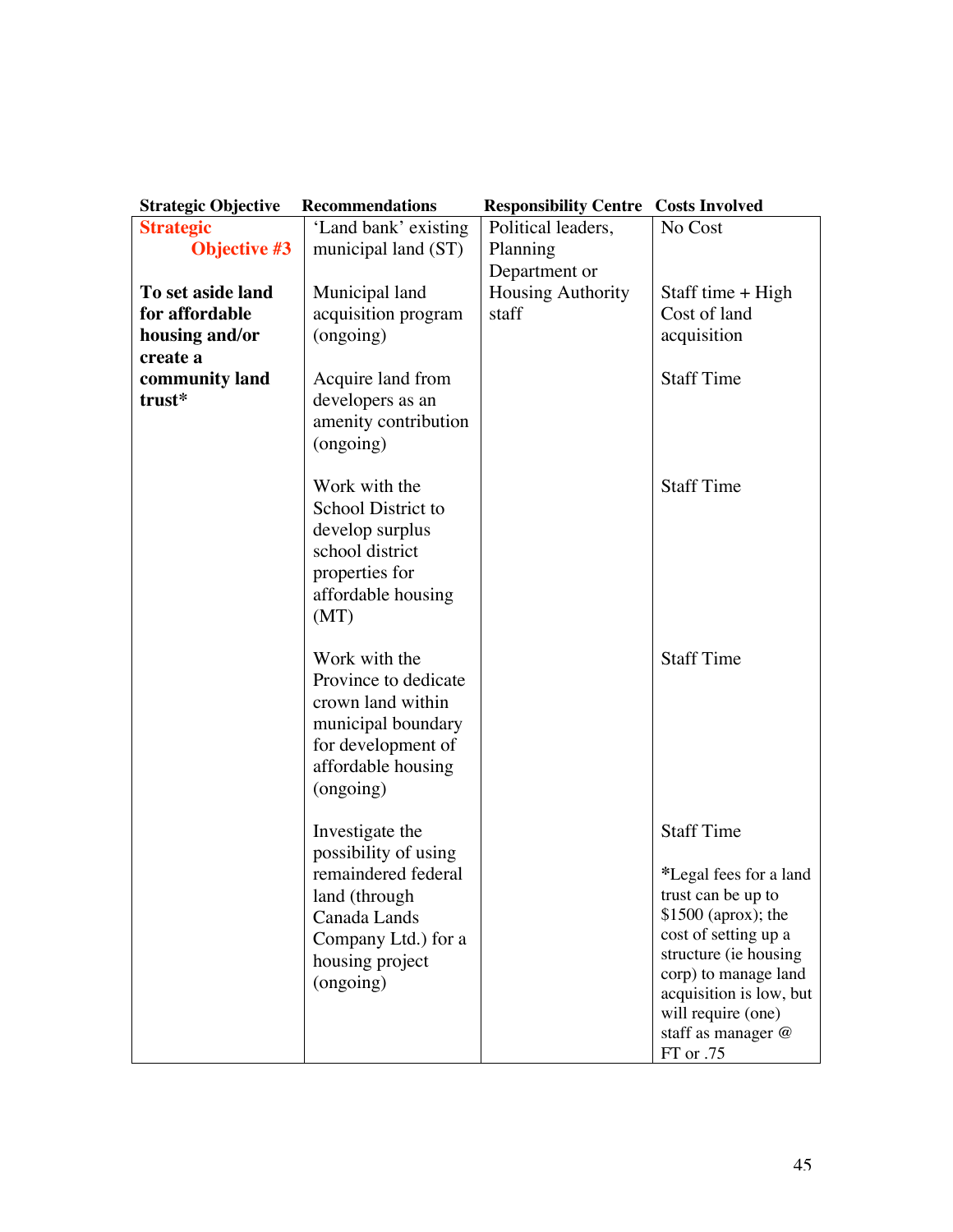| <b>Strategic Objective</b> | <b>Recommendations</b>                      | <b>Responsibility Centre</b> | <b>Costs Involved</b> |
|----------------------------|---------------------------------------------|------------------------------|-----------------------|
| <b>Strategic</b>           | Incorporate affordable                      | Senior Staff/Planning        | Staff time            |
| <b>Objective #4</b>        | housing directives into                     | Department/Council           |                       |
|                            | the OCP $(ST)$                              |                              |                       |
| To create                  |                                             |                              |                       |
| affordable                 | Allow for a greater                         | Planning and Bylaw           | Staff time            |
| housing for a mix          | variety of density                          | Department                   |                       |
| of residents in a          | through flexible                            |                              |                       |
| variety of                 | zoning (ongoing)                            |                              |                       |
| geographic                 |                                             |                              |                       |
| settings                   | <b>Incorporate Smart</b>                    | Senior Staff/Planning        | Staff time            |
| throughout the             | Growth standards into                       | Department/Council           |                       |
| community,                 | the OCP (ST)                                |                              |                       |
| including a                |                                             |                              |                       |
| variety of options         | Encourage creative                          | <b>Planning Department</b>   | Staff time            |
| for rental,                | design to maximize                          |                              |                       |
| ownership and              | land use and lot sizes                      |                              |                       |
| employee housing           | (ongoing)                                   |                              |                       |
|                            |                                             |                              |                       |
|                            | Establish a                                 | Planning and Bylaw           | Staff time            |
|                            | contribution policy for                     | Department                   |                       |
|                            | all developers for                          |                              |                       |
|                            | affordable housing<br>units or cash-in-lieu |                              |                       |
|                            |                                             |                              |                       |
|                            | (ST, ongoing)                               |                              |                       |
|                            | Establish a                                 | Planning and Bylaw           | Staff time            |
|                            | commercial linkage                          | Department                   |                       |
|                            | program to build                            |                              |                       |
|                            | workforce housing                           |                              |                       |
|                            | either on or off site or                    |                              |                       |
|                            | cash-in-lieu (ST,                           |                              |                       |
|                            | ongoing)                                    |                              |                       |
|                            |                                             |                              |                       |
|                            | Review development                          | Planning and Bylaw           | <b>Staff Time</b>     |
|                            | applications with                           | Department                   |                       |
|                            | developers on a                             |                              |                       |
|                            | project-by-project                          |                              |                       |
|                            | basis to assess                             |                              |                       |
|                            | capacity for bonus                          |                              |                       |
|                            | density or the creation                     |                              |                       |
|                            | of $2nd$ suites/accessory                   |                              |                       |
|                            | units(ongoing)                              |                              |                       |
|                            |                                             |                              |                       |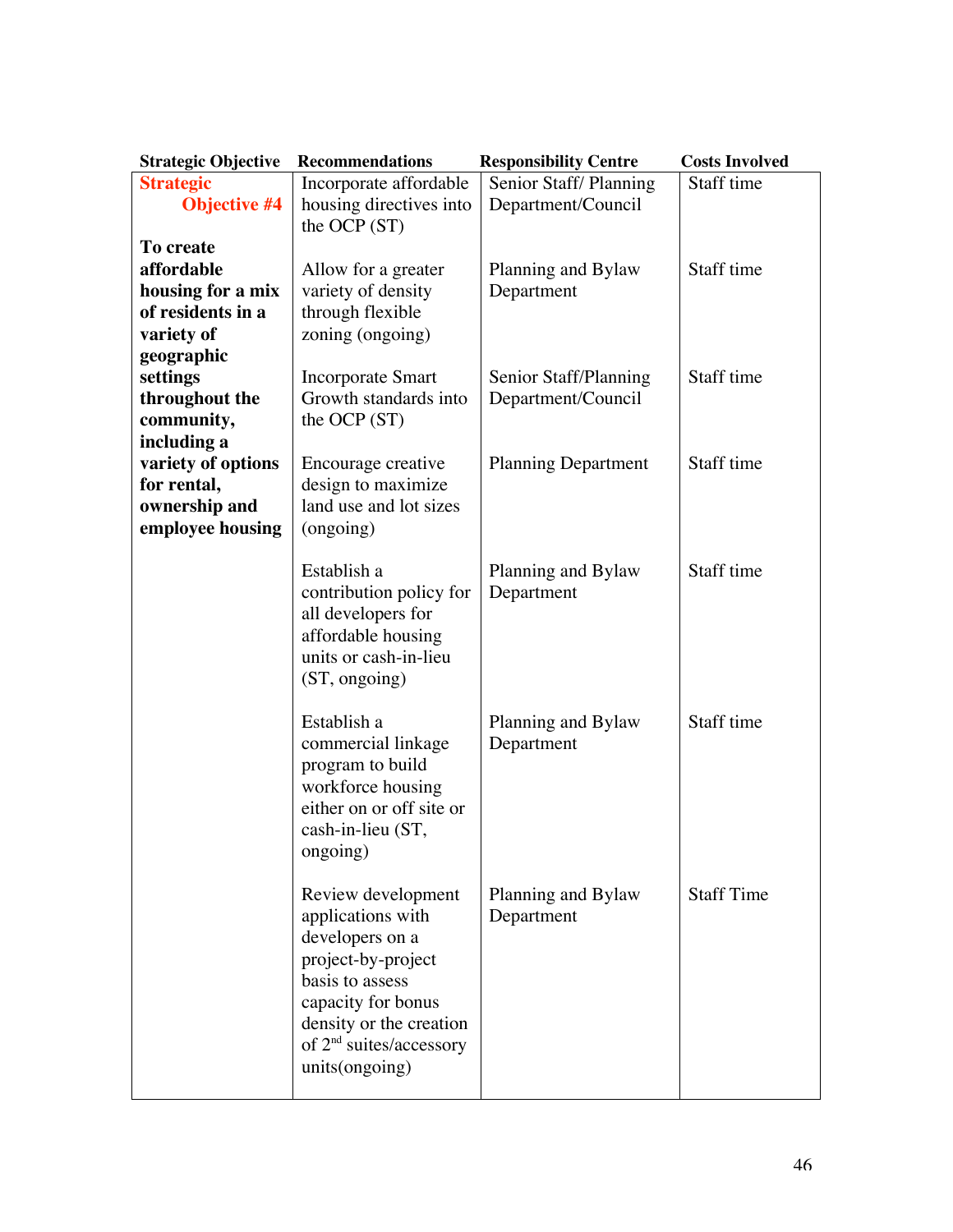|                     | Work with any non-          | Planning                 | <b>Staff Time</b> |
|---------------------|-----------------------------|--------------------------|-------------------|
|                     | profit groups that          | Department/Senior        |                   |
| <b>Strategic</b>    | come forward with           | <b>Staff</b>             |                   |
| <b>Objective #4</b> | proposals for housing       |                          |                   |
|                     | options.                    |                          |                   |
| Con't               |                             |                          |                   |
|                     | Work with the school        | Planning                 | <b>Staff Time</b> |
|                     | district and Okanagan       | Department/Senior        |                   |
|                     | College – Residential       | <b>Staff</b>             |                   |
|                     | <b>Construction Program</b> |                          |                   |
|                     |                             |                          |                   |
|                     | Keep an eye out for         |                          |                   |
|                     | federal and provincial      |                          |                   |
|                     | programs as they            |                          |                   |
|                     | emerge (ongoing)            |                          |                   |
|                     |                             |                          |                   |
|                     | Develop affordable          | <b>Community Housing</b> | High Cost –       |
|                     | housing units through       | Corporation Staff &      | through           |
|                     | a community housing         | <b>BOD</b>               | leverage of       |
|                     | corporation $(MT –$         |                          | housing reserve   |
|                     | LT                          |                          | fund              |

| <b>Strategic Objective</b> | <b>Recommendation</b> | <b>Responsibility Centre Costs Involved</b> |                          |
|----------------------------|-----------------------|---------------------------------------------|--------------------------|
| <b>Strategic</b>           |                       |                                             | The cost of              |
| <b>Objective #5</b>        | Establish a           | Council/Senior Staff                        | establishing a           |
|                            | community             |                                             | nonprofit corporation    |
| To develop an              | housing               |                                             | is $low$ – other costs   |
| appropriate                | corporation (ST)      |                                             | incurred initially are:  |
| vehicle through            |                       |                                             | Office space             |
| which housing              |                       |                                             | and equipment            |
| affordability in           |                       |                                             | <b>One</b>               |
| Revelstoke can be          |                       |                                             | manager/execut           |
| improved and               |                       |                                             | ive director $@$         |
| affordable                 |                       |                                             | FT or .75 (\$50)         |
| housing can be             |                       |                                             | $-$ \$70,000/year)       |
| developed without          |                       |                                             | In other municipalities, |
| additional cost to         |                       |                                             | the housing corp or      |
| the local taxpayer         |                       |                                             | authority becomes self-  |
|                            |                       |                                             | sustaining over time     |
|                            |                       |                                             | through rental income    |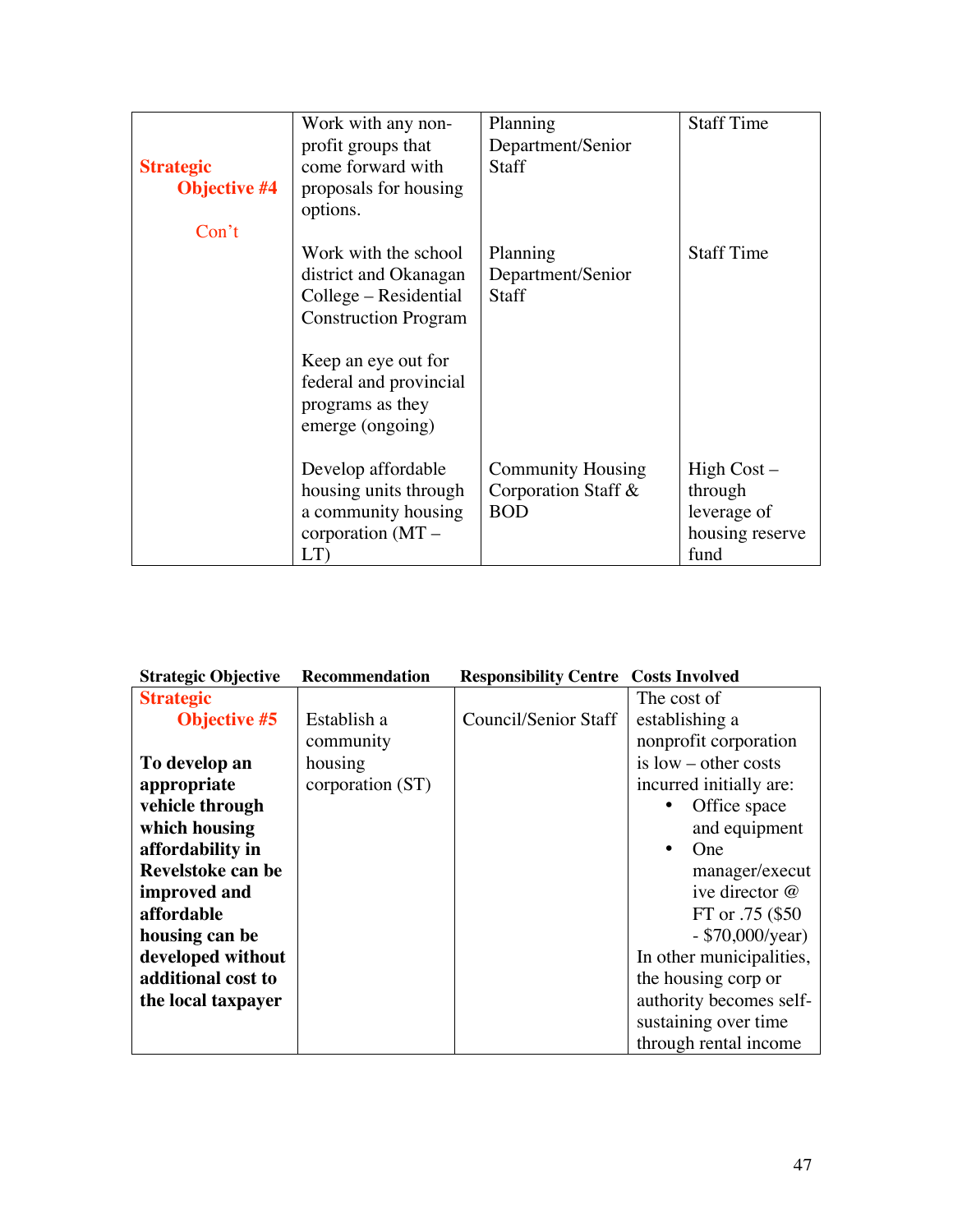| <b>Strategic Objective</b>              | <b>Recommendations</b>                                                                                              | <b>Responsibility Centre</b>                   | <b>Cost Involved</b> |
|-----------------------------------------|---------------------------------------------------------------------------------------------------------------------|------------------------------------------------|----------------------|
| <b>Strategic</b><br><b>Objective #6</b> | Expand the housing<br>committee as an                                                                               | Council/housing<br>committee                   | Low cost             |
|                                         | official                                                                                                            |                                                |                      |
| To improve                              | subcommittee of city                                                                                                |                                                |                      |
| community                               | council                                                                                                             |                                                |                      |
| understanding of                        |                                                                                                                     |                                                |                      |
| affordable housing                      | Continue to monitor                                                                                                 | <b>Planning Department</b>                     | Staff time           |
| issues in Revelstoke                    | and evaluate housing<br>issues and needs                                                                            |                                                |                      |
|                                         | Couple OCP<br>revisions and<br>amendments with<br>community<br>education of the<br>issues                           | Council/Senior<br>Staff/Planning<br>Department | Staff time           |
|                                         | Use local newspaper<br>and TV                                                                                       | As above                                       | Staff time           |
|                                         | <b>Public Forums</b>                                                                                                | As above                                       | Staff time           |
|                                         | Work with the<br><b>Regional District</b>                                                                           | As above                                       | <b>Staff Time</b>    |
|                                         | Make decisions<br>using the housing<br>'affordability lens'                                                         | As above                                       | <b>Staff Time</b>    |
|                                         | Assist existing<br>businesses or<br>organizations in<br>exploring ways to<br>provide housing for<br>their employees | As above                                       | <b>Staff Time</b>    |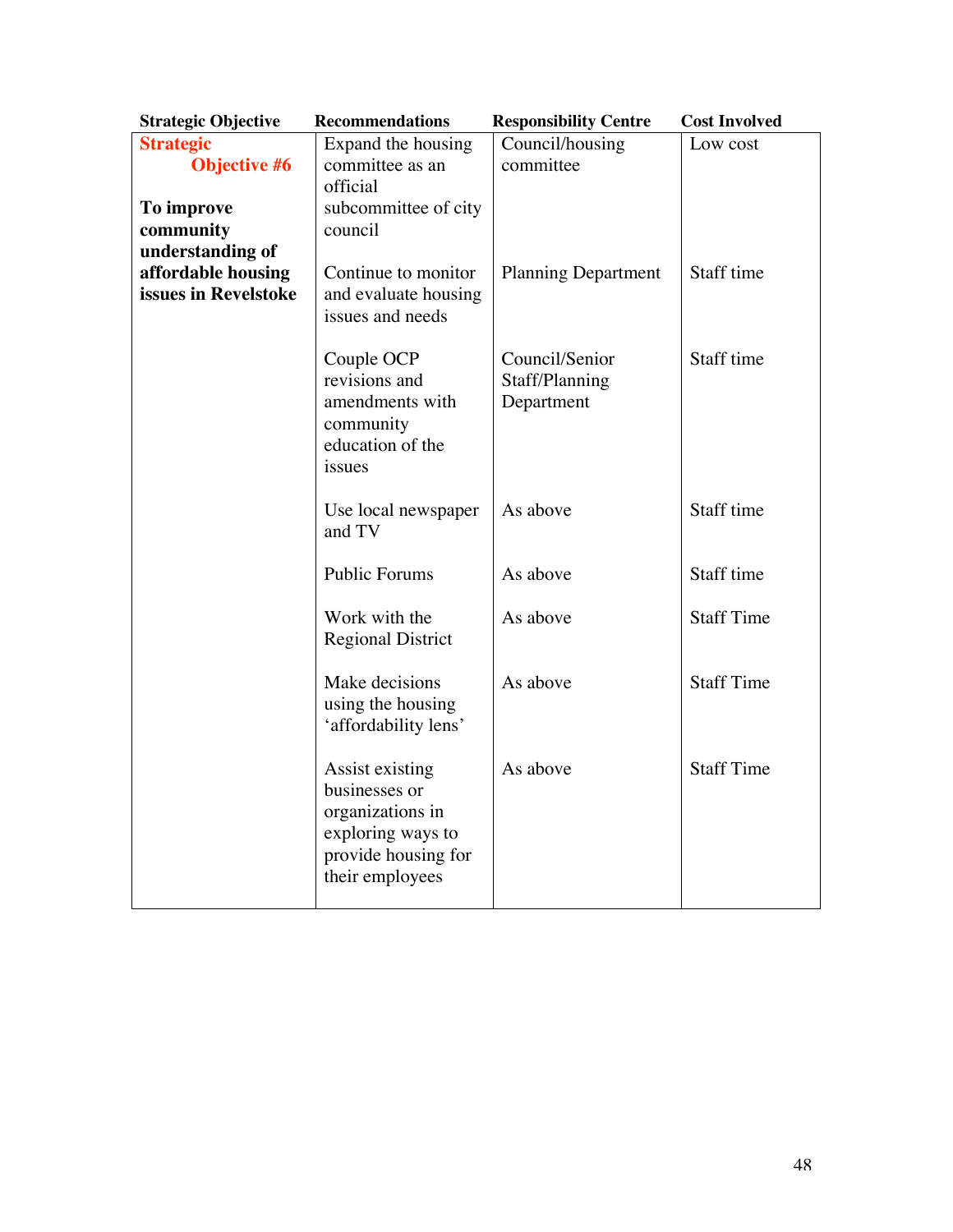| <b>Strategic Objective</b> | <b>Recommendations</b> | <b>Responsibility Centre</b> | <b>Costs Involved</b> |
|----------------------------|------------------------|------------------------------|-----------------------|
| <b>Strategic</b>           |                        |                              |                       |
| <b>Objective #7</b>        | Control vacation       | Planning and Bylaw           | Staff time            |
|                            | rentals through        | Department                   |                       |
| To address issues          | zoning $(ST - LT)$     |                              |                       |
| associated with the        |                        |                              |                       |
| 'shadow population'        | Explore controlling    | As above                     | Staff time            |
| that affect the social     | second-home            |                              |                       |
| sustainability of the      | ownership through      |                              |                       |
| community                  | zoning $(ST - LT)$     |                              |                       |
|                            |                        |                              |                       |

The above tables show that much of the responsibility for implementing the strategic objective would lie with the current planning and bylaw department, senior staff and city council. **However, most if not all of the tasks involved could be undertaken by one person if the position was dedicated.** All resort municipalities researched that are successfully addressing housing affordability issues have established municipal housing authorities or nonprofit housing corporations that have started out (and in many cases are maintained) by one staff person coupled with a volunteer board of directors. Given the fact that all senior staff as well as the planning and bylaw department are already 'stretched', the logical course of action, in order to achieve the strategic objectives set out in this document, is to hire a dedicated staff person and proceed with **Strategic Objective #5.**

Another course of action, initially, would be **to hire an experienced consultant** from outside the community to assist with creating initial mechanism such as the commercial linkage program. Tim Wake is an affordable housing consultant based in Whistler BC, whose mandate is to help communities like Revelstoke set up mechanisms to address affordable housing issues. He is currently working with Squamish, Oliver and Smart Growth BC.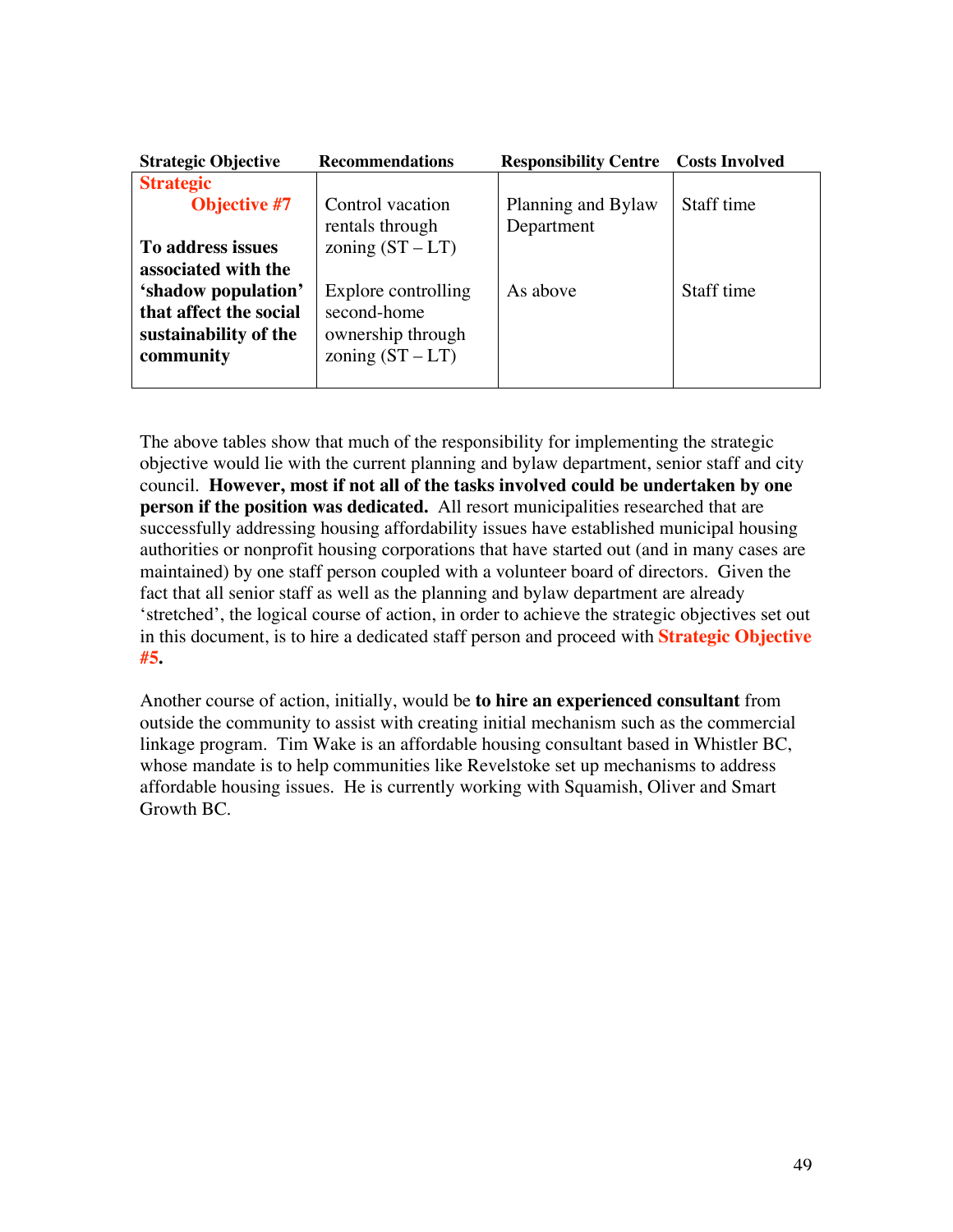### **9.2 SETTING TARGETS**

Once there is an established fund and structure by which affordable housing can be developed, it is more meaningful to set realistic targets. It is important to note that although census data counts the number of occupied homes, it does not count the number of unoccupied second homes whose owners live out of town. **Table Four** (below) describes specific targets and how they can be measured. Baseline data (# of secondary suites, # of affordable housing units, # of residents in 'core housing need', etc.) should be recorded with 2006 Census data and City records. This can be used to track changes and measure if special targets are being reached.

| <b>Target</b>                                                                                    | <b>Measure</b>                                                                                                              |
|--------------------------------------------------------------------------------------------------|-----------------------------------------------------------------------------------------------------------------------------|
| A reduction in the number of households in<br>'core housing need' for both renters and<br>owners | Measurable every five years through<br>census data                                                                          |
| An increase in the number of legal<br>secondary suites (SS)                                      | Measurable through SS registration and<br>number of new SS approved                                                         |
| An increase in the number of new<br>subsidized units created                                     | Any new non-profit housing developed                                                                                        |
| # of PAH (perpetually affordable housing)<br>units created for both renters and owners           | Be specific $-$ # for families, # for single<br>middle-income earners, $#$ for seniors, $#$ for<br>low-income earners, etc. |

### **TABLE FOUR**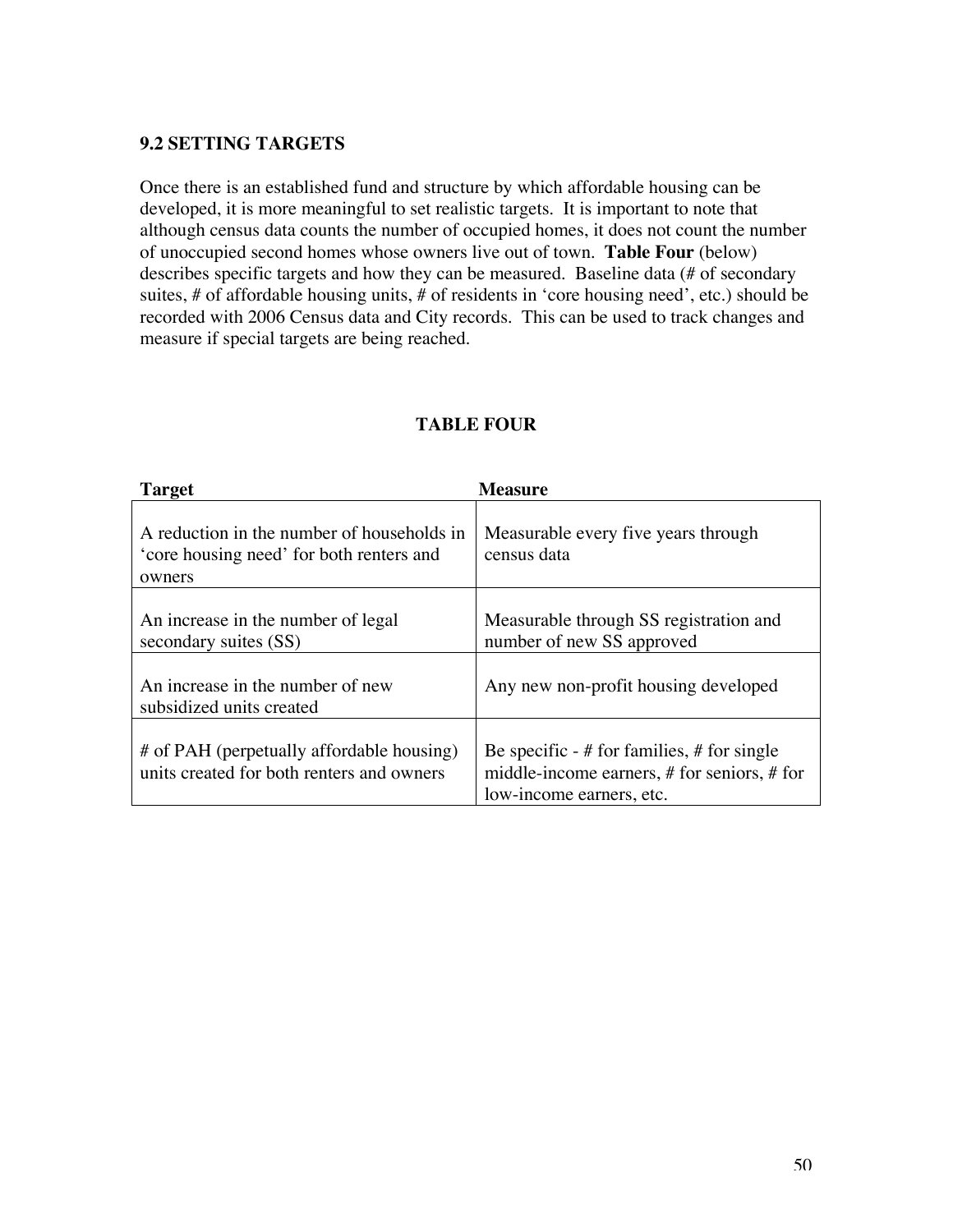### **10.0 FACTORS FOR SUCCESS58**

**Political will**

**Community support**

**An on-going, dedicated source of funding**

**Access to land**

**An administrative structure that serves the needs and goals of stakeholders and the community**

**On-going evaluation and re-assessment of needs, goals**

**An affordable housing strategy that meets a broad-range of housing needs – from the homeless to home-ownership for moderate income households**

**A 'demonstration project' that assembles key partners gains recognition and credibility in the community**

<sup>&</sup>lt;sup>58</sup> Compiled from: Hettinger, W.S. (2005). Living and Working in Paradise. Thames River Publishing., and, Urban Aspects Consulting Group Ltd., Lumina Services Inc., G.P. Rollo & Associates Ltd., Land Economists. (March 2003). *A Regional Housing Affordability Strategy for the Capital Region.* For Regional Planning Services Capital Regional District, BC.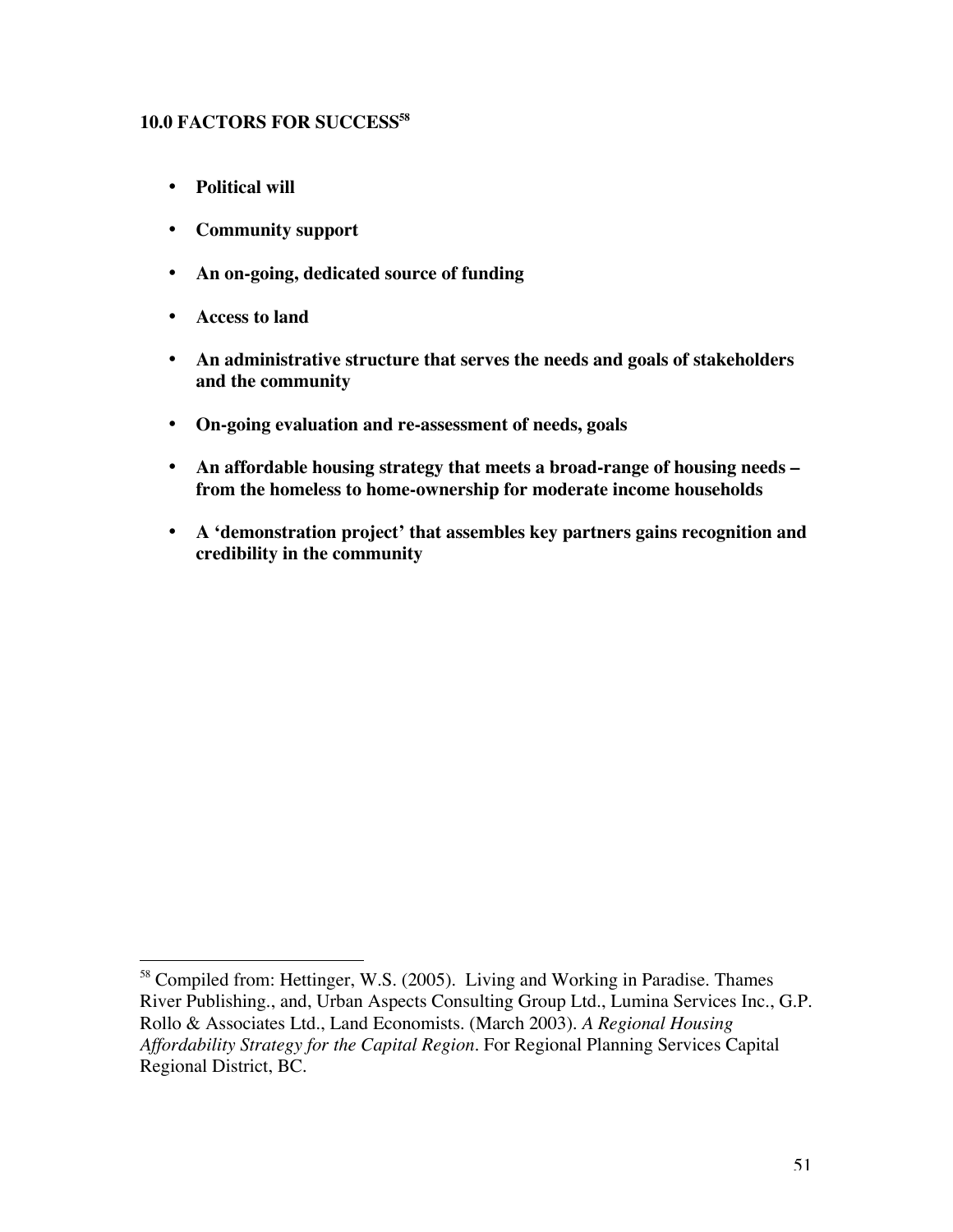### **CONCLUSION**

 $\overline{a}$ 

The Revelstoke Affordable Housing Strategy and Policy Options represents the results of a broad-based literature review of affordable housing strategies and studies, as well as personal interviews, from a myriad of resort communities in both Canada and the USA. It is an attempt to transform 'problem-thinking' into 'action and project thinking' that will benefit Revelstoke during the transitional years that lie ahead. Revelstoke is in the unique position of being able to learn from other communities and be proactive in a way that other resort communities who have been 'caught unaware' have not. One of the keys to successful development is getting the mechanisms that we choose in place right from the very beginning.

Another key factor is to make decisions using the housing 'affordability lens' – if we make this decision, how will it affect housing affordability in Revelstoke? If we chose *not to act,* how will housing affordability be affected? Furthermore, how can we bring resources into the community from outside rather than depend on local taxpayers to finance complex initiatives?

The recent Retail Strategy<sup>59</sup> done for the City of Revelstoke makes note that it is important to consider the fact that Revelstoke will be competing with many other resort communities to attract tourists. We must also realize that we will be competing with *all other communities* in terms of labour recruitment – being able to attract workers of all ages, professions and income levels. Demographically, the labour pool is shrinking and quality of life and affordability are *key considerations* for incoming residents. As well, we want to be able to retain our growing senior population with affordable, livable housing options so they can maintain their quality of life. As a community, we do not want to exclude long-time local residents and young people, nor essential workers, from the housing market.

Another recommendation from the Retail Strategy<sup>60</sup> is to create Development Permit Areas for specific retail precincts. Comprehensive Development Zoning is a tool that can incorporate everything from design guidelines to inclusionary amenity requirements, vacation rentals to occupancy regulations. It is important to look at the city as a whole and plan ahead.

Revelstoke has always been a vibrant community with a historic sense of place and propensity for innovation. Rapidly escalating housing prices and lack of affordability have the capacity to quickly unravel the threads that make up the social fabric of the community. No single initiative will provide a 'magic' solution to this complex problem, but rather it will be a combination of actions. As a community, we must be confident that we can address affordable housing issues with two of our best qualities – collaboration and foresight.

<sup>59</sup> TREC International Inc. (May 2006). Revelstoke Retail Strategy, *Executive Summary.* For, the City of Revelstoke. Public Presentation, May 9, 2006.  $60$  Ibid.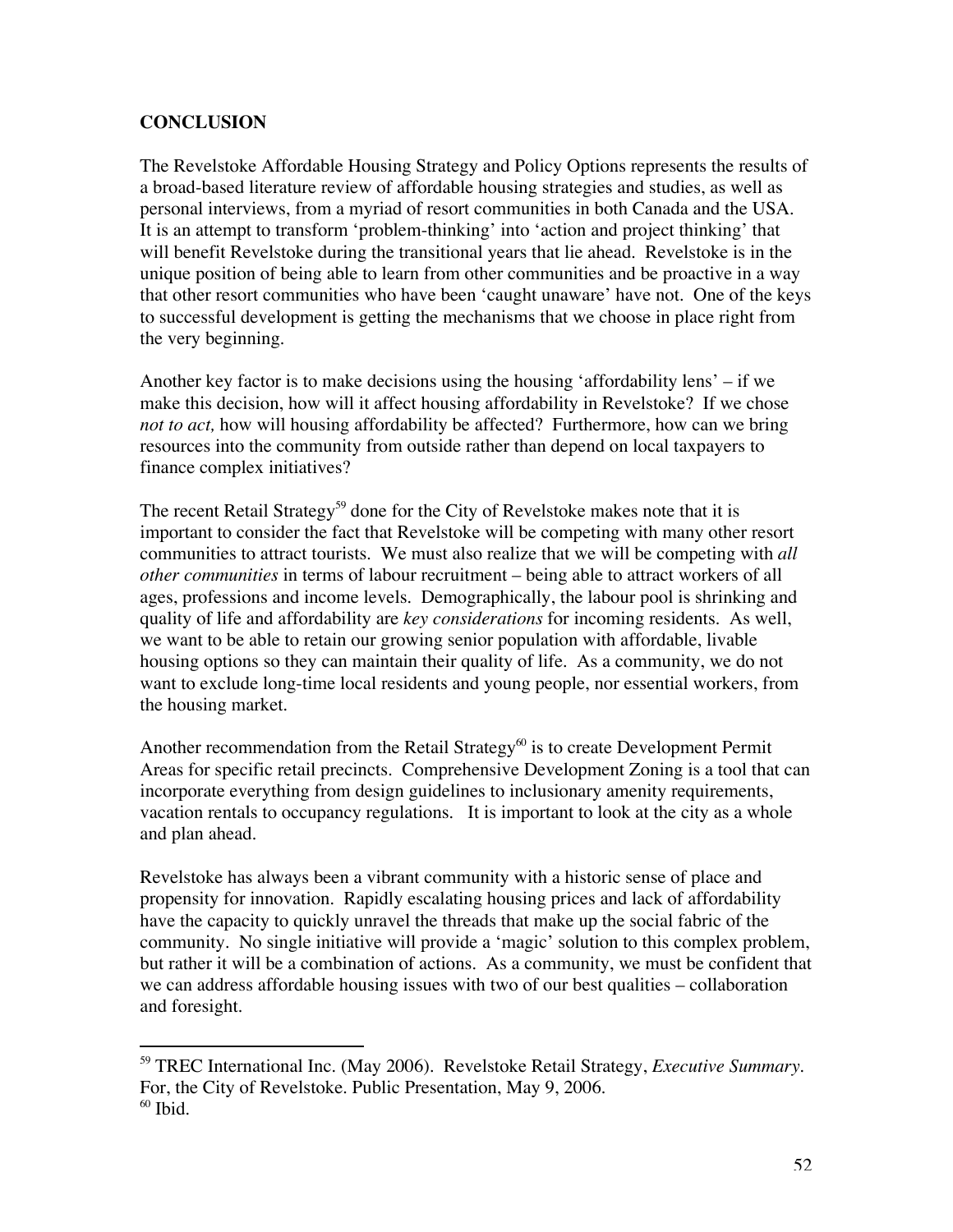### **APPENDIX A**

#### **CONTACTS AND REFERENCES**

#### **Section One – Contacts**

Catherine Bellerose, Parks Canada Staff Sgt. Randy Brown, Revelstoke RCMP Ann Cooper, Superintendent, School District #19 Graham Inglis, City of Revelstoke Alan Mason, Director of Community Economic Development, City of Revelstoke Dorothy Schiller, Administrator, Queen Victoria Hospital, Interior Health Authority Mel Torgurud, Downie Timber Ltd. Deb Wozniak, Revelstoke Community Futures Development Corporation

#### **Section Two/Three – Contacts\***

Stacey Bennet, Executive Director, Cochrane Housing Society for Housing Options, Cochrane, AB Lori Camire, Tofino Community Futures Development Corporation Cleo Corbett, Planning Consultant, Tofino & Ucluelet Corin Flood, Revelstoke BC Dougal Forteath, Executive Director, Banff Housing Corporation Barbara Friedl, Tourism Advocate, Golden BC Debbie Johnston, Coordinator, Fernie Women's Centre Chris Laing, Development Planner, Canmore AB Bruce Lennox, City Planner, Fernie BC Tim Wake, Affordable Housing Consultant, City Councilor, Whistler, BC Frank Wesseling, City Planner, Cochrane AB Marla Zucht, General Manager, Whistler Housing Authority

#### **\*For participants in the Revelstoke housing visioning process, see Appendix B**

#### **Documents**

Biosphere Institute of the Bow Valley (Feb 28, 2005), Banff Community Indicators Report 2004.

City Spaces Consulting Inc. (March 2003), Town of Canmore Affordable and Entry Level Housing Study. Final Report.

City Spaces Consulting Inc. (September 2005). Squamish Affordable Housing Strategy.

City of Kelowna Strategic Plan (January 2006)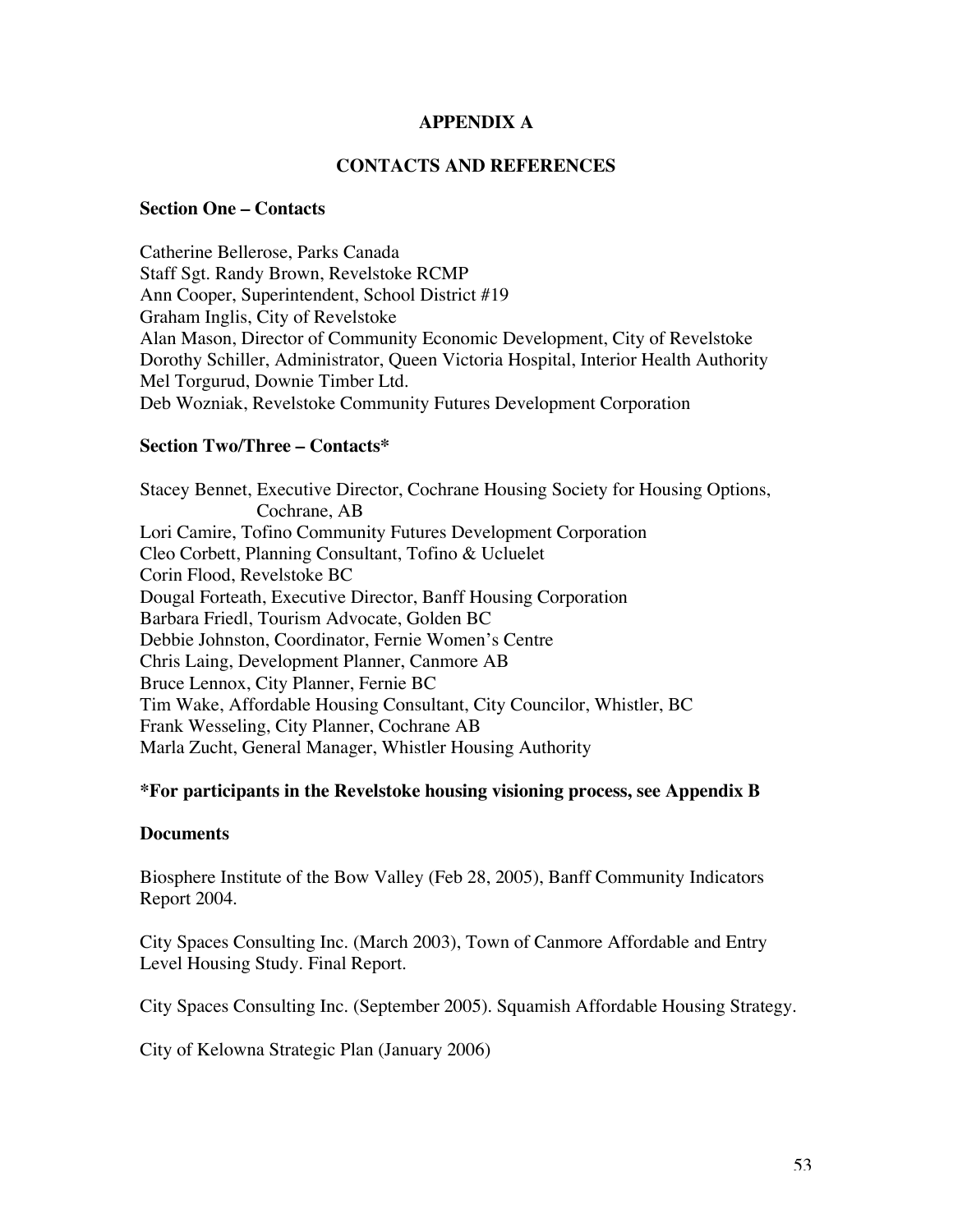Corbett, Cleo (2003). Best Practices for Establishing Affordable Housing: A guide for the District of Ucluelet.

CMHC, Municipal Planning Tools for Affordable Housing. Socio-Economic Series, Issue  $#63$ .

The Community Housing Land Trust Foundation (November 2001). Linking affordable housing policies to usage: Case Studies of Municipalities in BC.

District of Ucluelet, Official Community Plan (www.ucluelet.ca)

District of Ucluelet, Bylaw No. 800, 1999. A bylaw to divide the District of Ucluelet into zones and to provide for regulations governing the use of land… (www.ucluelet.ca)

Foofat, Sabina (2000). Affordable housing in Golden.

Hettinger, W.S. (2005). Living and Working in Paradise. Thames River Publishing.

Koldus, Kelly M. (Spring 2004). Affordable housing in mountain resort towns: Policy recommendations for June Lake, Mono County, CA.

Neilson-Welch Consulting, Inc. (May 2004). District of Tofino Attainable Housing Committee – Strategy.

Pomeroy, S. (October 2001). Toward a comprehensive affordable housing strategy for Canada.

Praxis, Inc. (June 2002) Banff Housing 2002, Prepared for the Banff Housing Corporation.

Pringle, Tim (May 2001). Housing options for small communities. Prepared for the Real Estate Foundation of BC.

Province of British Columbia Mountain Resort Association Act Local Government Act Community Charter Local Government Guide for Improving Market Housing Affordability Best Practices Guide for Resorts in BC

Real Estate Institute of BC, 2005 Conference Handout, 'Developing Mountain and Rural Communities', Nelson BC

Smart Growth BC, (October 19, 2005), Affordable Housing Policy

Teton County, Wyoming, Affordable Housing Support Study, Draft (May 2002).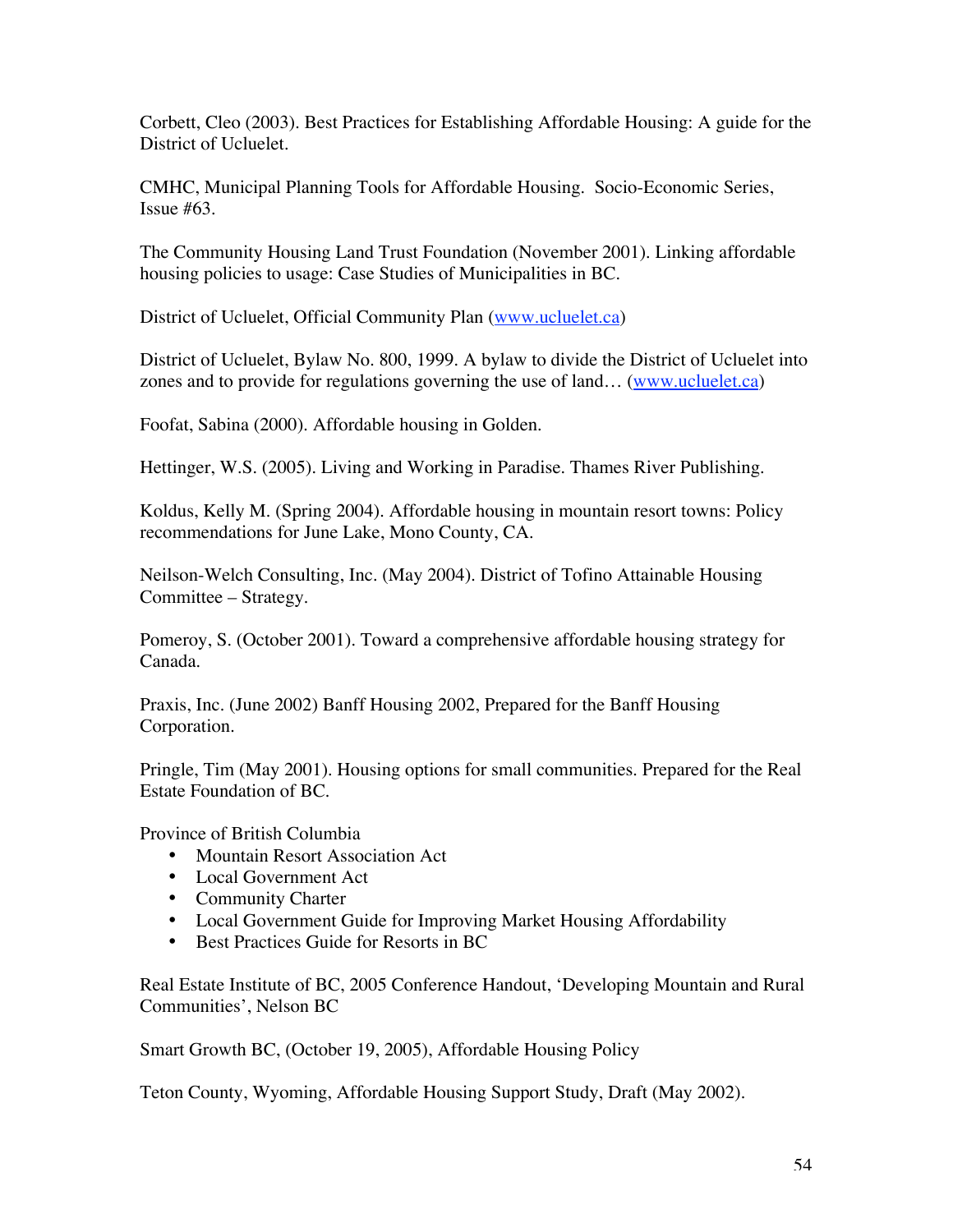TREC International Inc., (May 2006). Draft Retail Strategy Executive Summary, prepared for the City of Revelstoke.

Turtle Island Earth Stewards (April 1992). Affordable housing and the community land trust, in Making Waves, Vol. 3 No. 2

Urban Aspects Consulting Group Ltd. (March 2003). A regional housing affordability strategy for the Capital Region.

Urban Systems Ltd. (April 1995). Preliminary report and recommendations for the City of Revelstoke by the affordable housing strategy steering committee.

Zacharias, Jill (October 2005). Revelstoke Affordable Housing Study, prepared for the City of Revelstoke.

### **Key Websites**

**www.canmorehousing.ca**

**www.whistlerhousing.ca**

**www.bcrea.bc.ca**

**www.smartgrowth.bc.ca**

**www.gov.bc.ca**

**www.cmhc-schl.gc.ca**

**www.aspenhousingoffice.com**

**www.ucluelet.ca**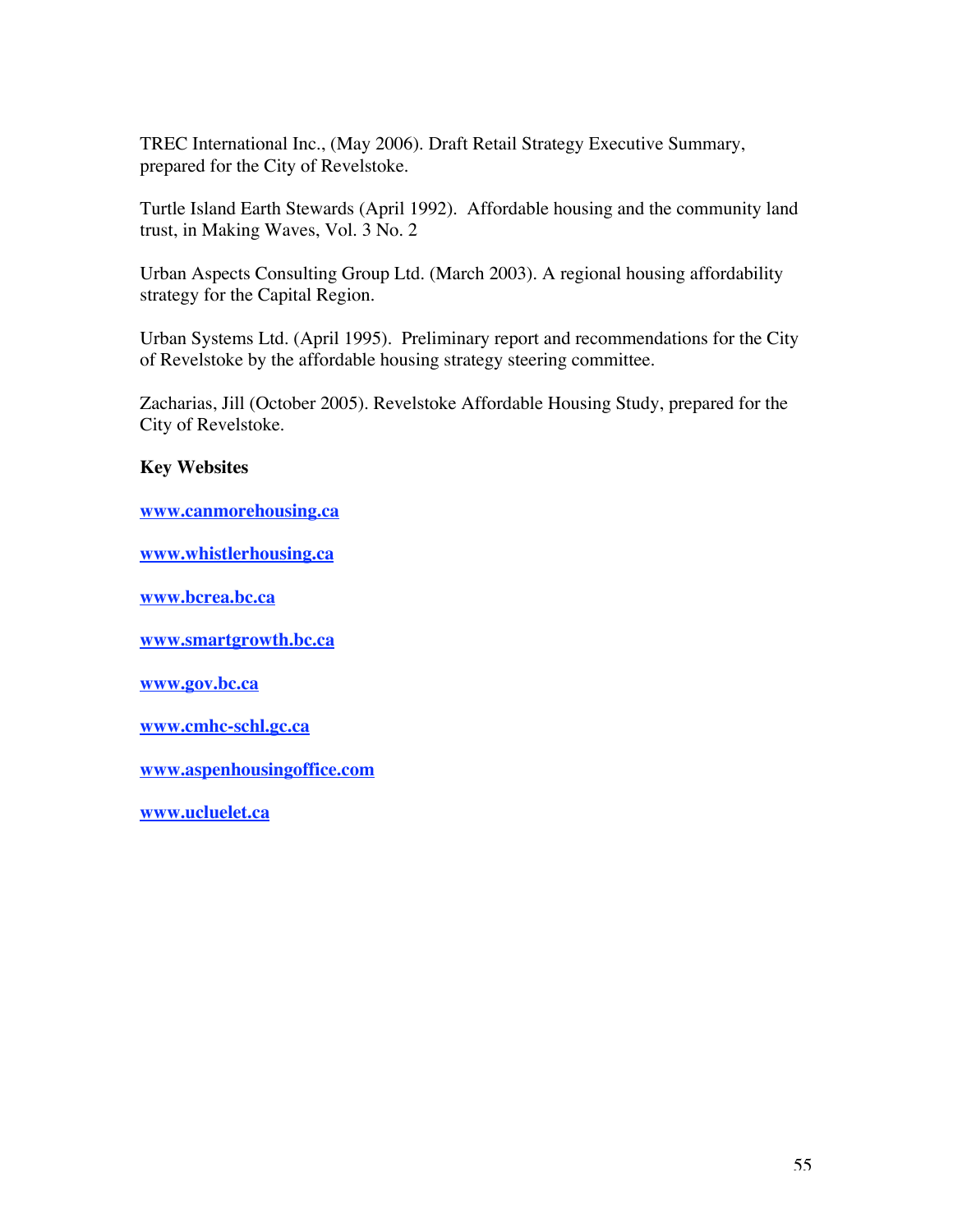### **APPENDIX B**

#### **Creating a Housing Vision for Revelstoke: The Visioning Process**

#### **Workshop #1 – May 17, 2006, Community Centre**

**Facilitator:** Alan Chell

**Participants: (11)** Russ Gibbs, Nelli Richardson, Jill Zacharias, Tuulikki Tennant, Margaret Janzen, Corin Flood, Eileen Fletcher, Jim Maitre, Cornelius Suchy, Hap Stelling.

**Results: First draft of housing vision statement. Meeting notes:**

#### **Vision**

Promote diverse community Live your whole life Be ahead of the curve Set land aside Housing for our labor force Variety of geographic areas Variety of options (rental, ownership, employee) Inclusive Affordable, adequate, suitable, and safe Supports our values Brave **Creative** Retain residents Attract new residents

#### **Issues that we will face**

Ensuring we retain middle class Dealing with 2nd homes (black windows) Effect of affordable housing on rental market Cost of sustaining a family in a resort community Affordable for whom? (need to define our demographic groups) Balancing cost of housing with wage earnings How do we cost effectively deliver new housing stock to the market How do we support existing small businesses with their employee housing needs Encouraging employers to buy employee housing

### **Areas for Council to take leadership**

Clearly define working relationship/ requirements with developers Encourage secondary suites Use land base efficiently Promote smart growth solutions (including energy efficiency in new construction) Study other communities for successes/failures (Ucluelet/ Tofino)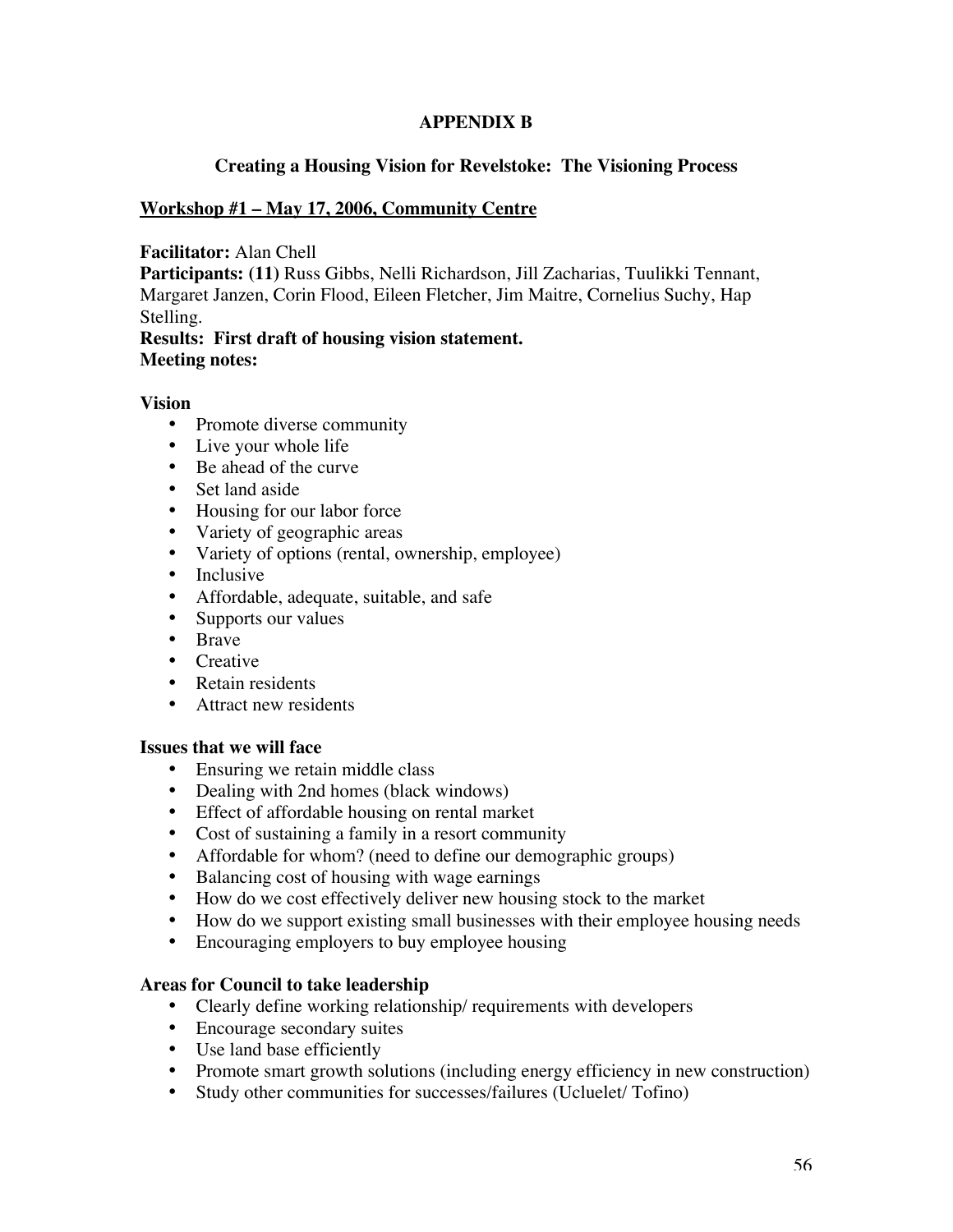Educate the community on the issues Set priorities/ starting points Encourage mixed use housing Promote integrated neighbourhoods Promote higher densities Have a consistent approach (Concern expressed about Arrow Heights OCP amendment) Concern expressed about the unwillingness of 'leaders' to actually listen and incorporate citizen's views – need for meaningful engagement. Build infrastructure that can accommodate growth Encourage infill development Promote programs to protect existing infrastructure (metered water) Always look at the big picture (driven by vision) At some point, hold a referendum to become a resort community Develop inclusionary zoning policies (could give density bonuses for amenity provisions) Commercial linkage policies Clear mandate in OCP and zoning Work with Federal/ Provincial and Regional District governments Know the legislation Set maximum annual appreciation  $%$  for affordable housing units Establish criteria for 'need to reside' in certain areas Create a community land trust/non profit housing authority Land bank Partner with the School District

### **Focus Group #1 – June 6, 2006, Revelstoke Secondary School**

#### **Facilitator:** Jill Zacharias

**Participants: (16, ages 15-18 years)** Josiah Olson, Marisa Salon, Royce Sihlis, Katrina Beitel, Jessica Harrison, Adam Brackenbury, Michael Loukopoulos, Paula Flaa, Darcy Dhillon, Kristi Sutherland, Amanda Jones, Michelle Bouchard, Chantel Lalonde, Jessica Combs, Koutney Hutchison, Michael Goddard

#### **Results: Input from youth**

#### **Meeting Notes:**

Most would be leaving Revelstoke after high school to go to post-secondary education; returning would depend on job opportunities.

What they liked about Revelstoke: safe, freedom to move around, good place to grow up, raise a family.

Asked what the city was doing about housing issues

One student expressed concern that the standard of maintenance bylaw would make places unaffordable for low-income people

All wanted to own a house one day rather than rent. Home ownership was rated 10 on a scale of 1 to 10.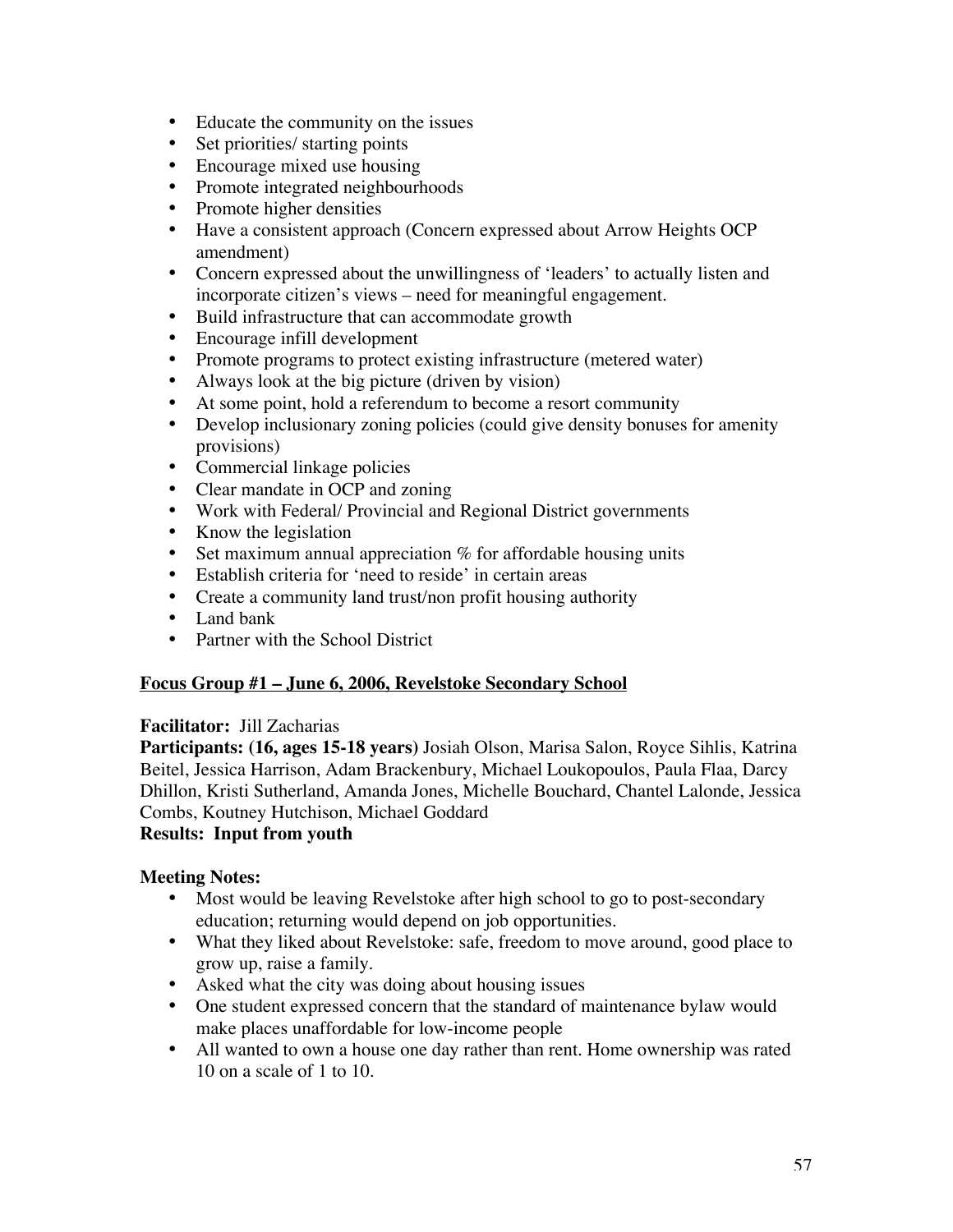### **Workshop #2 – June 7, 2006, Community Centre**

#### **Facilitator:** Alan Chell

**Participants: (14)** Carolyn Lorrain, Hap Stelling, Steve Platt, Chris Johnston, Nelli Richardson, Mengia Nicholson, Patti Larson, Tuulikki Tennant, Jill Zacharias, Margaret Janzen, Antoinette Halberstadt, Cornelius Suchy – email input received from Eileen Fletcher

#### **Results: Input on draft housing statement**

#### **What we like/is important (about the first draft)**

Healthy & economically strong Affordable Creative, proactive Ties in with Revelstoke's vision Inclusive Accessible

#### **Don't like/doesn't fit**

What does 'sustainable community' mean? Flesh it out more, go back to vision Reference *full-time* residents (not second home owners) Unique? What about a variety or range of needs Focus on people rather than buildings Creating affordable housing *options* Tighten it  $up - too$  wordy Are we creating housing or enabling/facilitating? 'Tweeking' – *a* cornerstone/ residents can *choose* to live What does affordable housing mean? Employee housing is a form of affordable housing

### **What should be added?**

Housing needs to be 1. Suitable 2. Adequate 3. Safe 4. Affordable Energy efficient, environmentally friendly, green building Put last paragraph first

### **June 13, 2006 – one on one meeting with Paul Skelton, Revelstoke Mountain Resort Results: Discussion of affordable housing alignment between resort & the City**

#### **Focus Group #2 – June 13, 2006, Woolsey Creek Café ('New Demographic')**

#### **Facilitator:** Jill Zacharias

**Participants: (16)** Francois Desrosiers, Dave Healey, Daniel Leslie, Gregg Walker, Ken Bibby, Kevin Bollefer, Kelsey Furk, Brent Strand, Nicki Nattress, Shannon Dixon, Rob Buchanan, Charlie McLellan, Heather Lea, Marie-Claude, Todd Fonteyne, Rudy Magirena.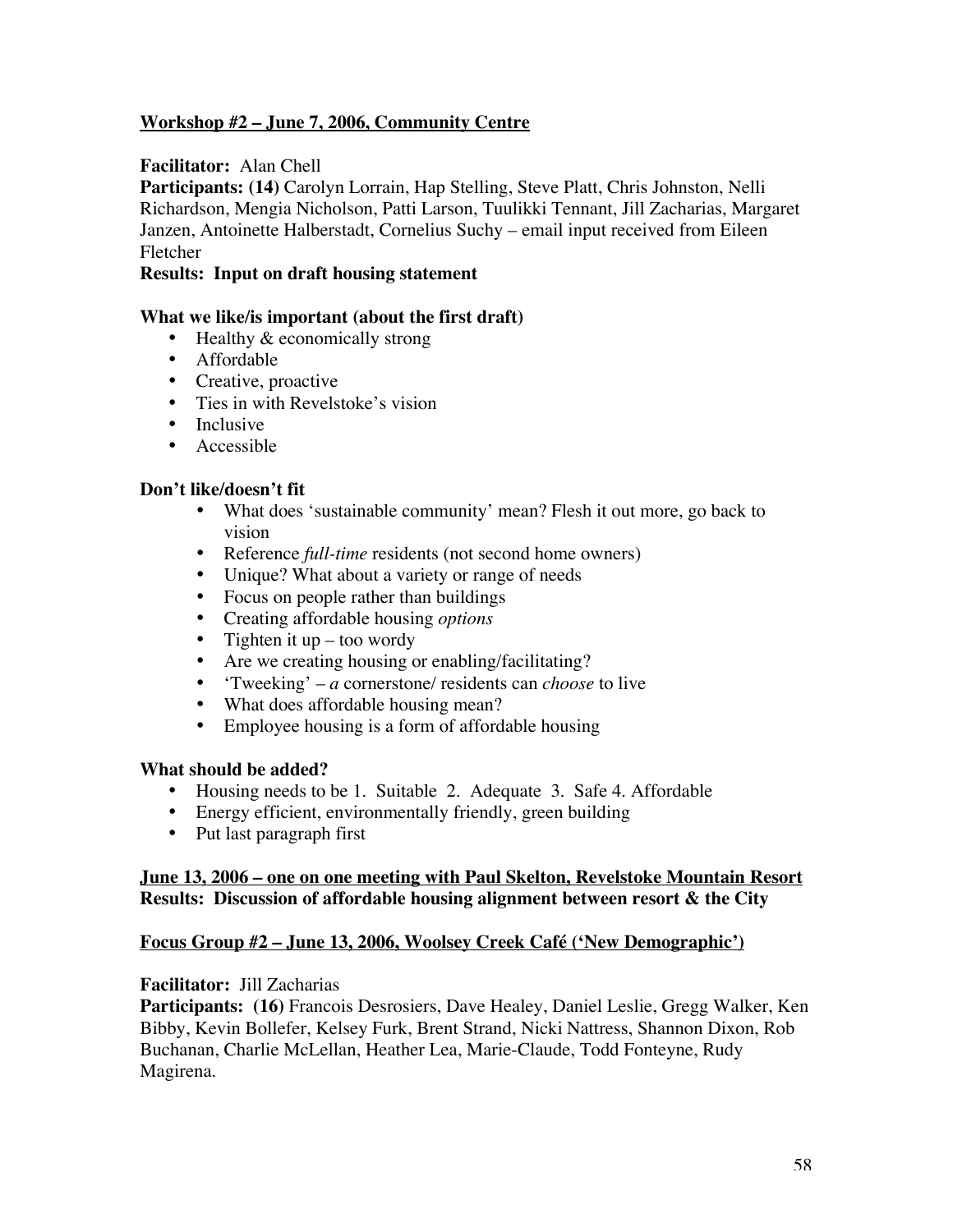**Results:** The intention of this focus group was to involve representatives of a 'new demographic' in Revelstoke. The age of the participants ranged from early 20's to mid-30's; some were seasonal workers; one participant grew up in Revelstoke, the rest have lived in the community from between 16 years and 6 months. The chance to participate was exciting for them all and they were all very interested in housing issues. Some owned homes, some were looking to buy, others rented. Many have lived in other resort communities (Whistler, Banff, Canmore, Jasper, Fernie) and could be considered 'resort community refugees'.

### **Meeting Notes:**

#### **What we like about Revelstoke**

Revelstoke has a 'can-do' attitude from within It's safe, no fear Diverse people – everyone interacts No labeling, no segregation Revelstoke is still 'real', people are real here Wilderness is accessible, wild, and beautiful You can walk or ride your bike anywhere Our age group has something meaningful to contribute; we are contributing already to the community through meaningful employment Great place to raise a family

#### **Issues/Ideas**

Buying a house is already too expensive, already impossible to own City Council needs to stand their ground not to 'become a Whistler' Land is too expensive There is no land Revelstoke has no 'spill-over' areas New people need to have opportunities to purchase Need to get creative – different models of housing (co-op, condo, townhouse, small single-family etc) Different models need to be 'purpose-built' It would be desirable to be able to make a profit from your house in the long run (ie after 25 years) Jobs don't match the prices of the housing market No (affordable housing) examples here, need to start somewhere to set the pace Need baseline standards that will not be compromised Strategies need to be 'results-based' – use baseline data (from Census) to track changes & see if you are reaching targets and goals Say NO to second home buyers Need to enforce standard of maintenance bylaw to ensure quality of living In Golden, the ski hill & community are very separate, no coordination City Hall needs to accept email as a legitimate response Need to bridge the gap to reach new people – announce events/important meetings at Grizzly Plaza, posters at the Modern & Wolsey Creek, City Hall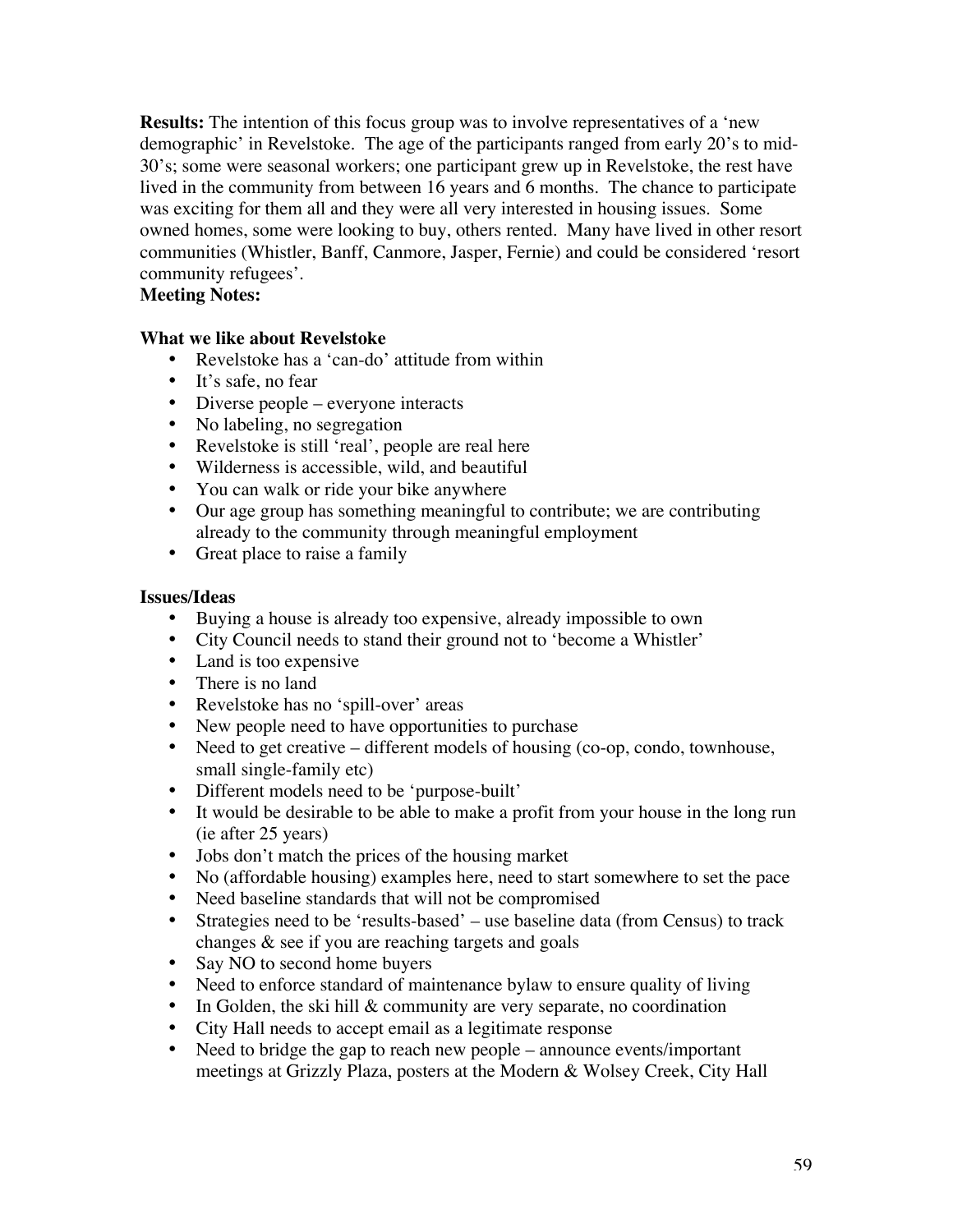needs a bulletin board outside for important community announcements, not everyone reads the paper. The ski hill is only one aspect – we need to keep a diverse economy We want wilderness areas close to where we live

### **Workshop #3 – June 14, 2006, Community Centre**

### **Facilitator: Alan Chell**

Participants: David Rooney, Nelli Richardson, Chris Johnston, Antoinette Halberstadt, Jill Zacharias. Email or personal feedback on draft received from: Mengia Nicholson, Steve Platt, Margaret Janzen, Corin Flood, Hap Stelling. **Results: Final version of Revelstoke Housing Vision Statement:**

**Revelstoke's housing vision supports the values inherent in our community vision: resilience, equal access to opportunities, and leadership in achieving a sustainable community by balancing social, economic and environmental values.**

*In Revelstoke, access to housing will be a cornerstone of a strong community. Housing will be affordable, suitable, adequate and safe. Revelstoke will be a community where residents can choose to live their entire lives.*

**Revelstoke will be creative in achieving housing goals. Community priorities include: retaining and attracting new full-time residents; housing our labour force; setting land aside for affordable housing; and enabling options for rental, ownership, and employee housing throughout the community.**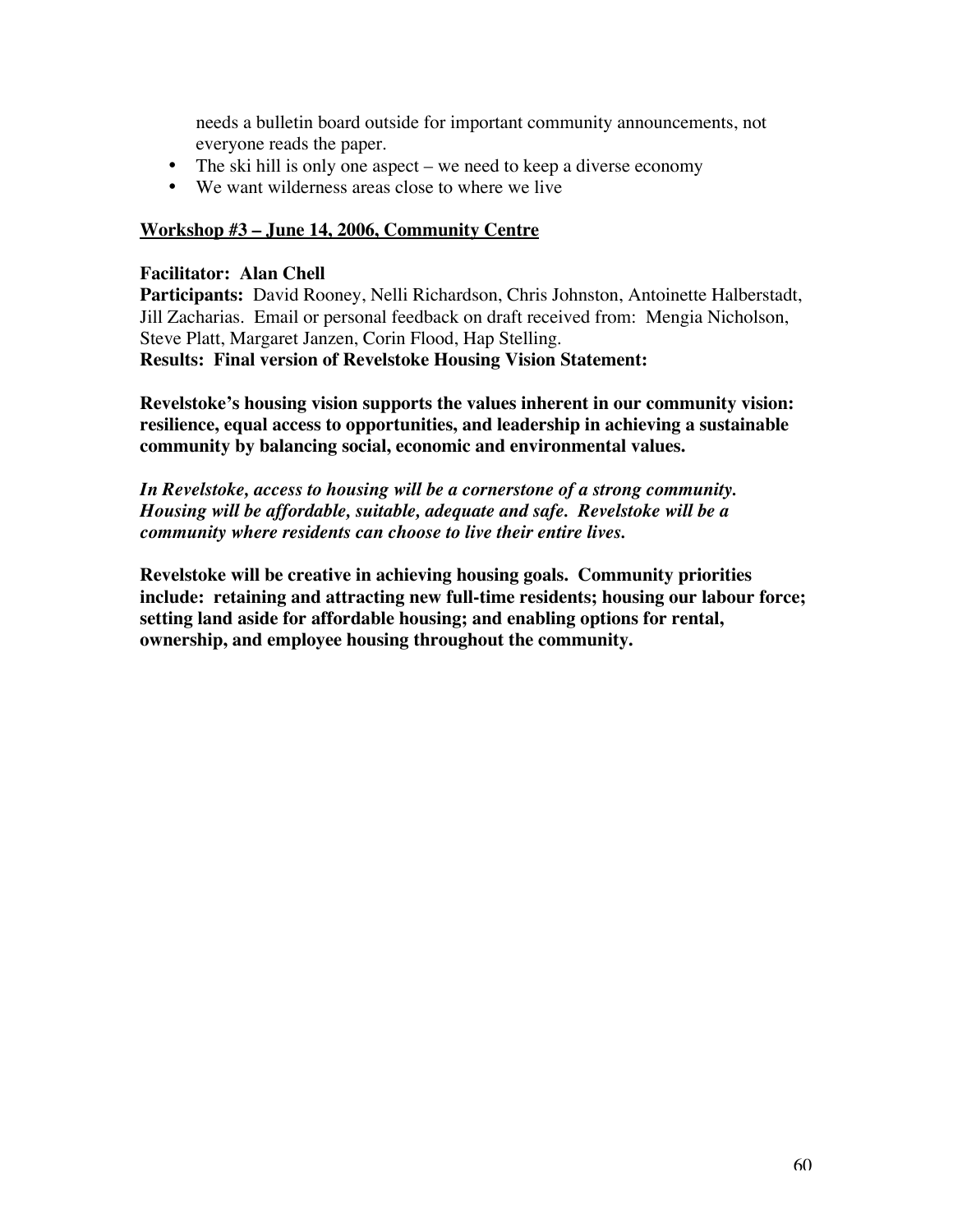### **APPENDIX C**

**District of Ucluelet Official Community Plan Bylaw No. 900, 2004 Part III The Plan** (www.ucluelet.ca)

### **3.2 Residential Development**

**GOAL:** The provision of a variety of housing types and densities for a diverse population.

### **OBJECTIVES:**

1. To ensure the provision of a range of housing types, tenures, and densities, which meet the diverse needs of individuals and families of varying income levels and age groups.

2. To provide affordable housing opportunities.

3. To provide the most efficient use of services including physical infrastructure, human, social, and commercial services.

### **POLICIES:**

### **Multifamily Development**

1. Encourage the development of multi-family residential units where appropriate.

2. Encourage residential development above or below the first floor in the Harbour area and the Peninsula Street commercial area.

3. Provide density bonuses for the provision of underground or concealed parking and amenities.

4. Offer density bonusing for the provision of affordable housing units in multiple family and comprehensive developments.

5. Allow mixed density residential uses in areas designated for comprehensive development.

### **Comprehensive Development**

1. Maintain the "Comprehensive Development Area" future land use designation.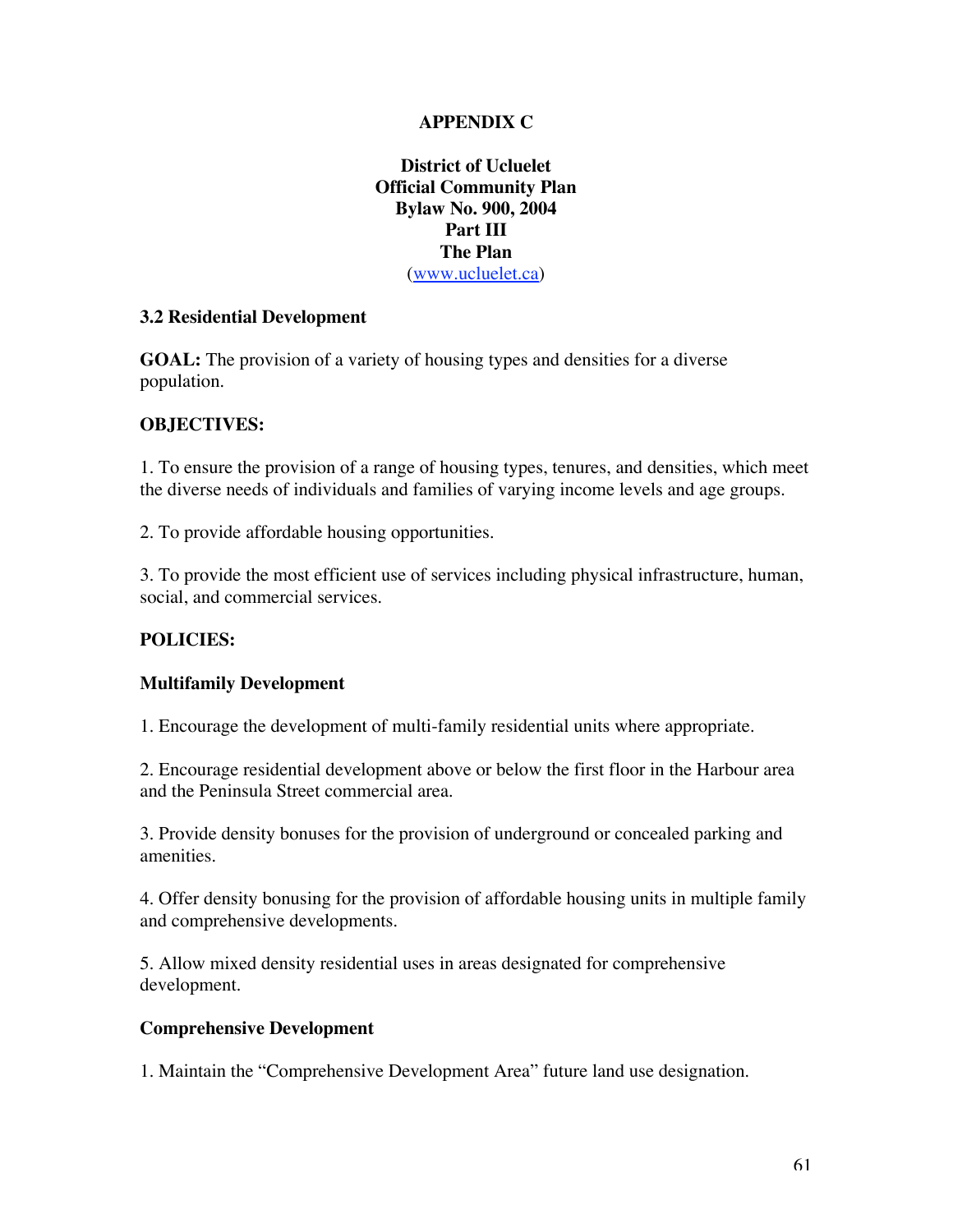2. Designate large undeveloped parcels as Comprehensive Development Areas to be developed according to a comprehensive development plan providing for a mix of housing types with overall residential density ranging from 5 to 25 units per hectare, depending on the provision of public open space or other public amenities;

3. Neighbourhood scale commercial facilities;

4. Recreational facilities including pedestrian and bicycle trails;

5. Strongly encourage affordable housing equating to a minimum of 10% of the total number of housing units.

### **Affordable and Special Needs Housing**

1. Offer density bonuses in exchange for the provision of affordable housing units in multiple family and comprehensive developments.

2. Permit secondary suites in single-family dwellings with sufficient off-street parking. Permit Vacation rentals as an alternative development form.

3. Encourage development of mobile/modular home parks with high quality site design, screening and landscaping.

4. Investigate alternative housing options, including bare land strata and small lot subdivisions.

5. Promote rental housing development, using comprehensive development zoning to provide incentives.

6. Use comprehensive development zoning to accommodate special needs housing development, guesthouse accommodation, and the provision of housing for seasonal workers.

7. Remove development barriers and provide flexibility and incentives to encourage the creation of affordable housing.

8. To zone land using low to moderate densities and to use density bonusing to secure affordable housing in any larger development.

9. To increase the number of affordable housing units in Ucluelet by encouraging mixed land use wherever possible and to encourage secondary suite developments.

10. To enforce specific requirements from developers to increase affordable housing stock.

11. To zone land inclusionary and to require that anywhere from 15% to 20% be deemed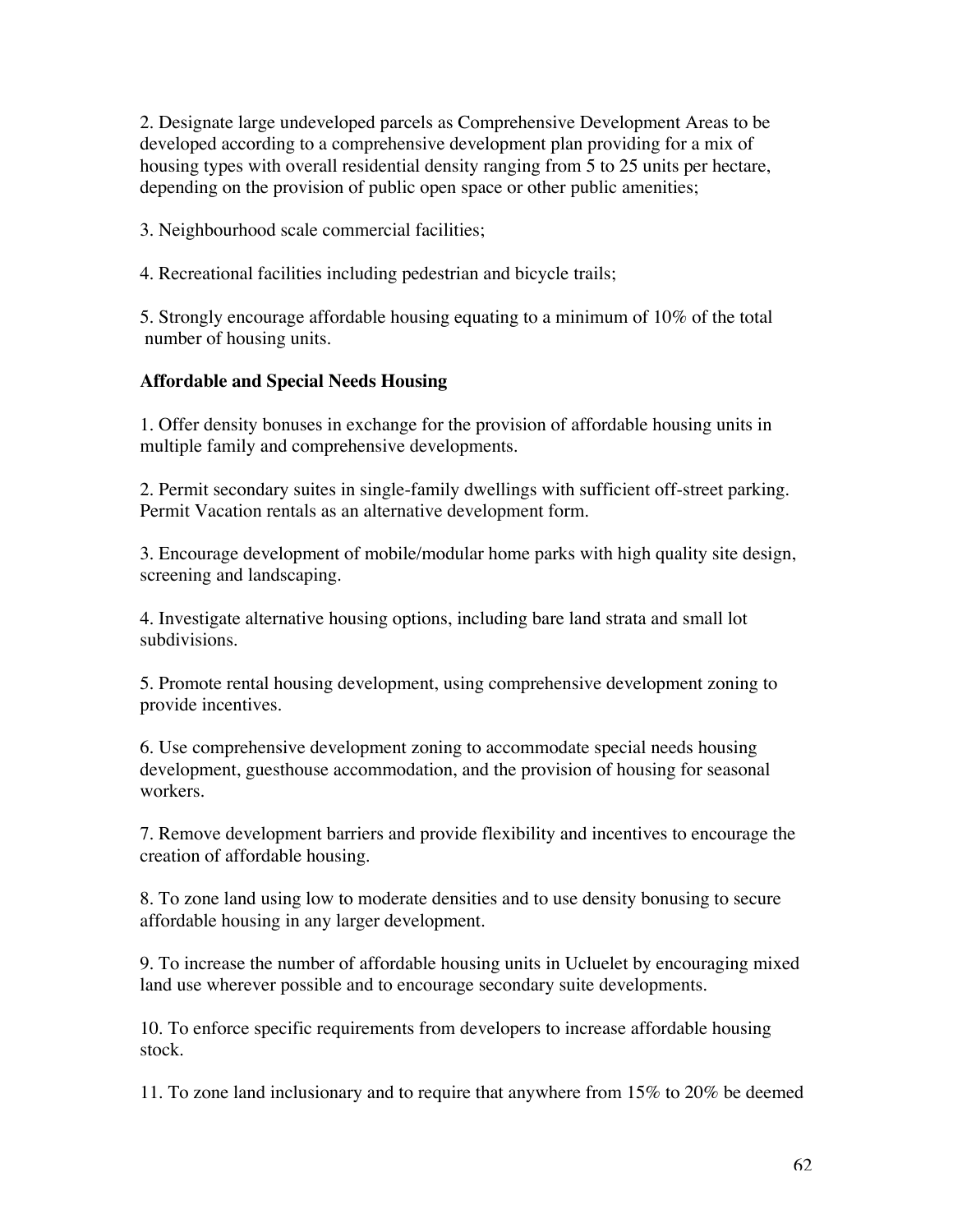for affordable housing in multi-family developments.

12. To encourage developers to provide 15% to 20% staff housing for employees' needed to staff new developments in tourist commercial developments.

13. To encourage private, non-profit and co-operatively run housing units.

14. The management of affordable housing is very difficult. Deed restrictions and covenants must be placed on the housing units to ensure that they will be affordable in the future or the developer may enter into a housing agreement with the District of Ucluelet to ensure affordable housing is consistent with the Canada Mortgage and Housing Corporation definition of affordable housing. Rental agreements must be established to ensure controlled cost of rent levels. A preventative maintenance management plan should be developed to ensure that safety and health standards are kept up and monitored by yearly inspections. Many staff accommodations are known for unhealthy living standards. Management of affordable housing should be looked at further when more substantial affordable housing is gained in Ucluelet.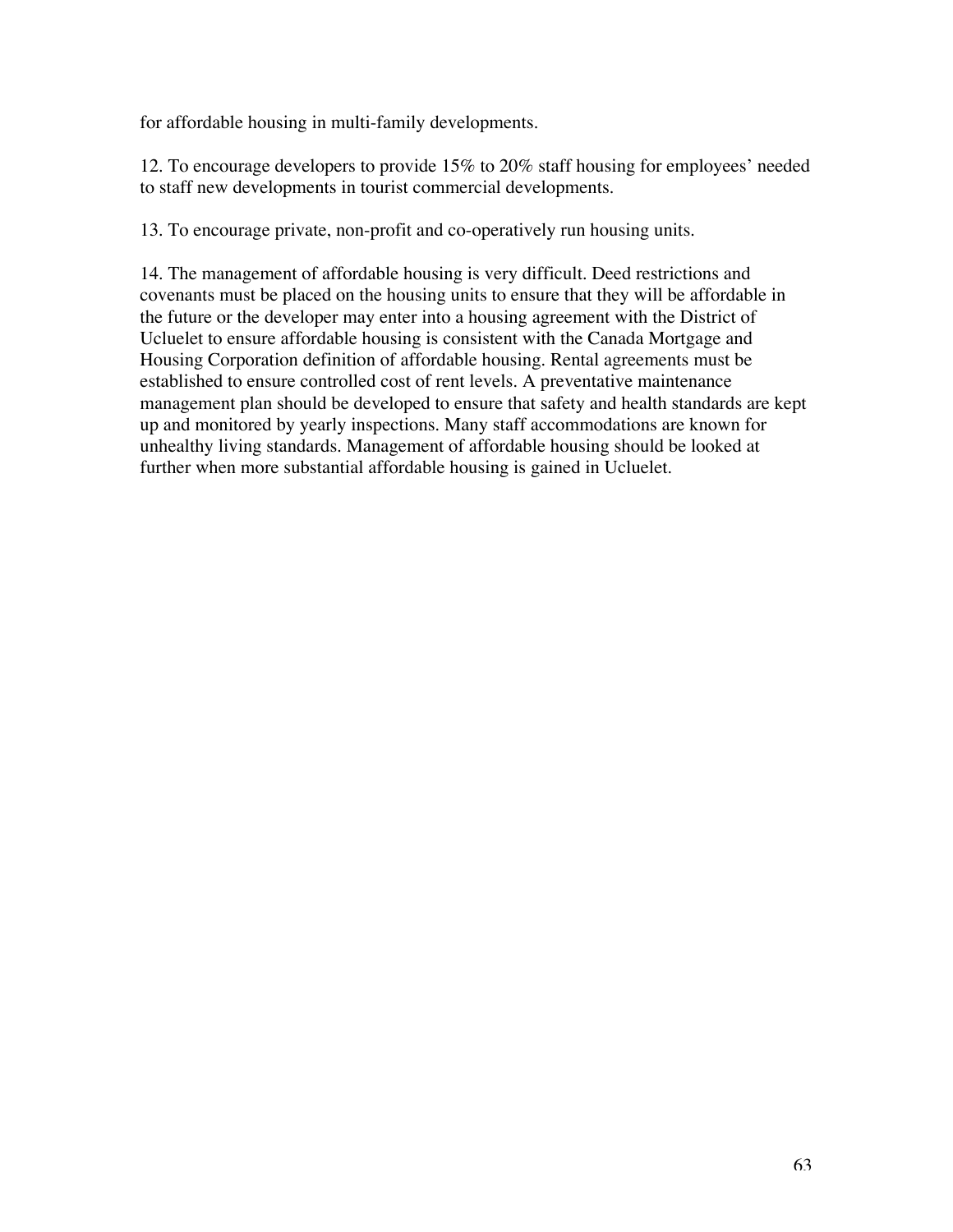### **APPENDIX D**

### **Perpetually Affordable Housing**

Perpetually affordable housing (PAH) is defined as a type of rental or ownership housing that is price and resale restricted to ensure affordability (lower-than-market selling prices) over the long term. PAH is not part of the open market, but meets the demand for affordable housing by providing community residents with an additional housing option. In many areas, PAH is a contributing factor in ensuring the social sustainability of the community by meeting the housing demands of moderate-income households who are unable to purchase or rent accommodation in the open market.

Access PAH is usually restricted to those residents who qualify based on criteria such as employment, residency, and income. 'Resident-restricted' PAH means that application to purchase or rent is restricted to those who live and work year-round in the community.

### **Examples:**

### **1. The City of Langford – For subdivision developers61 :**

All new re-zonings for ten or more single-family residential lots must include small lotsmall house affordable lots. For each group of ten lots, the development provides one affordable housing unit. PAH units become part of an affordable housing agreement, registered at the time of subdivision, and registered on the title of each lot restricting the resale of the affordable homes to a maximum of \$150,000 for a period of five years. The owner may increase the sale price by \$2,000 for each year of the ownership (exceeding five years) after the first five years of ownership. After twenty-five years of ownership, the house may be sold for market value.

### 2. Town of Canmore – Canmore Housing Corporation<sup>62</sup>:

Resale of PAH units is based on a formula of 110% of CPI (consumer price index), compounded annually. The consumer price index compares changes in Canadian consumer prices in a given month or year. The cost of any capital or maintenance improvements done by the homeowner are not added to the resale price of the PAH units.

The following is an example of the resale price formula. If the CPI is 2.5%, then 110% of CPI is 2.75%, and this is compounded annually:

### **2006 PAH price - \$200,000**

 $\overline{a}$ <sup>61</sup> City of Langford Affordable Housing, Park, and Amenity Contribution Policy, No. 6930-00-003

<sup>62</sup> www.canmorehousing.ca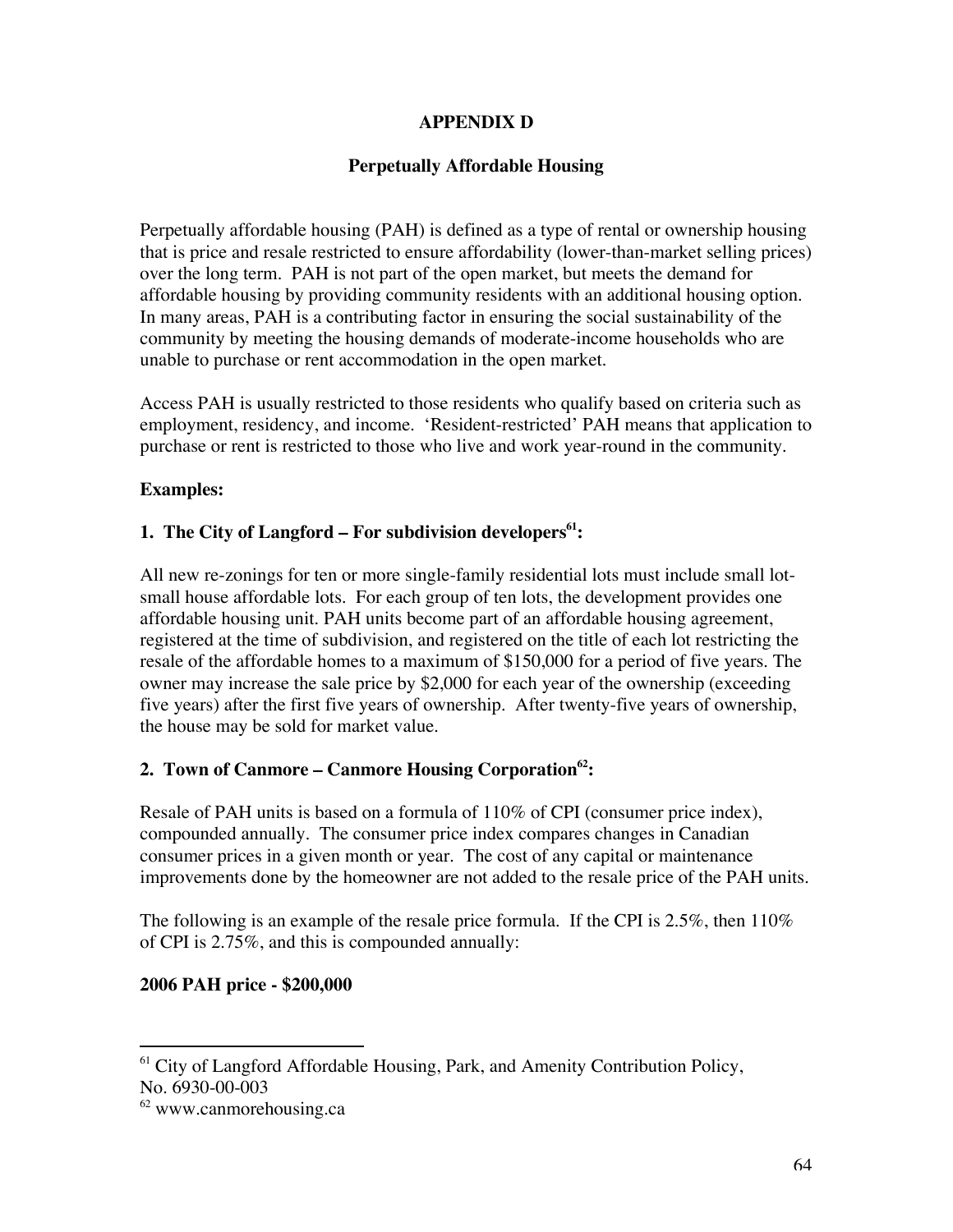2009 - \$216,958 (3rd year) 2010 - \$222,924 (4th year) 2016 - \$262,330 (10 years out) 2026 - \$344,086 (20 years) 2031 - \$394,072 (25 years – the life of your mortgage – the house price doubles) 2036 - \$451,320 (30 years) 2046 - \$591,975 (40 years) 2056 - \$776,464 (50 years)

### **3. Resort Municipality of Whistler – The Whistler Housing Authority63 :**

The Whistler Housing Authority uses a resale formula based on the 'core consumer price index' which removes volatile items (like oil) from the measurement.

The following rationale describes the benefits of using the CPI:

It is an objective outside index published monthly and freely accessible, which provides transparency;

Regarding affordability, it is targeted at a range of 1%-3% and specifically 2% over the long term. This is a direct measure of inflation, which is regarded by restricted housing owners and waitlist applicants as a fair method to ensure both affordability and that purchaser investment dollars are not eroded.

The Bank of Canada Monetary Policy regarding inflation mirrors what the WHA is trying to achieve in terms of appreciation: slow stable growth.

Calculating the appreciation monthly is straightforward and transparent.

 $\overline{a}$ 

<sup>63</sup> Whistler Housing Authority (May 2006). *New Housing Covenants for Resident Restricted Inventory,* retrieved June 24, 2006 from www.whistlerhousing.ca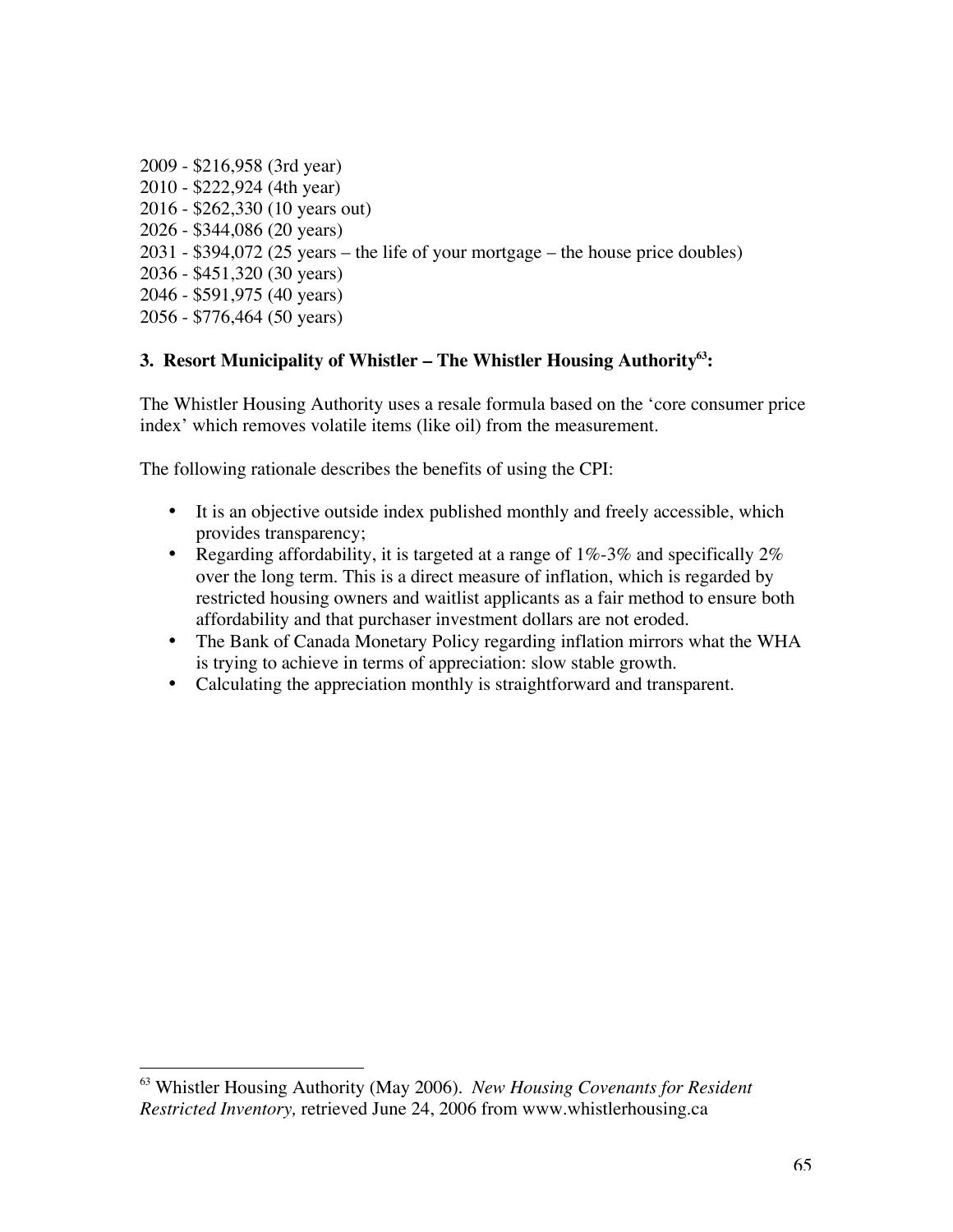#### **APPENDIX E**

#### **Public Process and Feedback**

Throughout the process of developing this strategy, members of the community in Revelstoke have been given opportunity for input and feedback, and that input has been incorporated into the final report. As noted, the visioning workshops were held in May and June (see Appendix B). On June 20, 2006 a special meeting was held for City Council and senior staff at which the housing strategy and policy options were presented. On June 27, 2006 there was a public presentation at the community centre. As well, the draft strategy and feedback form were sent out via email to the Economic Development Commission, the Community Futures Development Corporation staff and board and directors, the City's Advisory Planning Commission, the housing committee, and various members of the public including people who attended the visioning workshops. On July 11, 2006 a special meeting of the housing committee was held to provide final feedback for the strategy. Although only 9 feedback forms were received back, valuable comments have also been given and are included below:

#### **Questionnaire results (indicated in red):**

How important do you consider affordable housing and related issues to be (on a scale of 1 to 10): 8, 10, 7, 8, 10, 10, 9, 8, 10

Do you support:

- 1. Adopting the housing vision  $9 \qquad 9$  yes \_\_\_\_\_ no
- 2. Affordable housing reserve fund  $\frac{8}{10}$  yes \_\_\_\_\_ no  $\frac{1}{10}$  not sure
- 3. Municipal land banking  $\frac{5}{2}$  yes  $\frac{1}{2}$  no (4 blank interesting note: in 1993 a community survey asked the question, Should the City be involved in purchasing land for the following purposes – Affordable housing Yes 42.6% - 417 responses; No 46.5% - 455 responses; and 107 no response).
- 4. Developing/enabling 'perpetually affordable' housing  $\frac{7}{2}$  yes  $\frac{1}{2}$  no 1 not sure (likes the idea but needs to know more about the process)
- 5. Creating a community housing corporation  $8 \text{ m/s}$  yes  $1 \text{ m}$  no
- 6. Improving understanding of housing issues  $\frac{9}{2}$  yes \_\_\_\_\_\_ no
- 7. Addressing  $2<sup>nd</sup>$  home buying/shadow population issues  $\frac{6}{9}$  yes  $\frac{2}{9}$  no  $\frac{1}{\sqrt{1}}$  not sure (not sure if I like the idea of Revelstoke becoming a closed community)

#### **Comments:**

The most important thing is to land bank and acquire more municipal land. We must address affordable housing – these issues have long been recognized in the community as significant.

Being proactive is good – Do what you can now to address *current* needs & prepare for future needs; don't move too fast. It is important to determine a specific need before acting.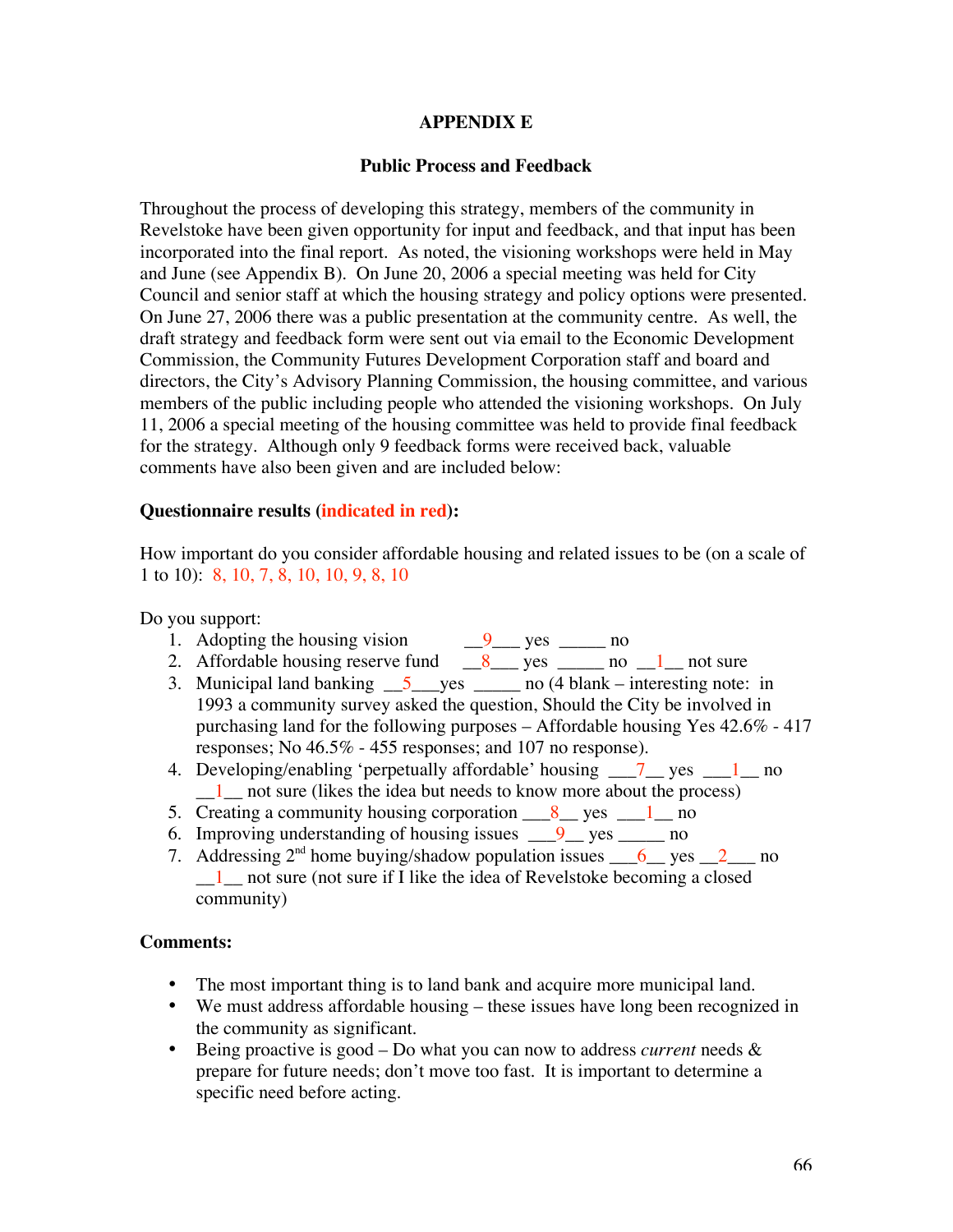Wouldn't 'perpetually affordable housing' create an unfair market advantage? Ensure that PAH is resident-restricted for people the community really needs. The first step is for council to adopt the affordable housing strategy but what about implementation? And when? September? The private housing market obviously isn't meeting the needs.

Other communities look to Revelstoke to see what is happening. I think there needs to be some maintenance bylaws created to address these issues (empty homes), even the simple ones like snow clearing and grass cutting. We (tourism provider) found out that we have to provide live-in rooms to get people willing to work in remote places

It is an excellent document and the City needs to adopt it to show that they are aware and support the issues. They also need to create a staff position (part time) and start working proactively on some of the issues – ie hopefully RSS and OC will have a house building program starting next fall – the City should provide land for this project as part of its overall plan.

They need to look at  $2<sup>nd</sup>$  suites in Arrow Heights – the number of 2 member households has increased significantly as children leave home (reflected by the decrease in school enrollment there) so creating a suite would not plane anymore demands on infrastructure. Many of these house could easily be converted into pleasant suites – rather than increasing the density downtown.

Keep up the good work! This will be a concern in the near future and we could be in a situation whereby youth may find it cost prohibitive to move out on their own and be forced to move out of town. Certainly, for many elderly who are on limited incomes face similar situations as well. I am interested in co-op type housing, however, quite ignorant of the laws and how they are even started. I think that #6 is most important in garnering public support for the remaining issues.

#5 would have a greater chance of being implemented and being successful once in place, it its mandate encompassed all housing issues.

#7 Needs to be handled very carefully so that economic development isn't negatively impacted, and you keep the real estate interests on side.

Good to see this moving forward & having a dedicated person responsible. For many years a number of people tried to do this 'off the sides of their desks' and it just doesn't work.

I have reworked the questions as there is a chronology that is required starting with the strategy, followed by the enabling mechanisms, culminating in development. I am in complete support of the City adopting and acting on an affordable housing strategy – it is mandatory given the present and future affects of resort speculation and development:

- 1. Adopting the housing vision The vision is just part of the strategy and eventual plan, and precedes all that follows as such. It needs to be the first order of business.
- 2. Improving understanding of housing issues In order to develop a plan you need to understand the problem on an evolving basis. Whistler performs an annual audit to determine housing requirements.